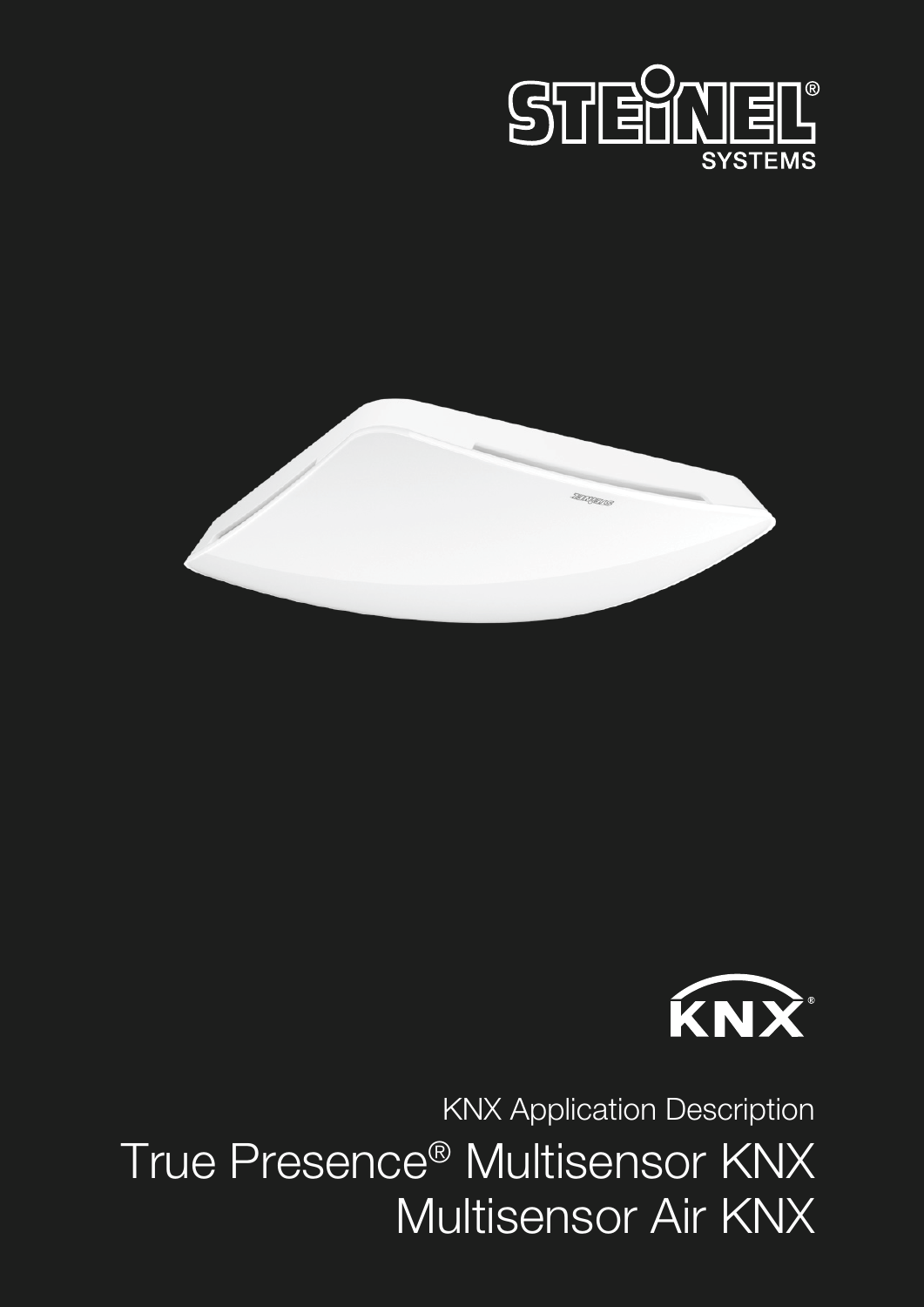# **Contents**

# Application Description for True Presence® Multisensor KNX and Multisensor Air KNX

| 1     |                                                                                                  |  |
|-------|--------------------------------------------------------------------------------------------------|--|
| 1.1   |                                                                                                  |  |
| 1.2   |                                                                                                  |  |
| 1.3   |                                                                                                  |  |
| 1.3.1 |                                                                                                  |  |
| 1.3.2 |                                                                                                  |  |
| 1.3.3 |                                                                                                  |  |
| 1.3.4 |                                                                                                  |  |
| 1.4   |                                                                                                  |  |
| 1.5   |                                                                                                  |  |
| 1.6   |                                                                                                  |  |
| 1.7   |                                                                                                  |  |
| 1.8   |                                                                                                  |  |
| 1.9   |                                                                                                  |  |
| 1.10  |                                                                                                  |  |
| 1.11  |                                                                                                  |  |
| 1.12  |                                                                                                  |  |
| 1.13  |                                                                                                  |  |
| 1.14  |                                                                                                  |  |
| 1.15  |                                                                                                  |  |
| 1.16  | Presence output / True Presence detection* 30                                                    |  |
| 2     |                                                                                                  |  |
| 3     |                                                                                                  |  |
| 4     |                                                                                                  |  |
| 5     | Bluetooth, updates, programming mode                                                             |  |
| 5.1   |                                                                                                  |  |
| 5.2   | Bluetooth and programming mode  30                                                               |  |
| 5.3   |                                                                                                  |  |
| 5.4   |                                                                                                  |  |
| 5.5   |                                                                                                  |  |
| 6     |                                                                                                  |  |
| 7     | Behaviour after a bus voltage failure and return,<br>as well as on restarting and downloading 30 |  |
| 8     | Behaviour after initial start-up and unloading 31                                                |  |
| 9     |                                                                                                  |  |
|       |                                                                                                  |  |

| 9.1   |                                                                        |
|-------|------------------------------------------------------------------------|
| 9.2   | Description of light output X (14)                                     |
| 9.3   | Description of constant-lighting<br>control communication objects*  34 |
| 9.4   | Description of presence output                                         |
| 9.5   | Description of absence output                                          |
| 9.6   | Description of HVAC communication objects* 36                          |
| 9.7   | Description of light level communication objects  36                   |
| 9.8   | Description of temperature communication objects 36                    |
| 9.9   | Description of humidity communication objects 36                       |
| 9.10  | Description of dew point communication objects  37                     |
| 9.11  | Description of comfort communication objects 37                        |
| 9.12  | Description of air pressure communication objects 37                   |
| 9.13  | Description of CO <sub>2</sub> output communication objects  37        |
| 9.14  | Description of VOC output communication objects  37                    |
| 9.15  | Description of logic gate communication objects 38                     |
|       |                                                                        |
| 9.16  | Description of True Presence /<br>presence communication objects*  38  |
| 10    |                                                                        |
| 10.1  |                                                                        |
| 10.2  |                                                                        |
| 10.3  |                                                                        |
| 10.4  |                                                                        |
| 10.5  |                                                                        |
| 10.6  |                                                                        |
| 10.7  |                                                                        |
| 10.8  |                                                                        |
| 10.9  |                                                                        |
| 10.10 |                                                                        |
| 10.11 |                                                                        |
| 10.12 |                                                                        |
| 10.13 |                                                                        |
| 10.14 |                                                                        |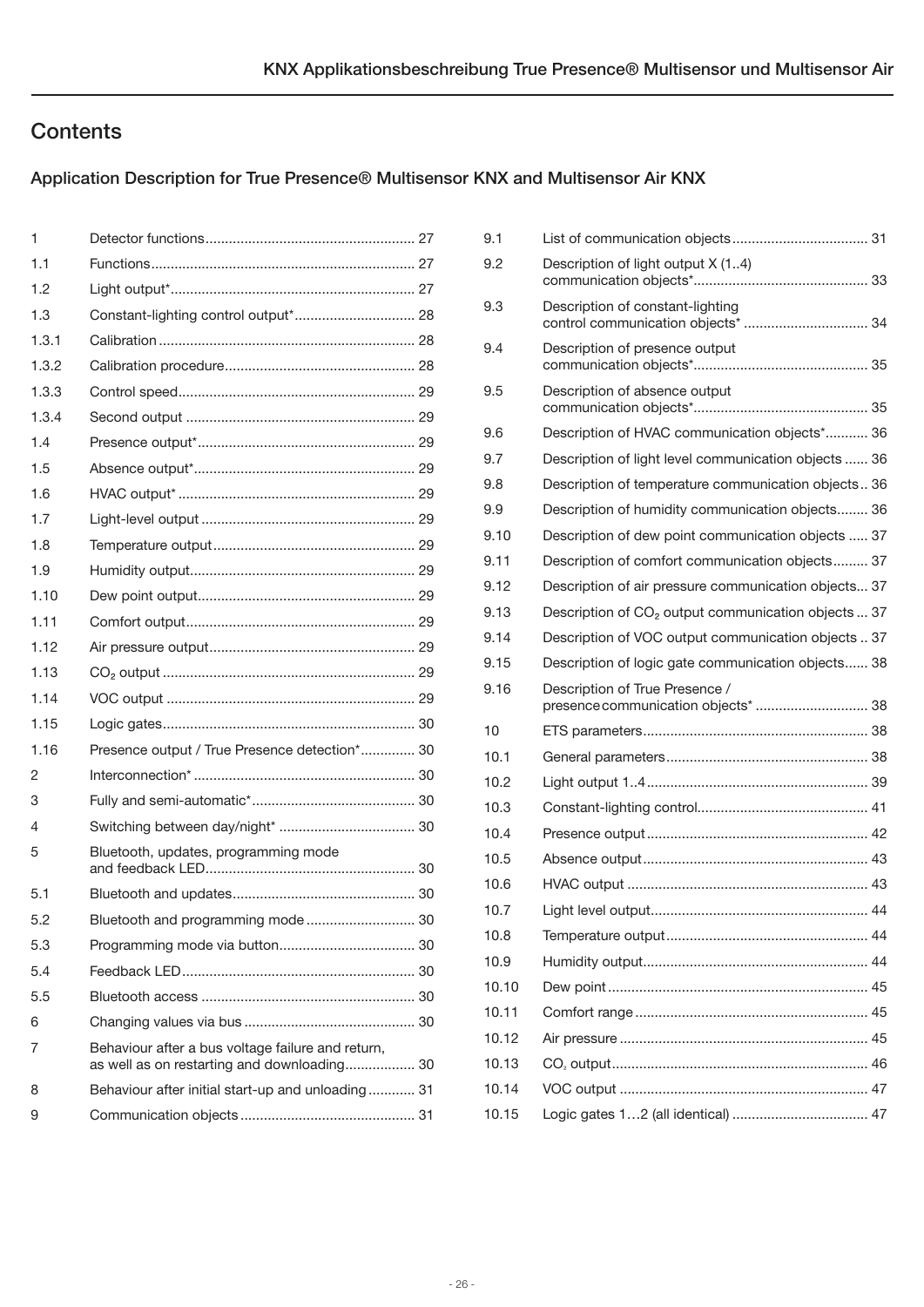### <span id="page-2-0"></span>Detector functions

The True Presence Multisensor consists of a high-frequency (HF) presence detector with true presence measurement, an integrated light level sensor, an ambient temperature and humidity sensor, VOC and true CO₂ measurement. In addition, it includes a Bluetooth module for starting the programming mode and displaying the measured values via app, as well as an RGB LED for displaying feedback.

\* All marked functions are only available with True Presence®.

The following settings must be configured in the sensor settings:

- Mounting type concealed or surface-mounted, because different internal correction factors must be used for the air sensors depending on the mounting type
- Mounting height, for the correct determination of the sensor ranges and the distance of movements\*
- Range of the sensor as a radius, to limit detection to the desired range<sup>\*</sup>
- The scenario can be left as the standard value and only adjusted in the event of switching errors\*

| Scenario<br>number | Purpose                                      | Description                                                                                                                                                                                                                           |
|--------------------|----------------------------------------------|---------------------------------------------------------------------------------------------------------------------------------------------------------------------------------------------------------------------------------------|
| 9                  | Small office,<br>quiet workplace             | This scenario features maximum<br>sensitivity. To prevent undesired<br>switching, it should be used for<br>smaller areas.                                                                                                             |
| 8                  | Large office,<br>quiet workplace             | As per scenario 9, but with a slightly<br>reduced sensitivity.<br>Also suitable for large areas.                                                                                                                                      |
| $\overline{7}$     | Large office,<br>large entrance area         | As per scenario 8, but with a further<br>reduced sensitivity.                                                                                                                                                                         |
| 6                  | Hotel room, room with<br>persons sleeping    | This scenario also features maximum<br>sensitivity. In addition, signal process-<br>ing has been optimised to reliably<br>detect the presence of persons<br>sleeping.                                                                 |
| 5                  | Hotel room, room with<br>persons sleeping    | As per scenario 6, with a slightly<br>reduced sensitivity.                                                                                                                                                                            |
| $\overline{4}$     | Noisy workspace,<br>light industry, hallways | The sensor can be triggered by<br>vibrations, which with scenario 7-9<br>sometimes leads to longer stay-ON<br>times. This scenario, which functions<br>more robustly, is more suitable in<br>these cases.                             |
| 3                  | Noisy workspace,<br>light industry, hallways | As per scenario 4, with a slightly<br>reduced sensitivity.                                                                                                                                                                            |
| $\overline{2}$     | Very noisy environments,<br>heavy industry   | This scenario should be used if there<br>are larger vibrations or if there are<br>sources of electrical interference.<br>The True Presence function is not<br>available, the sensor functions as a<br>conventional presence detector. |
| $\mathbf{1}$       | Very noisy environments,<br>heavy industry   | As per scenario 2, with a slightly<br>reduced sensitivity.                                                                                                                                                                            |

The detector can take on the following functions which can be activated or deactivated in the general settings:

## 1.1 Functions

- Output, light outputs 1-4 lighting switched ON and OFF for up to 4 light outputs<sup>\*</sup>
- Output, constant-lighting control 1-2 constant-lighting control for up to 2 light outputs in addition to the 4 switched light outputs\*
- Output, presence switching in response to presence, irrespective of light level\*
- Output, absence switching in response to absence, irrespective of light level\*
- Output, HVAC switching in relation to presence\* with the capability of taking CO₂ and/or VOC into account
- Output, light level output of the light level measured
- Output, temperature output and switching based on the ambient temperature value
- Output, humidity output and switching based on the ambient humidity value
- Output, dew point output and alarm based on the dew point temperature
- Output, comfort output of the thermal comfort
- Output, air pressure output and switching based on the air pressure
- Output,  $CO<sub>2</sub>$  output and switching based on the  $CO<sub>2</sub>$  value
- Output, VOC output and switching based on the VOC value
- Output, logic gate switching or scene selection based on the state of one or more input objects

The function to be used (activated) is defined via the "General settings" parameter window using the Engineering Tool Software (ETS) version ETS 4.0 and higher.

Furthermore, the type of motion detected will always be recorded. This can either be a True Presence detection (breathing), or a presence detection (movement greater than movements caused just through breathing).\*

## 1.2 Light output\*

The sensor has four independent light outputs. Each light output can be configured with an individual switching threshold. There is a choice of several data-point types for the output object. Depending on the output object's data-point type, input objects can be used to permit any appropriate overriding. Full and semi-automatic operating mode can be selected for the light output. The stay-ON time can be set to a fixed period or the IQ mode can be configured. The reach and sensor sensitivity can be set individually. A basic level of illumination can also be selected for each light output. A slave input object is available for each output to extend reach.

Whether the light output switches OFF in the event of the daylight component being sufficiently bright (presence detector logic) or does not switch OFF (motion detector logic) is configurable. Switching the light OFF when the daylight component is sufficiently bright is configured with an offset. If the light level measured exceeds the "switching threshold + offset switching threshold OFF" value, the stay-ON time is not re-triggered when presence is detected. The output switches OFF after the stay-ON time elapses.

In example 1, presence is detected at time point  $t_1$  and the light output switches ON. From now on, presence is detected continuously. The change in light level is determined at time t₂. The light level increases again as of t<sub>3</sub>. The light level measured exceeds the "switching threshold + offset switching threshold OFF" value as of  $t_4$ . The stay-ON time is only no longer re-triggered from time  $t_5$ . Here, the light level measured is greater than "switching threshold  $+$  offset switching threshold OFF + offset". At time  $t_6$ , stay-ON time has elapsed and the light output is switched OFF.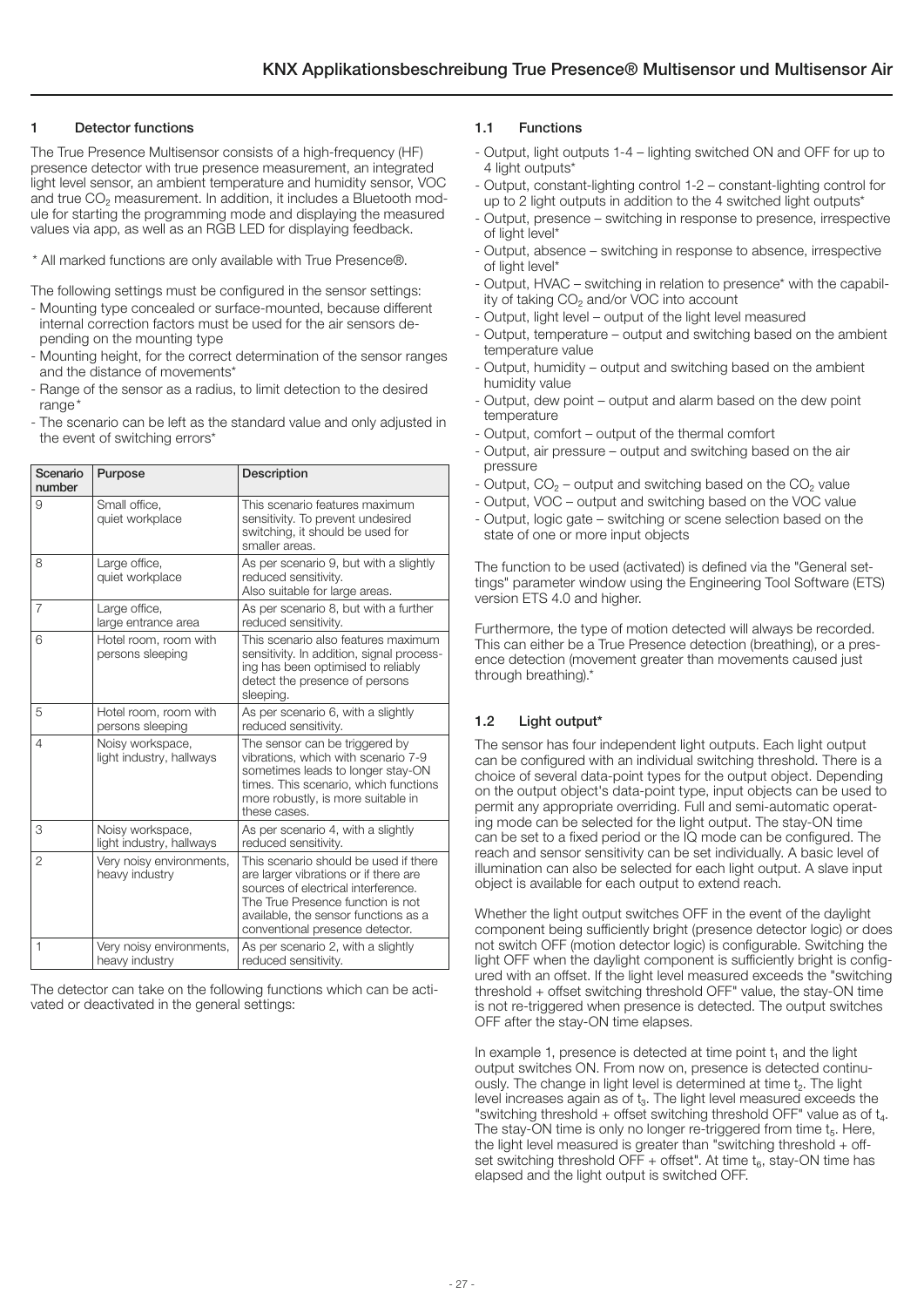<span id="page-3-0"></span>

### Figure 1: Example 1, switching OFF on the basis of light level

In example 2, light output 1 switches ON first  $(t<sub>1</sub>)$ . The change in light level is determined at t<sub>2</sub>. The light level measured then falls below the switching threshold of light output 2 and switches light output 2 ON  $(t<sub>3</sub>)$ . The change in light level is determined at  $t<sub>4</sub>$  and, with the change in light level of light output 1, is added to an offset. As of time  $t_5$ , the light level measured exceeds the "switching threshold light output 2 + offset switching threshold light output 2 OFF + offset" value and the stay-ON time for light output 2 is no longer re-triggered. The light output 2 switches OFF after the stay-ON time elapses  $(t_6)$ . The change in light level is determined at  $t<sub>z</sub>$  and added to the offset. As of time t<sub>8</sub>, the light level measured exceeds the "switching threshold light output 1 + offset switching threshold light output 1 OFF + offset" value and the stay-ON time for light output 1 is no longer re-triggered. The light output 1 switches OFF after the stay-ON time elapses  $(t_{\rm s})$ .



#### Figure 2: Example 2, switching OFF on the basis of light level

The classic application for IQ mode is an open-plan office. A large amount of movement is detected during office hours and the stay-ON time is increased (5...20 min), in order that the probability of light switching OFF, even though people are in the office, is low. In contrast, the stay-ON time is reduced overnight and at the weekends when there is little movement. If motion is, however, detected (e.g. cleaning personnel or security rounds), the light only stays ON for a brief period.

#### 1.3 Constant-lighting control output\*

Constant-lighting control always approaches the light-level setting from above to select the level of dimming. If constant-lighting control is active and below the setting, the setting must first be exceeded. The maximum deviation from the setting is only above the setting. Consequently, the permissible range in which control is corrected is only ever between the setting and the setting plus maximum deviation. This is illustrated in Figure "Constant-lighting control range corrected".



Switching threshold Light level Max. deviation

#### Figure 3: Constant-lighting control range corrected

The starting value for constant-lighting control can be configured as a fixed or dynamic value. When dynamic starting level is selected, the sensor tries to switch lighting ON as closely as possible to the light-level setting.

Note: Artificial light calibration must take place before the dynamic starting value can be used. The fixed level is used until calibration has taken place.

A number of parameters can be configured in two different ways for switching between day/night operating mode.

### 1.3.1 Calibration

The accuracy of constant-lighting control can be enhanced by including the current dimming level in sensing during the teach-in process. During the teach-in process, it is important to ensure that the maximum daylight component does not exceed 20 lux. After the teach-in process for the light-level setting, lighting comes on at 100% output and reduces to 0% in 10% steps.

As better compensation for daylight, a correction factor is used which provides the basis for calculating a correction intensity:

### Correction intensity = current dimming level − dimming level during teach-in correction factor

### New light level = current light level  $\times$  (1 + correction intensity)

Note: If the light-level setting is changed after calibration, calibration must be repeated for the new light-level setting.

#### 1.3.2 Calibration procedure

- 1) Deactivate (disable) constant-lighting control and wait for lighting to warm up (light level measured at lux meter remains constant)
- 2) Manually dim lighting until the chosen light level setting is reached.
- 3) Send a "1" to the teach communication object.
- 4) The sensor starts calibrating. Duration approx. 110 seconds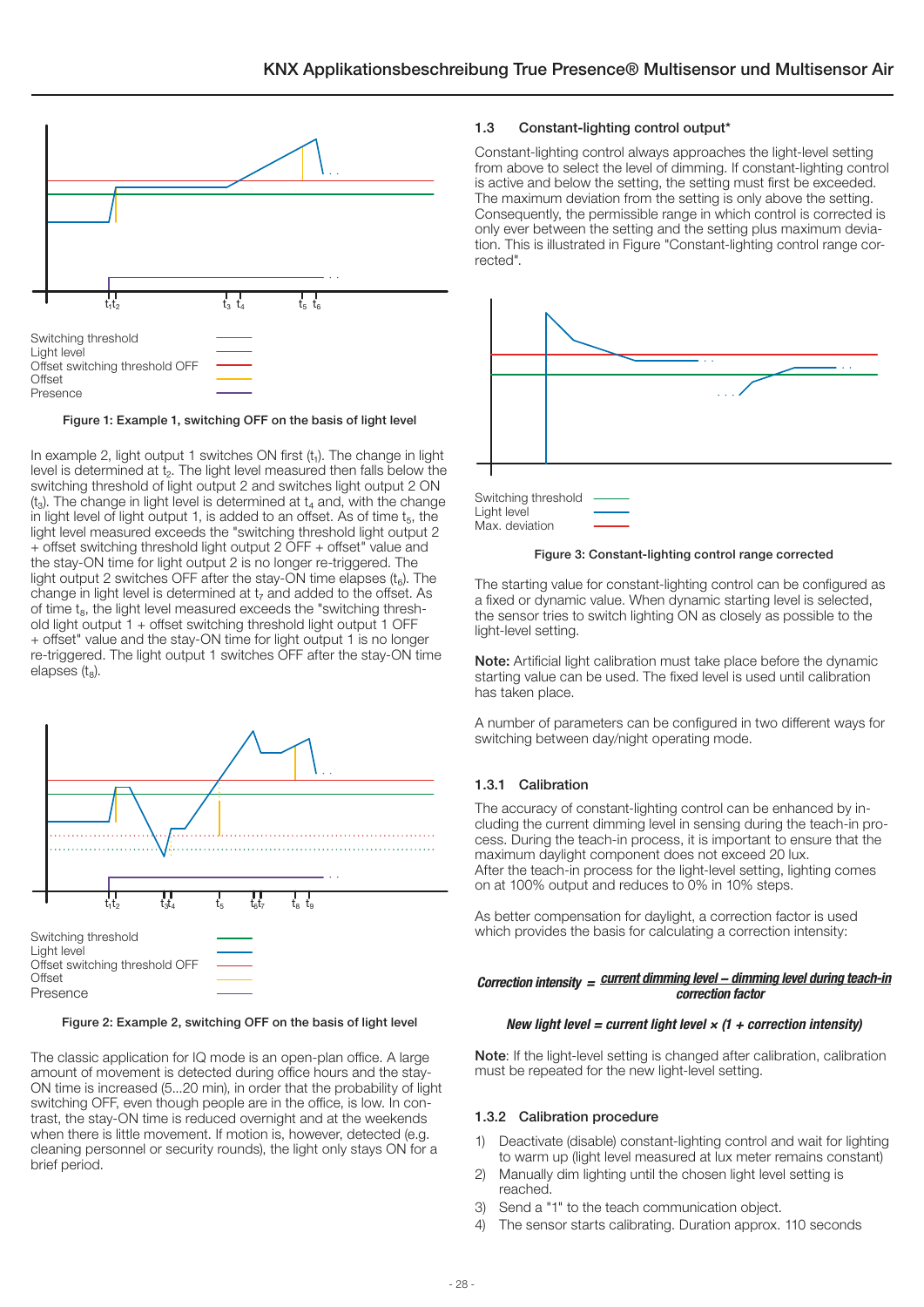### <span id="page-4-0"></span>1.3.3 Control speed

The control speed can be selected via the "Send new dimming level to" and "Max. dimming increment" parameters. The maximum increment is used for

### Current light level  $\geq$  light level target value + max. deviation  $\times$  2

or

#### Current light level ≤ light level target value − max. deviation.

If the current light level is closer to the light-level target value, the increment is halved. The increment is set to a minimum at the 100% and 0% limits.

### 1.3.4 Second output

A second output can be activated for constant-lighting control. The second output is controlled in relation to an adjustable offset to the first output. On switching ON, the second output is sent directly with value "Dimming Level Output 1 + Offset". The value is limited to 100%. If the first light output is set to 100%, a negative offset is selected and the current target level is not reached, the second output gradually increases light level to max. 100%. If the light output is at 0.5% or the minimum level, a positive offset is selected and the target light level is exceeded, the second output dims down to at least the level of the first output.

### 1.4 Presence output\*

The presence output works irrespective of light level. A switch-ON delay and a stay-ON time can be configured. It is possible to send the current status cyclically in relation to state.

Note: The presence output can be used for an interconnected master/slave configuration. The slave presence output must be linked with the master's input object. Attention must be paid to the settings of the slave input at the master and the sending behaviour of the slave output.

### 1.5 Absence output\*

In the same way as the presence output, the absence output works irrespective of light level. A switch-ON delay and a stay-ON time can be configured. In this case, stay-ON time starts as soon as someone re-enters the detection zone. It is possible to send the current status cyclically in relation to state.

### 1.6 HVAC output\*

The HVAC output works irrespective of light level. A switch-ON delay and a stay-ON time can be configured. In addition to the presence status, switching thresholds can also be configured for the  $CO<sub>2</sub>$  and VOC sensor. An OR logic operation exists between the various presence, CO<sub>2</sub> and VOC decision-making criteria. Only one of the conditions must be met for switching to take place.

## 1.7 Light-level output

The light-level measurement output always sends the light level measured by the sensor to the bus either after the light level changes by a defined minimum amount or cyclically after a defined interval.

### 1.8 Temperature output

The sensor measures the temperature in °C. The temperature sensor can be calibrated via an ETS parameter. The temperature can be sent in the event of a change or cyclically.

In addition, an external temperature value can be received. The weighting of the external temperature value can be set. The temperature output provides two limit value outputs. All limit value outputs are identical. The limit value, hysteresis and the behav-

iour of the switching output can be configured. The outputs can be sent cyclically or disabled.

### 1.9 Humidity output

The sensor measures the relative humidity. The relative humidity can be sent in the event of a change or cyclically.

In addition, an external humidity value can be received. The weighting of the external humidity value can be set.

The humidity output provides two limit value outputs. All limit value outputs are identical. The limit value, hysteresis and the behaviour of the switching output can be configured. The outputs can be sent cyclically or disabled.

### 1.10 Dew point output

The dew point, also known as the dew point temperature, is the value that the temperature must fall below at constant pressure before the water vapour can separate out as dew or fog from moist air. At the dew point, the relative humidity is 100%, or the air is (just) saturated with water vapour.

The dew point temperature is calculated by the sensor based on the measured temperature and relative humidity.

The dew point can be sent in the event of a change or cyclically. A dew point alarm can be realized via a switching command.

### 1.11 Comfort output

The thermal comfort in common rooms is defined in accordance with DIN 1946 by a field with 5 limiting parameters: minimum and maximum room temperature, minimum and maximum relative humidity and maximum absolute humidity of the ambient air. A freely definable text message (ASCII 14 characters) can be issued in the event of measured values violating the comfort range. The comfort range can be adjusted for other use, operating or storage conditions.

In addition, there is a switching object available that issues the status comfortable or uncomfortable.

### 1.12 Air pressure output

The sensor measures the air pressure in Pa  $(1$  Pa = 0.01 hPa = 0.01 mbar). The absolute and relative air pressure is issued. The installation altitude is specified via a parameter for the calculation. The air pressure can be sent in the event of a change or cyclically. The air pressure output provides two limit value outputs. All limit value outputs are identical. The limit value, hysteresis and the behaviour of the switching output can be configured. The outputs can be sent cyclically or disabled.

## 1.13 CO₂ output

The sensor measures the true CO<sub>2</sub> value with a separate CO<sub>2</sub> sensor. The CO<sub>2</sub> value is not derived from the VOC value. The measured value can be sent via the KNX bus in the event of a change or cyclically. Four limit values can be defined, for example for ventilation control. To prevent the output from switching constantly, a hysteresis and stay-ON time can be configured for each limit value. The status of the output can be sent cyclically.

### 1.14 VOC output

The measured VOC value can be sent via the bus in the event of a change or cyclically. In addition, four limit values can be defined, for example for ventilation control. To prevent the output from switching constantly, a hysteresis and stay-ON time can be configured for each limit value. The status of the output can be sent cyclically.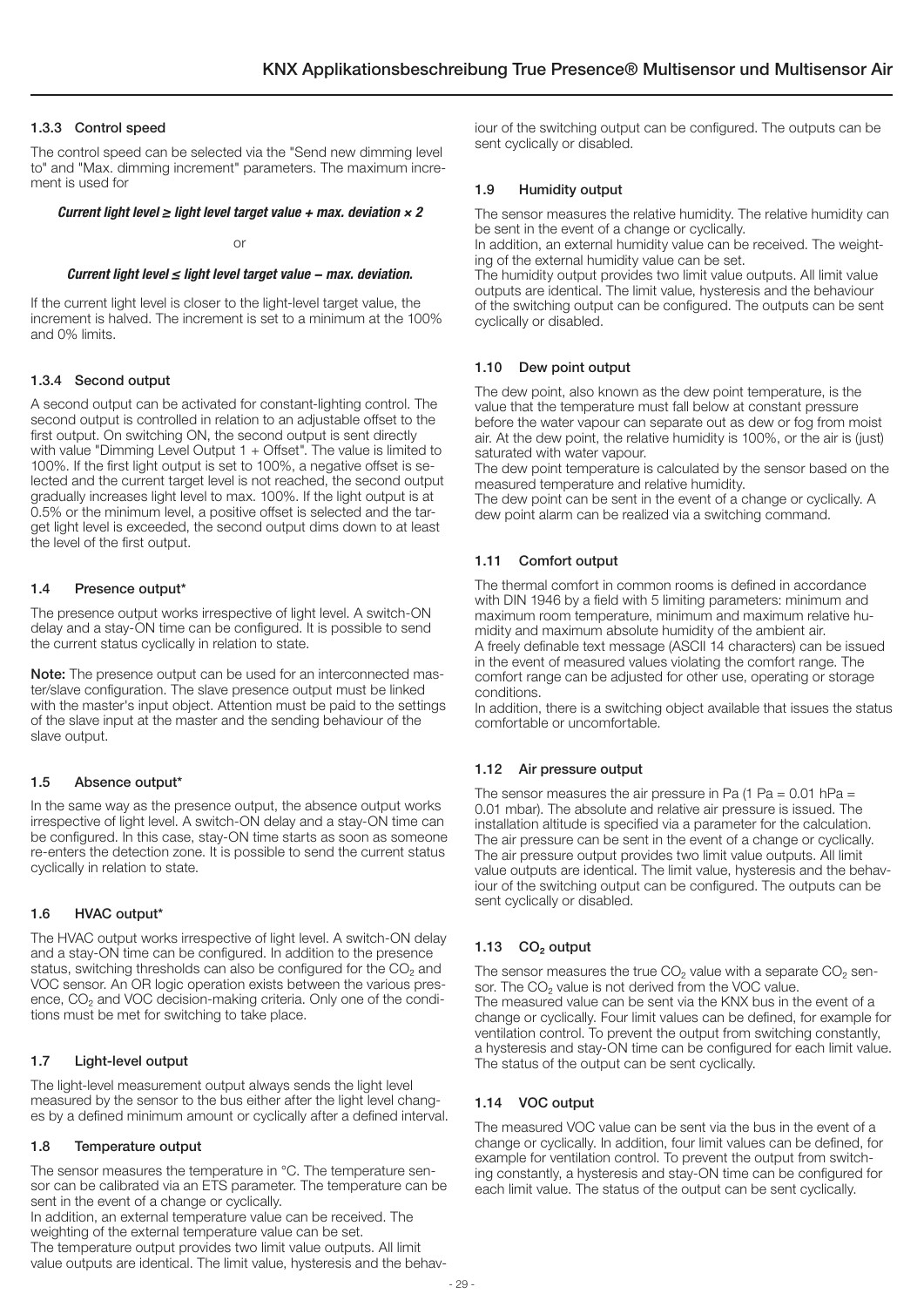### <span id="page-5-0"></span>1.15 Logic gates

Up to two logic gates can be configured with up to four inputs. Possible logic operations are AND, OR and EXCLUSIVE OR. The output signal can take the form of a switching command or value. The switching command or value can be configured in relation to the logical state. In the event of a change. a change to logical 1 or a change to logical 0, the output can send the current status via the KNX bus.

### 1.16 Presence output / True Presence detection\*

The presence and True Presence outputs specify whether the sensor is currently detecting True Presence (detection of breathing) or presence through movements greater than the micro-movements caused by breathing. An OR logic operation exists between these two communication objects. The sensor can either detect Presence or True Presence. Detection is always based on the strongest signal. True Presence can only be displayed if larger movements are not being detected.

### 2 Interconnection\*

A slave input is available for all outputs using the presence status. Own presence output is the exception here. The input can be operated in two different ways.

- 1. An ON and OFF signal is expected. In the ON state, the master keeps triggering stay-ON time until its own presence status is OFF and the slave input has the value OFF.
- 2. Only an ON signal is expected. In the ON state, the master retriggers stay-ON time for every ON signal.

Master/slave interconnection for:

- Light output
- Constant-lighting control
- HVAC

### 3 Fully and semi-automatic\*

A parameter can be used for setting the presence detector to work in fully automatic or semi-automatic mode. The operating mode for the light outputs and constant-lighting control can be selected via the "Light output mode" and "Constant-lighting control mode" parameters respectively.

When operating as a fully automatic detector, lighting is automatically switched ON when persons are present (depending whether or not it is set in relation to light level), and automatically switched OFF when no persons are present and there is sufficient ambient light.

When operating as semi-automatic detector, lighting must be switched ON manually. However, it is either switched OFF automatically in relation to light level (depending on setting) or switched OFF when no person is present any more in the sensor system's detection zone.

### 4 Switching between day/night\*

Via the "Day/night switchover" parameter, the light outputs 1-4 as well as constant-lighting control provide the capability of selecting different settings for lighting ON and OFF levels, stay-ON times, light levels, offset, switch-OFF behaviour and basic illumination. There is an input object for each light output and for constant-lighting control which can be switched over to "night mode".

#### 5 Bluetooth, updates, programming mode and feedback LED

## 5.1 Bluetooth and updates

| <b>Function</b>                                                                                            | Colour | <b>Type</b> | Remark        |
|------------------------------------------------------------------------------------------------------------|--------|-------------|---------------|
| Non-programmed sensor on bus<br>voltage                                                                    | Orange | ON          | Permanently   |
| Initialisation of the sensor after a<br>download or restoration of the bus<br>voltage (already configured) | White  | ON          | Approx. 2 min |
| Firmware update sent<br>via Bluetooth (TP)                                                                 | White  | Flashing    | 500 ms        |
| Firmware programming process<br>being performed (TP)                                                       | White  | Flashing    | $200$ ms      |
| Bluetooth connection active                                                                                | Blue   | ON          |               |
| Error state                                                                                                | Red    | ON          |               |
| KNX programming mode                                                                                       | Green  | ON          |               |

Software updates can be downloaded via the Bluetooth interface of the Multisensor True Presence in order to update the firmware or KNX application.

### 5.2 Bluetooth and programming mode

The Multisensor True Presence can be switched to the KNX programming mode via the integrated Bluetooth interface and the SmartRemote app.

In addition, all measured values can be displayed in the app.

### 5.3 Programming mode via button

As an alternative, there is a button on the back of the detector for activating the programming mode for programming the physical KNX address using the ETS.

## 5.4 Feedback LED

| KNX controller update sent via Bluetooth   Green      |        | Flashing | 1500 ms |
|-------------------------------------------------------|--------|----------|---------|
| KNX controller programming<br>process being performed | Green  | Flashing | 200 ms  |
| Sensor micro-controller being<br>updated              | Yellow | Flashing | 200 ms  |
| Normal mode                                           |        | OFF      |         |

### 5.5 Bluetooth access

There are two methods of preventing access for software updates, access to the programming mode and access to the sensor data via app. Firstly, Bluetooth communication can be deactivated in the general settings via ETS.

Alternatively, a commissioning password and a user password can be assigned during configuration. The programming mode and software updates can only be started with the commissioning password. With the user password, the values measured by the sensor can be viewed in the app

One of these security measures should always be taken in order to prevent unauthorised access and misuse.

### 6 Changing values via bus

Some of the setting parameters can be changed via the bus. For the light outputs and constant-lighting control, these are the switching thresholds or target values and time settings. For presence, absence and HVAC, these are the time settings, and for the air sensors, these are the switching thresholds for the limit values and the hystereses.

#### 7 Behaviour after a bus voltage failure and return, as well as on restarting and downloading

In the event of a bus voltage failure, the Multisensor True Presence also ceases to operate, because its electronic system is powered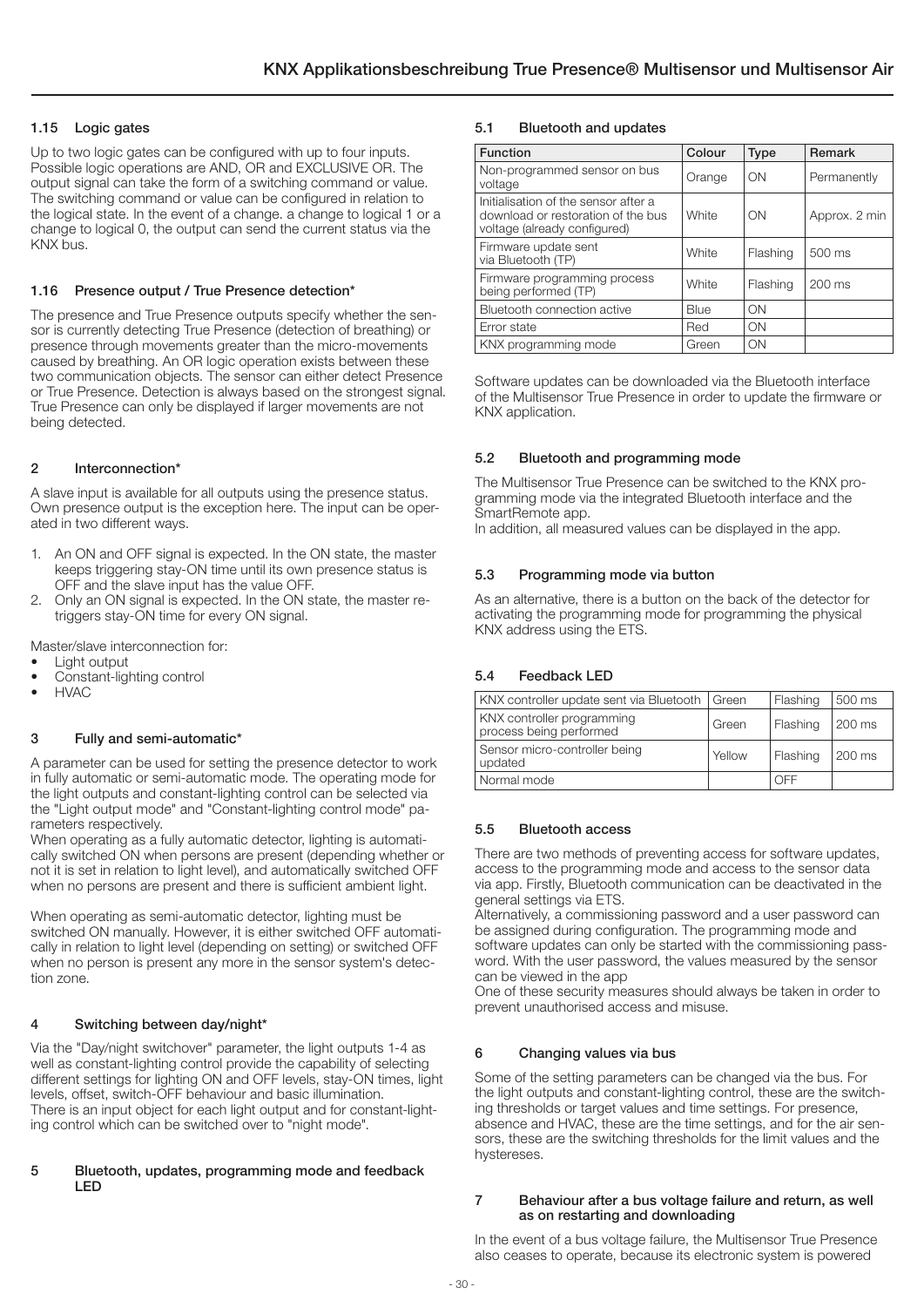<span id="page-6-0"></span>by the bus voltage. Prior to a bus voltage failure, all user entries are saved (light levels, stay-ON times, switching thresholds, hystereses and disabled objects) so they can be restored automatically when the bus voltage returns after a bus voltage failure.

Once the bus voltage returns and after completely or partially uploading the product database to the multisensor via ETS (i.e. after restarting), the multisensor is disabled for approximately 2 minutes. Lighting is switched ON at the start of the disabling time and switched OFF for approx. 2 seconds at the end of the disabling time. From then on, the detector is ready for operation and sends the latest telegrams from the outputs.

## 8 Behaviour after initial start-up and unloading

If a brand-new multisensor is being installed, the RGB LED will light up orange permanently once the bus voltage is applied until the sensor is configured. This shows that bus voltage is being applied to the detector and that it is ready for programming.

If the presence detector's application programme is "unloaded" via ETS, the multisensor indicates its status via orange LED in just the same way as it does after initial start-up.

## 9 Communication objects

All of the communication objects listed below are available to the presence detector. Which of these are visible and capable of being linked with group addresses are determined both via the "Detector mode" parameter setting in the "General settings" parameter window as well as via further parameter settings for chosen functions and communication objects.

Maximum number of group addresses: 250 Maximum number of assignments: 250

## 9.1 List of communication objects

| Object         | Object name                            | <b>Function</b> | <b>DPT</b> | Flag        |
|----------------|----------------------------------------|-----------------|------------|-------------|
| 1              | Light output 1                         | ON/OFF          | 1.001      | <b>CRWT</b> |
|                | Switching                              |                 |            |             |
| $\overline{2}$ | Light output 1                         | $0100\%$        | 5.001      | <b>CRT</b>  |
|                | Dimming level                          |                 |            |             |
| 3              | Light output 1                         | Activate scene  | 18.001     | <b>CRT</b>  |
|                | Scene                                  |                 |            |             |
| $\overline{4}$ | Light output 1, switching<br>threshold | 11000           | 9.004      | <b>CRWT</b> |
| 5              | Light output 1<br>external light-level | 11000           | 9.004      | <b>CWT</b>  |
| 6              | Light output 1<br>stay-ON time         | 30 s65535 s     | 7.005      | <b>CRWT</b> |
| $\overline{7}$ | Light output 1                         | ON/OFF          | 1.001      | <b>CWT</b>  |
|                | Disable                                |                 |            |             |
| 8              | Light output 1                         | ON/OFF          | 1.001      | <b>CRT</b>  |
|                | Disabling status                       |                 |            |             |
| 9              | Light output 1                         | ON/OFF          | 1.001      | <b>CWT</b>  |
|                | Switch input                           |                 |            |             |
| 10             | Light output 1                         | Brighter/darker | 3.007      | <b>CWT</b>  |
|                | Dim input                              |                 |            |             |
| 11             | Light output 1                         | $0100\%$        | 5.001      | <b>CWT</b>  |
|                | Input dimming level                    |                 |            |             |
| 12             | Light output 1                         | ON/OFF          | 1.001      | <b>CWT</b>  |
|                | Slave input                            |                 |            |             |
| 13             | Light output 1                         | ON/OFF          | 1.001      | <b>CWT</b>  |
|                | Night input                            |                 |            |             |
| 14             | Light output 2                         | ON/OFF          | 1.001      | <b>CRWT</b> |
|                | Switching                              |                 |            |             |
| 15             | Light output 2                         | $0100\%$        | 5.001      | <b>CRT</b>  |
|                | Dimming level                          |                 |            |             |
| 16             | Light output 2                         | Activate scene  | 18.001     | <b>CRT</b>  |
|                | Scene                                  |                 |            |             |

| Object | Object name                            | Function        | <b>DPT</b> | Flag        |
|--------|----------------------------------------|-----------------|------------|-------------|
| 17     | Light output 2, switching<br>threshold | 11000           | 9.004      | <b>CRWT</b> |
| 18     | Light output 2<br>external light-level | 11000           | 9.004      | <b>CWT</b>  |
| 19     | Light output 2<br>stay-ON time         | 30 s65535 s     | 7.005      | <b>CRWT</b> |
| 20     | Light output 2<br><b>Disable</b>       | ON/OFF          | 1.001      | <b>CWT</b>  |
| 21     | Light output 2                         | ON/OFF          | 1.001      | <b>CRT</b>  |
| 22     | Disabling status<br>Light output 2     | ON/OFF          | 1.001      | <b>CWT</b>  |
| 23     | Switch input<br>Light output 2         | Brighter/darker | 3.007      | <b>CWT</b>  |
|        | Dim input                              |                 |            |             |
| 24     | Light output 2                         | $0100\%$        | 5.001      | <b>CWT</b>  |
|        | Input dimming level                    |                 |            |             |
| 25     | Light output 2                         | ON/OFF          | 1.001      | <b>CWT</b>  |
|        | Slave input                            |                 |            |             |
| 26     | Light output 2                         | ON/OFF          | 1.001      | <b>CWT</b>  |
|        | Night input                            |                 |            |             |
| 27     | Light output 3                         | ON/OFF          | 1.001      | <b>CRWT</b> |
|        | Switching                              |                 |            |             |
| 28     | Light output 3                         | $0100\%$        | 5.001      | <b>CRT</b>  |
|        | Dimming level                          |                 |            |             |
| 29     | Light output 3                         | Activate scene  | 18.001     | <b>CRT</b>  |
|        | Scene                                  |                 |            |             |
| 30     | Light output 3<br>switching threshold  | 11000           | 9.004      | <b>CRWT</b> |
| 31     | Light output 3<br>external light-level | 11000           | 9.004      | <b>CWT</b>  |
| 32     | Light output 3<br>stay-ON time         | 30 s65535 s     | 7.005      | <b>CRWT</b> |
| 33     | Light output 3                         | ON/OFF          | 1.001      | <b>CWT</b>  |
|        | Disable                                |                 |            |             |
| 34     | Light output 3<br>Disabling status     | ON/OFF          | 1.001      | <b>CRT</b>  |
| 35     | Light output 3                         | ON/OFF          | 1.001      | <b>CWT</b>  |
|        | Switch input                           |                 |            |             |
| 36     | Light output 3                         | Brighter/darker | 3.007      | <b>CWT</b>  |
|        | Dim input                              |                 |            |             |
| 37     | Light output 3                         | $0100\%$        | 5.001      | <b>CWT</b>  |
|        | Input dimming level                    |                 |            |             |
| 38     | Light output 3                         | ON/OFF          | 1.001      | <b>CWT</b>  |
|        | Slave input                            |                 |            |             |
| 39     | Light output 3                         | ON/OFF          | 1.001      | <b>CWT</b>  |
|        | Night input                            |                 |            |             |
| 40     | Light output 4                         | ON/OFF          | 1.001      | <b>CRWT</b> |
|        | Switching                              |                 |            |             |
| 41     | Light output 4                         | $0100\%$        | 5.001      | <b>CRT</b>  |
|        | Dimming level                          |                 |            |             |
| 42     | Light output 4                         | Activate scene  | 18.001     | <b>CRT</b>  |
| 43     | Scene<br>Light output 4                | 11000           | 9.004      | <b>CRWT</b> |
|        | switching threshold                    |                 |            |             |
| 44     | Light output 4<br>external light-level | 11000           | 9.004      | <b>CWT</b>  |
| 45     | Light output 4<br>stay-ON time         | 30 s65535 s     | 7.005      | <b>CRWT</b> |
| 46     | Light output 4                         | ON/OFF          | 1.001      | <b>CWT</b>  |
|        | <b>Disable</b>                         |                 |            |             |
| 47     | Light output 4                         | ON/OFF          | 1.001      | <b>CRT</b>  |
|        | Disabling status                       |                 |            |             |
| 48     | Light output 4                         | ON/OFF          | 1.001      | <b>CWT</b>  |
|        | Switch input                           |                 |            |             |
| 49     | Light output 4                         | Brighter/darker | 3.007      | <b>CWT</b>  |
|        | Dim input                              |                 |            |             |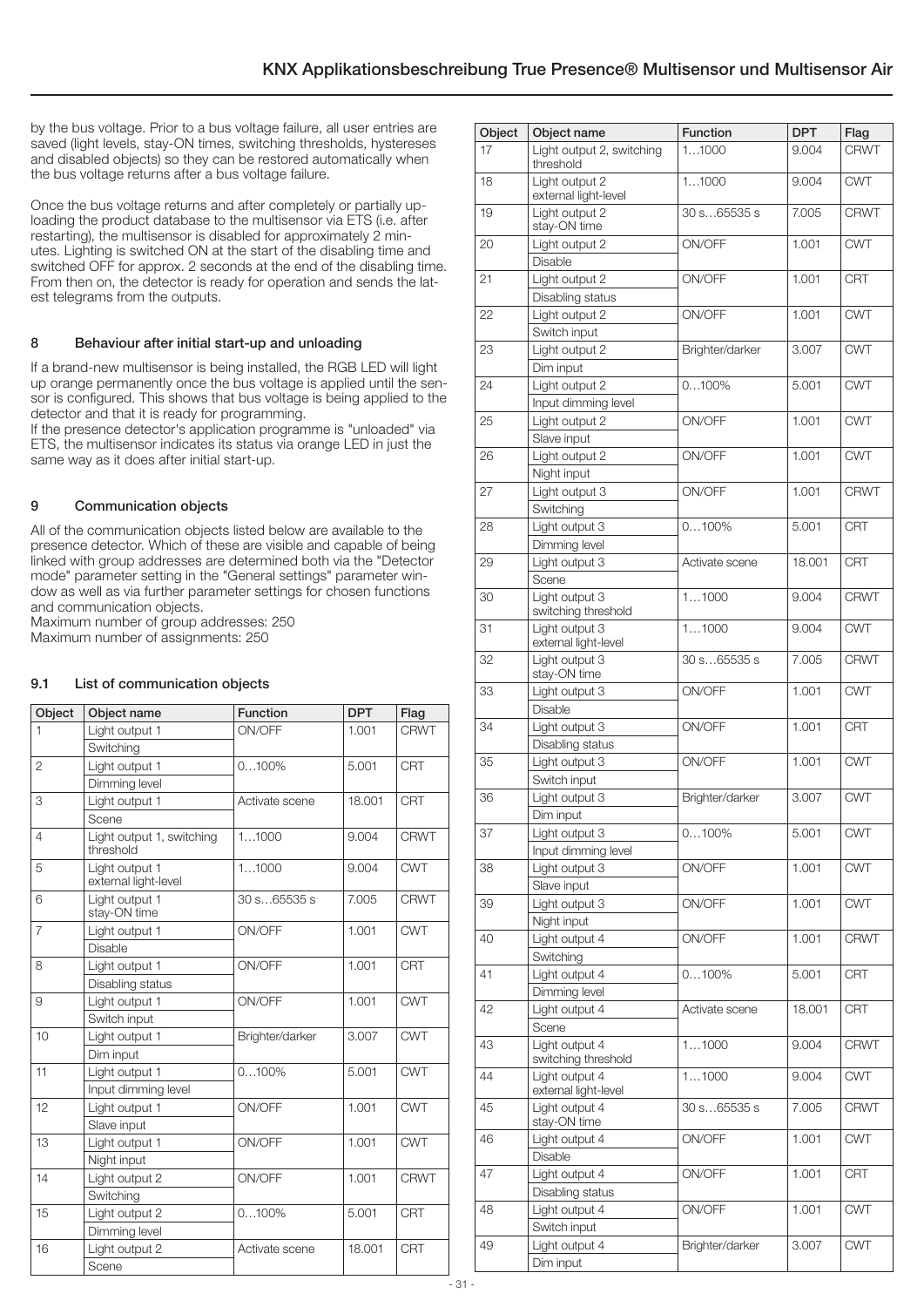| Object | Object name                                   | <b>Function</b> | <b>DPT</b> | Flag        |
|--------|-----------------------------------------------|-----------------|------------|-------------|
| 50     | Light output 4                                | $0100\%$        | 5.001      | <b>CWT</b>  |
|        | Input dimming level                           |                 |            |             |
| 51     | Light output 4                                | ON/OFF          | 1.001      | <b>CWT</b>  |
|        | Slave input                                   |                 |            |             |
| 52     | Light output 4                                | ON/OFF          | 1.001      | <b>CWT</b>  |
|        | Night input                                   |                 |            |             |
| 53     | Constant-lighting control                     | ON/OFF          | 1.001      | <b>CRWT</b> |
|        | Switch 1                                      |                 |            |             |
| 54     | Constant-lighting control                     | 0%  100%        | 5.001      | <b>CRT</b>  |
|        | Dimming level 1                               |                 |            |             |
| 55     | Constant-lighting control                     | ON/OFF          | 1.001      | <b>CRT</b>  |
|        | Switch 2                                      |                 |            |             |
| 56     | Constant-lighting control                     | 0%  100%        | 5.001      | <b>CRT</b>  |
|        | Dimming level 2                               |                 |            |             |
| 57     | Constant-lighting control                     | 1 lux  1000 lux | 9.004      | <b>CRWT</b> |
|        | Light-level setting                           |                 |            |             |
| 58     | Constant-lighting control                     | 1 lux  1000 lux | 9.004      | <b>CRWT</b> |
|        | External light level                          |                 |            |             |
| 59     | Constant-lighting control                     | 30 s  65,535 s  | 7.005      | <b>CRWT</b> |
|        | Stay-ON time                                  |                 |            |             |
| 60     | Constant-lighting control                     | ON/OFF          | 1.001      | <b>CWT</b>  |
|        | <b>Disable</b>                                |                 |            |             |
| 61     | Constant-lighting control                     | ON/OFF          | 1.001      | <b>CRT</b>  |
| 62     | Disabling status<br>Constant-lighting control | ON/OFF          | 1.001      | <b>CWT</b>  |
|        | Switch input 1                                |                 |            |             |
| 63     | Constant-lighting control                     | Brighter/darker | 3.007      | <b>CWT</b>  |
|        | Dim input 1                                   |                 |            |             |
| 64     | Constant-lighting control                     | ON/OFF          | 1.001      | <b>CWT</b>  |
|        | Switch input 2                                |                 |            |             |
| 65     | Constant-lighting control                     | Brighter/darker | 3.007      | <b>CWT</b>  |
|        | Dim input 2                                   |                 |            |             |
| 66     | Constant-lighting control                     |                 |            |             |
|        | Teach-in                                      |                 |            |             |
| 67     | Constant-lighting control                     | ON/OFF<br>1.001 |            | <b>CWT</b>  |
|        | Slave input                                   |                 |            |             |
| 68     | Constant-lighting control                     | ON/OFF          | 1.001      | <b>CWT</b>  |
|        | Night input                                   |                 |            |             |
| 69     | Presence output                               | ON/OFF          | 1.001      | <b>CRT</b>  |
|        | Presence                                      |                 |            |             |
| 70     | Presence output                               | 30 s65535 s     | 7.005      | <b>CRWT</b> |
|        | Stay-ON time                                  |                 |            |             |
| 71     | Presence output                               | 0 s 10 s        | 7.005      | <b>CRWT</b> |
|        | Turn-on delay                                 |                 |            |             |
| 72     | Presence output                               | ON/OFF          | 1.001      | <b>CWT</b>  |
|        | Disable                                       |                 |            |             |
| 73     | Presence output                               | ON/OFF          | 1.001      | <b>CRT</b>  |
|        | Disabling status                              |                 |            |             |
| 74     | <b>HVAC</b>                                   | ON/OFF          | 1.001      | <b>CRT</b>  |
|        | Switching                                     |                 |            |             |
| 75     | <b>HVAC</b><br>Stay-ON time                   | 10 s  65535 s   | 7.005      | <b>CRWT</b> |
| 76     | <b>HVAC</b>                                   | 0 s  15 min     | 7.005      | <b>CRWT</b> |
|        | Turn-on delay                                 |                 |            |             |
| 77     | <b>HVAC</b>                                   | ON/OFF          | 1.001      | <b>CWT</b>  |
|        | Disable                                       |                 |            |             |
| 78     | <b>HVAC</b>                                   | ON/OFF          | 1.001      | <b>CRT</b>  |
|        | Disabling status                              |                 |            |             |
| 79     | <b>HVAC</b>                                   | ON/OFF          | 1.001      | <b>CWT</b>  |
|        | Slave input                                   |                 |            |             |
| 80     | Light level measured                          | 11000           | 9.004      | <b>CRT</b>  |
|        | Internal                                      |                 |            |             |
| 81     | <b>TruePresence</b>                           | ON/OFF          | 1.001      | <b>CRT</b>  |

| Object | Object name                                  | <b>Function</b> | <b>DPT</b> | Flag       |
|--------|----------------------------------------------|-----------------|------------|------------|
| 82     | Presence                                     | ON/OFF          | 1.001      | <b>CRT</b> |
| 83     | Temperature measured                         | $040^{\circ}$ C | 9.001      | <b>CRT</b> |
| 84     | External temperature                         | $040^{\circ}C$  | 9.001      | <b>CWT</b> |
| 85     | Temperature limit value 1                    | ON/OFF          | 1.001      | <b>CRT</b> |
| 86     | Disable temperature limit                    | ON/OFF          | 1.001      | <b>CWT</b> |
|        | value 1                                      |                 |            |            |
| 87     | Disable temperature limit                    | ON/OFF          | 1.001      | <b>CRT</b> |
|        | value 1, status                              |                 |            |            |
| 88     | Temperature limit value 2                    | ON/OFF          | 1.001      | <b>CRT</b> |
| 89     | Disable temperature limit                    | ON/OFF          | 1.001      | <b>CWT</b> |
|        | value 2                                      |                 |            |            |
| 90     | Disable temperature limit<br>value 2, status | ON/OFF          | 1.001      | CRT        |
| 91     | Dew point temperature                        | $040^{\circ}C$  | 9.001      | <b>CRT</b> |
| 92     | Dew point alarm                              | ON/OFF          | 1.001      | CRT        |
| 93     | Humidity level measured                      | 0-100%          | 9.007      | <b>CRT</b> |
| 94     | <b>External humidity</b>                     | 0-100%          | 9.007      | <b>CWT</b> |
| 95     | Humidity limit value 1                       | ON/OFF          | 1.001      | <b>CRT</b> |
|        | Disable humidity limit value                 | ON/OFF          | 1.001      | <b>CWT</b> |
| 96     | 1                                            |                 |            |            |
| 97     | Disable humidity limit value                 | ON/OFF          | 1.001      | <b>CRT</b> |
|        | 1, status                                    |                 |            |            |
| 98     | Humidity limit value 2                       | ON/OFF          | 1.001      | <b>CRT</b> |
| 99     | Disable humidity limit value                 | ON/OFF          | 1.001      | <b>CWT</b> |
|        | 2                                            |                 |            |            |
| 100    | Disable humidity limit value                 | ON/OFF          | 1.001      | <b>CRT</b> |
|        | 2, status                                    |                 |            |            |
| 101    | Absolute air pressure                        | Pa              | 14.058     | <b>CRT</b> |
| 102    | Relative air pressure                        | Pa              | 14.058     | <b>CRT</b> |
| 103    | Air pressure limit value 1                   | ON/OFF          | 1.001      | <b>CRT</b> |
| 104    | Disable air pressure limit                   | ON/OFF          | 1.001      | <b>CWT</b> |
|        | value 1                                      |                 |            |            |
| 105    | Disable air pressure limit                   | ON/OFF          | 1.001      | <b>CRT</b> |
|        | value 1, status                              |                 |            |            |
| 106    | Air pressure limit value 2                   | ON/OFF          | 1.001      | <b>CRT</b> |
| 107    | Disable air pressure limit<br>value 2        | ON/OFF          | 1.001      | <b>CWT</b> |
| 108    | Disable air pressure limit                   | ON/OFF          | 1.001      | <b>CRT</b> |
|        | value 2, status                              |                 |            |            |
| 109    | Comfort text                                 | 14 bytes        | 16.000     | <b>CRT</b> |
| 110    | Comfort status                               | ON/OFF          | 1.001      | <b>CRT</b> |
| 111    | Logic gate 1                                 | ON/OFF          | 1.001      | <b>CRT</b> |
|        | Output                                       |                 |            |            |
| 112    | Logic gate 1                                 | 0255            | 5.x        | <b>CRT</b> |
|        | Output                                       |                 |            |            |
|        | Logic gate 1                                 | ON/OFF          | 1.001      | <b>CWT</b> |
| 113    | Input 1                                      |                 |            |            |
|        |                                              | ON/OFF          |            |            |
| 114    | Logic gate 1                                 |                 | 1.001      | <b>CWT</b> |
|        | Input 2                                      |                 |            |            |
| 115    | Logic gate 1                                 | ON/OFF          | 1.001      | <b>CWT</b> |
|        | Input 3                                      |                 |            |            |
| 116    | Logic gate 1                                 | ON/OFF          | 1.001      | <b>CWT</b> |
|        | Input 4                                      |                 |            |            |
| 117    | Logic gate 1                                 | ON/OFF          | 1.001      | <b>CWT</b> |
|        | <b>Disable</b>                               |                 |            |            |
| 118    | Logic gate 1                                 | ON/OFF          | 1.001      | <b>CRT</b> |
|        | Disabling status                             |                 |            |            |
| 119    | Logic gate 2                                 | ON/OFF          | 1.001      | <b>CRT</b> |
|        | Output                                       |                 |            |            |
| 120    | Logic gate 2                                 | 0255            | 5.x        | <b>CRT</b> |
|        | Output                                       |                 |            |            |
| 121    | Logic gate 2                                 | ON/OFF          | 1.001      | <b>CWT</b> |
|        | Input 1                                      |                 |            |            |
| 122    | Logic gate 2                                 | ON/OFF          | 1.001      | <b>CWT</b> |
|        | Input 2                                      |                 |            |            |
| 123    | Logic gate 2                                 | ON/OFF          | 1.001      | <b>CWT</b> |
|        | Input 3                                      |                 |            |            |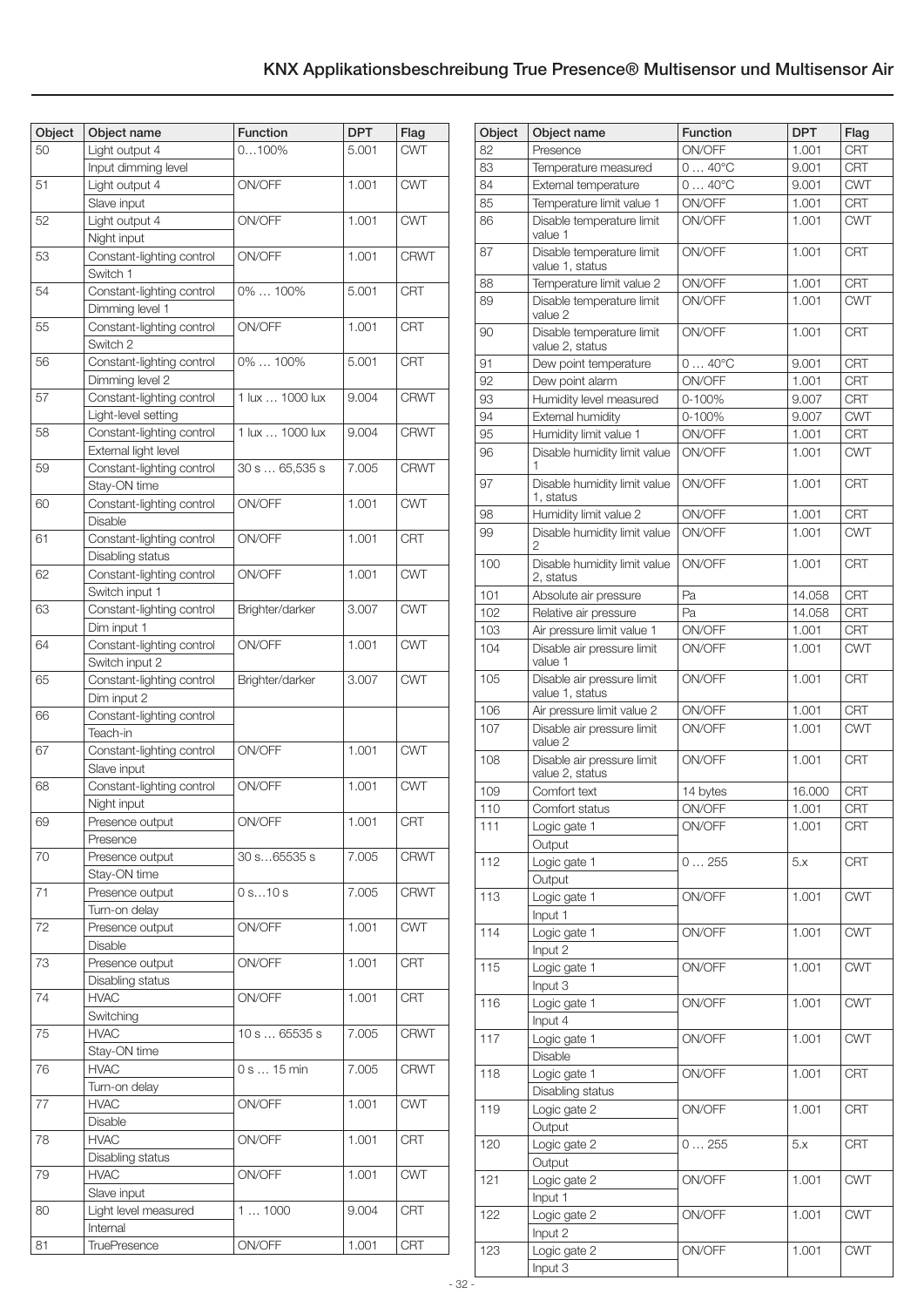<span id="page-8-0"></span>

| Object | Object name                       | <b>Function</b> | <b>DPT</b> | Flag        |
|--------|-----------------------------------|-----------------|------------|-------------|
| 124    | Logic gate 2                      | ON/OFF          | 1.001      | <b>CWT</b>  |
|        | Input 4                           |                 |            |             |
| 125    | Logic gate 2                      | ON/OFF<br>1.001 |            | <b>CWT</b>  |
|        | <b>Disable</b>                    |                 |            |             |
| 126    | Logic gate 2                      | ON/OFF          | 1.001      | <b>CRT</b>  |
|        | Disabling status                  |                 |            |             |
| 127    | CO <sub>2</sub> measured value    | 0  2000 ppm     | 9.008      | <b>CRT</b>  |
| 128    | $CO2$ limit value                 | ON/OFF          | 1.001      | <b>CWT</b>  |
|        | Disable                           |                 |            |             |
| 129    | CO <sub>2</sub> limit value       | ON/OFF          | 1.001      | <b>CRT</b>  |
|        | Disabling status                  |                 |            |             |
| 130    | $CO2$ limit value 1               | ON/OFF          | 1.001      | <b>CRT</b>  |
| 131    | Output<br>$CO2$ limit value 1     |                 | 9.008      | <b>CRWT</b> |
|        | Switching threshold               | $02000$ ppm     |            |             |
| 132    | $CO2$ limit value 1               | $02000$ ppm     | 9.008      | <b>CRWT</b> |
|        | hysteresis                        |                 |            |             |
| 133    | $CO2$ limit value 1               | 0 s 65535 s     | 7.005      | <b>CRWT</b> |
|        | Stay-ON time                      |                 |            |             |
| 134    | $CO2$ limit value 2               | ON/OFF          | 1.001      | <b>CRT</b>  |
|        | Output                            |                 |            |             |
| 135    | $CO2$ limit value 2               | $02000$ ppm     | 9.008      | <b>CRWT</b> |
|        | Switching threshold               |                 |            |             |
| 136    | $CO2$ limit value 2               | $02000$ ppm     | 9.008      | <b>CRWT</b> |
|        | hysteresis                        |                 |            |             |
| 137    | $CO2$ limit value 2               | 0 s 65535 s     | 7.005      | <b>CRWT</b> |
|        | Stay-ON time                      | ON/OFF          |            | <b>CRT</b>  |
| 138    | $CO2$ limit value 3<br>Output     |                 | 1.001      |             |
| 139    | $CO2$ limit value 3               | $02000$ ppm     | 9.008      | <b>CRWT</b> |
|        | Switching threshold               |                 |            |             |
| 140    | $CO2$ limit value 3               | $02000$ ppm     | 9.008      | <b>CRWT</b> |
|        | hysteresis                        |                 |            |             |
| 141    | $CO2$ limit value 3               | 0 s 65535 s     | 7.005      | <b>CRWT</b> |
|        | Stay-ON time                      |                 |            |             |
| 142    | $CO2$ limit value 4               | ON/OFF          | 1.001      | <b>CRT</b>  |
|        | Output                            |                 |            |             |
| 143    | $CO2$ limit value 4               | $02000$ ppm     | 9.008      | <b>CRWT</b> |
|        | Switching threshold               |                 |            |             |
| 144    | $CO2$ limit value 4<br>hysteresis | $02000$ ppm     | 9.008      | <b>CRWT</b> |
| 145    | $CO2$ limit value 4               | 0 s 65535 s     | 7.005      | <b>CRWT</b> |
|        | Stay-ON time                      |                 |            |             |
| 146    | VOC measured value                | $0 2000$ ppb    | $9.$ $xxx$ | <b>CRT</b>  |
| 147    | VOC limit value                   | ON/OFF          | 1.001      | <b>CWT</b>  |
|        | Disable                           |                 |            |             |
| 148    | VOC limit value                   | ON/OFF          | 1.001      | <b>CRT</b>  |
|        | Disabling status                  |                 |            |             |
| 149    | VOC limit value 1                 | ON/OFF          | 1.001      | <b>CRT</b>  |
|        | Output                            |                 |            |             |
| 150    | VOC limit value 1                 | $02000$ ppb     | $9.$ xxx   | <b>CRWT</b> |
|        | Switching threshold               |                 |            |             |
| 151    | VOC limit value 1 hysteresis      | 0  2000 ppb     | $9.$ $xxx$ | <b>CRWT</b> |
| 152    | VOC limit value 1                 | 0 s  65535 s    | 7.005      | <b>CRWT</b> |
|        | Stay-ON time                      |                 |            |             |
| 153    | VOC limit value 2                 | ON/OFF          | 1.001      | <b>CRT</b>  |
|        | Output                            |                 |            |             |
| 154    | VOC limit value 2                 | $02000$ ppb     | $9.$ $xxx$ | <b>CRWT</b> |
|        | Switching threshold               |                 |            |             |
| 155    | VOC limit value 2<br>hysteresis   | $02000$ ppb     | $9.$ xxx   | <b>CRWT</b> |
| 156    | VOC limit value 2                 | 0 s 65535 s     | 7.005      | <b>CRWT</b> |
|        | Stay-ON time                      |                 |            |             |
| 157    | VOC limit value 3                 | ON/OFF          | 1.001      | <b>CRT</b>  |
|        | Output                            |                 |            |             |
|        |                                   |                 |            |             |

| Object | Object name         | <b>Function</b> | <b>DPT</b> | Flag        |
|--------|---------------------|-----------------|------------|-------------|
| 158    | VOC limit value 3   | $02000$ ppb     | $9.$ $xxx$ | <b>CRWT</b> |
|        | Switching threshold |                 |            |             |
| 159    | VOC limit value 3   | $02000$ ppb     | $9.$ xxx   | <b>CRWT</b> |
|        | hysteresis          |                 |            |             |
| 160    | VOC limit value 3   | 0 s 65535 s     | 7.005      | <b>CRWT</b> |
|        | Stay-ON time        |                 |            |             |
| 161    | VOC limit value 4   | ON/OFF          | 1.001      | <b>CRT</b>  |
|        | Output              |                 |            |             |
| 162    | VOC limit value 4   | $02000$ ppb     | $9.$ xxx   | <b>CRWT</b> |
|        | Switching threshold |                 |            |             |
| 163    | VOC limit value 4   | $02000$ ppb     | $9.$ xxx   | <b>CRWT</b> |
|        | hysteresis          |                 |            |             |
| 164    | VOC limit value 4   | 0s65535s        | 7.005      | <b>CRWT</b> |
|        | Stay-ON time        |                 |            |             |
| 165    | Absence output      | ON/OFF          | 1.001      | <b>CRT</b>  |
|        | Absence             |                 |            |             |
| 166    | Absence output      | 10 s65535 s     | 7.005      | <b>CRWT</b> |
|        | Stay-ON time        |                 |            |             |
| 167    | Absence output      | 0 s 10 s        | 7.005      | <b>CRWT</b> |
|        | Turn-on delay       |                 |            |             |
| 168    | Absence output      | ON/OFF          | 1.001      | <b>CWT</b>  |
|        | <b>Disable</b>      |                 |            |             |
| 169    | Absence output      | ON/OFF          | 1.001      | CRT         |
|        | Disabling status    |                 |            |             |

### 9.2 Description of light output X (1..4) communication objects\*

| Object                                 | Description                                                                                                                                                                                                                                                                                                                                                                                                                 |
|----------------------------------------|-----------------------------------------------------------------------------------------------------------------------------------------------------------------------------------------------------------------------------------------------------------------------------------------------------------------------------------------------------------------------------------------------------------------------------|
| Switch light output X                  | This object is always available when the light output<br>is activated.<br>Light output X is switched with this object.<br>The group address linked with this object is used<br>for sending the switching command via bus to the<br>actuator, with it also being possible to request the<br>switching status from the detector.<br>When this object receives a telegram, it behaves as<br>per "Switch light output X input". |
| Light output X<br>dimming level        | This object is only visible if the "Object light output"<br>parameter is set to "Dimming level".<br>The group address linked with this object is used for<br>sending the dimming value via bus to the actuator,<br>with it also being possible to request this from the<br>detector.                                                                                                                                        |
| Light output X<br>scene                | This object is only visible if the "Object light output"<br>parameter is set to "Scene".<br>The group address linked with this object is used for<br>sending the scene via bus to the actuator, with it also<br>being possible to request this from the detector.                                                                                                                                                           |
| Light output X<br>switching threshold  | This object is always available when the light output<br>is activated.<br>The group address linked with this object is used for<br>receiving the switching threshold (in lux) for the light<br>output via bus; this threshold can be requested at any<br>time.                                                                                                                                                              |
| Light output X<br>external light-level | This object is only visible if the "Light-level sensor<br>ON" or "Light level sensor OFF" parameter is set to<br>"External".<br>The group address linked with this object is used for<br>receiving the light level measured by a light-level sen-<br>sor and for comparing it with the threshold.                                                                                                                           |
| Light output X<br>stay-ON time         | This object is always available when the light output<br>is activated.<br>The group address linked with this object is used for<br>receiving the stay-ON time for the light output X via<br>bus. Any value received outside the permissible range<br>is rejected. This object can also be used at any time<br>for requesting the current stay-ON time.                                                                      |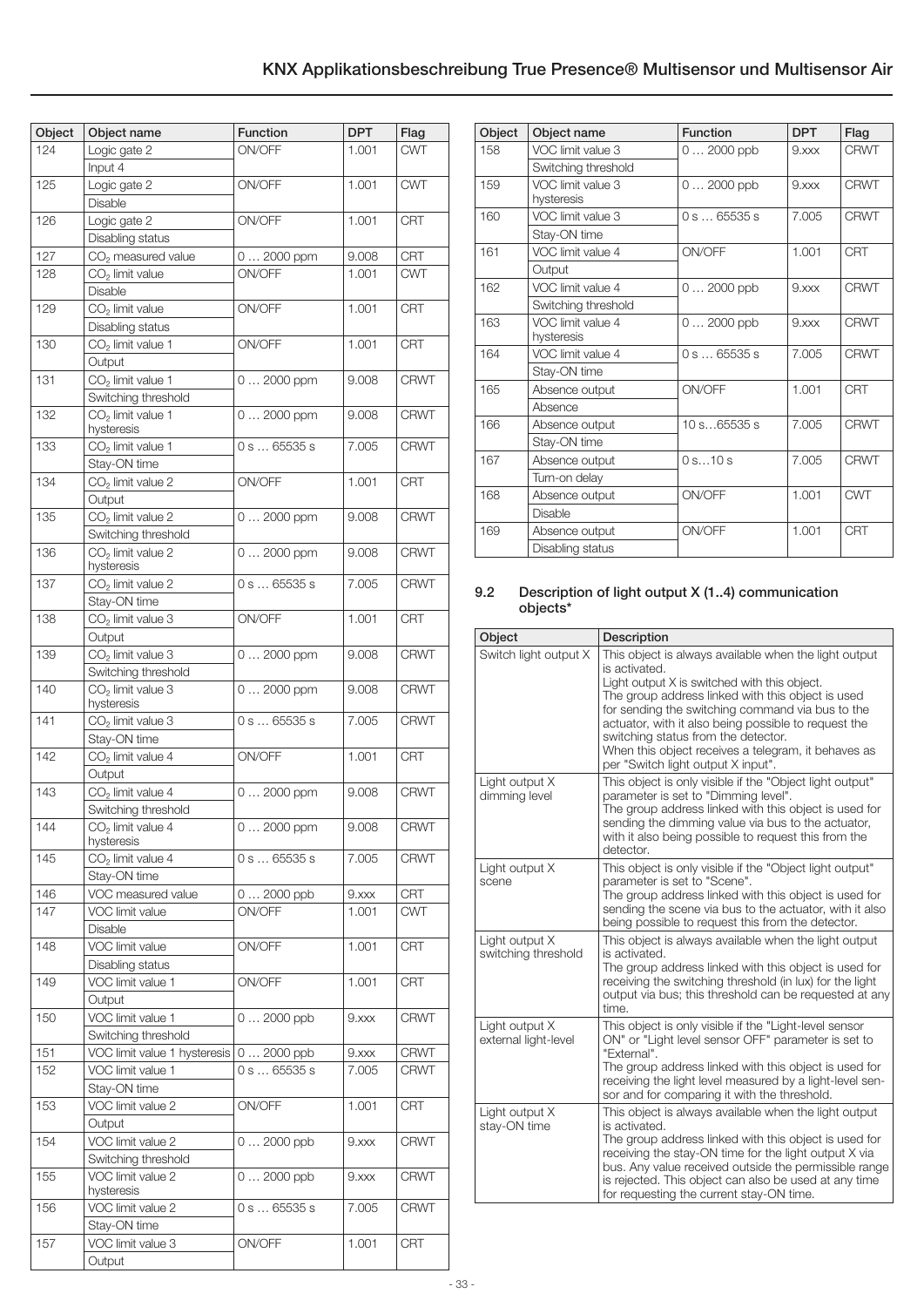<span id="page-9-0"></span>

| Object                                | Description                                                                                                                                                                                                                                                                                                                                                                                                                                                                                                                                                                                                                                                                                                                                                                                                                                                                                                                               |
|---------------------------------------|-------------------------------------------------------------------------------------------------------------------------------------------------------------------------------------------------------------------------------------------------------------------------------------------------------------------------------------------------------------------------------------------------------------------------------------------------------------------------------------------------------------------------------------------------------------------------------------------------------------------------------------------------------------------------------------------------------------------------------------------------------------------------------------------------------------------------------------------------------------------------------------------------------------------------------------------|
| Disable light<br>output X             | This object is only visible if the "Disable output" pa-<br>rameter is not set to "No".<br>The "Disable output" parameter is also used for<br>selecting whether to perform disabling on receiving<br>a value of "1" or on receiving a value of "0". When<br>the output is disabled, the output does not send any<br>telegrams. Except when manually overridden via the<br>input objects.                                                                                                                                                                                                                                                                                                                                                                                                                                                                                                                                                   |
| Light output X<br>disabling status    | This object is only visible if the "Disable output" pa-<br>rameter is not set to "No".<br>The group address linked with this object is used for<br>automatically sending the disabling status via bus<br>after any change, with it being possible to request the<br>disabling status at any time.                                                                                                                                                                                                                                                                                                                                                                                                                                                                                                                                                                                                                                         |
| Light output X<br>switch input        | This object is always available when the light output<br>is activated.<br>If the "Light output mode" parameter is set to "Auto-<br>matically ON and OFF" and a telegram is received via<br>this object, light X will be disabled because the room<br>user wishes to permanently switch light ON or OFF. It<br>remains disabled until either a telegram for enabling is<br>received via the "Disable light output X" object or until<br>the detector establishes that no person is left in the<br>room who re-enables light output X and switches light<br>output X OFF.<br>If the "Light output mode" parameter is set to "Au-<br>tomatically OFF" and a telegram"1" is received via<br>this object, light output X will be switched ON for the<br>stay-ON time selected. Any presence detected in the<br>activated state will re-trigger the stay-ON time. If a<br>"0" is received, light output X will switch OFF without<br>disabling. |
| Light output X,<br>dim input          | This object is only visible if the "Object light output"<br>parameter is set to "Dimming level".<br>If a telegram is received via this object, light output<br>X will be disabled because the room user wishes to<br>permanently dim the light output to a different level. It<br>remains disabled until either a telegram for enabling is<br>received via the "Disable light output X" object or until<br>the detector establishes that no person is left in the<br>room who re-enables light output X and switches light<br>output X OFF. On enabling, the light output X sends<br>its set value via the bus.                                                                                                                                                                                                                                                                                                                           |
| Light output X<br>input dimming level | This object is only visible if the "Object light output"<br>parameter is set to "Dimming level".<br>If a telegram is received via this object, light output<br>X will be disabled because the room user wishes to<br>permanently dim the light output to a different level. It<br>remains disabled until either a telegram for enabling is<br>received via the "Disable light output X" object or until<br>the detector establishes that no person is left in the<br>room who re-enables light output X and switches light<br>output X OFF. On enabling, the light output X sends<br>its set value via the bus.                                                                                                                                                                                                                                                                                                                           |
| Light output X<br>slave input         | This object is only visible if the "Slave input" param-<br>eter is not set to "inactive".<br>The group address linked with this object is used for<br>receiving the presence status of the slave via the bus<br>and, if applicable, linked with the presence status of<br>further slaves as well as that of the sensor via a logical<br>OR function and evaluated as total presence for light<br>output X.                                                                                                                                                                                                                                                                                                                                                                                                                                                                                                                                |
| Light output X<br>night input         | This object is only visible if the "Day/night switchover"<br>parameter is not set to "inactive".<br>The group address linked with this object is used for<br>receiving switchover between day and night. Setting<br>a "0" activates the parameters for daytime operation.<br>Setting a "1" activates the parameters for night-time<br>operation.                                                                                                                                                                                                                                                                                                                                                                                                                                                                                                                                                                                          |

### 9.3 Description of constant-lighting control communication objects\*

| Object                                               | Description                                                                                                                                                                                                                                                                                                                                                                                                                                  |
|------------------------------------------------------|----------------------------------------------------------------------------------------------------------------------------------------------------------------------------------------------------------------------------------------------------------------------------------------------------------------------------------------------------------------------------------------------------------------------------------------------|
| Constant-lighting<br>control<br>switch 1             | This object is always available when constant-lighting<br>control is activated.<br>Depending on the "Send switching object" param-<br>eter, the group address linked with this object sends<br>the switching command via bus to the actuator, with<br>it also being possible to request the switching status<br>from the detector.<br>When this object receives a telegram, it behaves as<br>per "Switch constant-lighting control input 1". |
| Constant-lighting<br>control<br>dimming level 1      | This object is always available when constant-lighting<br>control is activated.<br>The group address linked with this object is used for<br>sending the dimming value via bus to the actuator,<br>with it also being possible to request this from the<br>detector.                                                                                                                                                                          |
| Constant-lighting<br>control<br>switch 2             | This object is only visible if the "2nd output" param-<br>eter is set to "active".<br>Depending on the "Send switching object" param-<br>eter, the group address linked with this object sends<br>the switching command via bus to the actuator, with<br>it also being possible to request the switching status<br>from the detector.                                                                                                        |
| Constant-lighting<br>control<br>dimming level 2      | This object is only visible if the "2nd output" param-<br>eter is set to "active".<br>The group address linked with this object is used for<br>sending the dimming value via bus to the actuator,<br>with it also being possible to request this from the<br>detector.<br>When this object receives a telegram, it behaves as<br>per "Switch constant-lighting control input 1".                                                             |
| Constant-lighting<br>control<br>light-level setting  | This object is always available when constant-lighting<br>control is activated.<br>The group address linked with this object is used for<br>receiving the constant lighting-level control setting (in<br>lux) via bus; this setting can be requested at any time.                                                                                                                                                                            |
| Constant-lighting<br>control<br>external light level | This object is only visible if the "Light-level sensor"<br>parameter is set to "External".<br>The group address linked with this object is used for<br>receiving the light level measured by a light-level sen-<br>sor and for comparing it with a selected setting.                                                                                                                                                                         |
| Constant-lighting<br>control<br>stay-ON time         | This object is always available when constant-lighting<br>control is activated.<br>The group address linked with this object is used for<br>receiving the stay-ON time for constant-lighting con-<br>trol via bus. Any value received outside the permissi-<br>ble range is rejected. This object can also be used at<br>any time for requesting the current stay-ON time.                                                                   |
| Disable constant-<br>lighting<br>control             | This object is only visible if the "Disable output"<br>parameter is not set to "No".<br>The "Disable output" parameter is also used for<br>selecting whether to perform disabling on receiving a<br>value of "1" or on receiving a value of "0".<br>When the output is disabled, the output does not<br>send any telegrams. Except when manually overrid-<br>den via the input objects.                                                      |
| Constant-lighting<br>control<br>disabling status     | This object is only visible if the "Disable output"<br>parameter is not set to "No".<br>The group address linked with this object is used for<br>automatically sending the disabling status via bus<br>after any change, with it being possible to request the<br>disabling status at any time.                                                                                                                                              |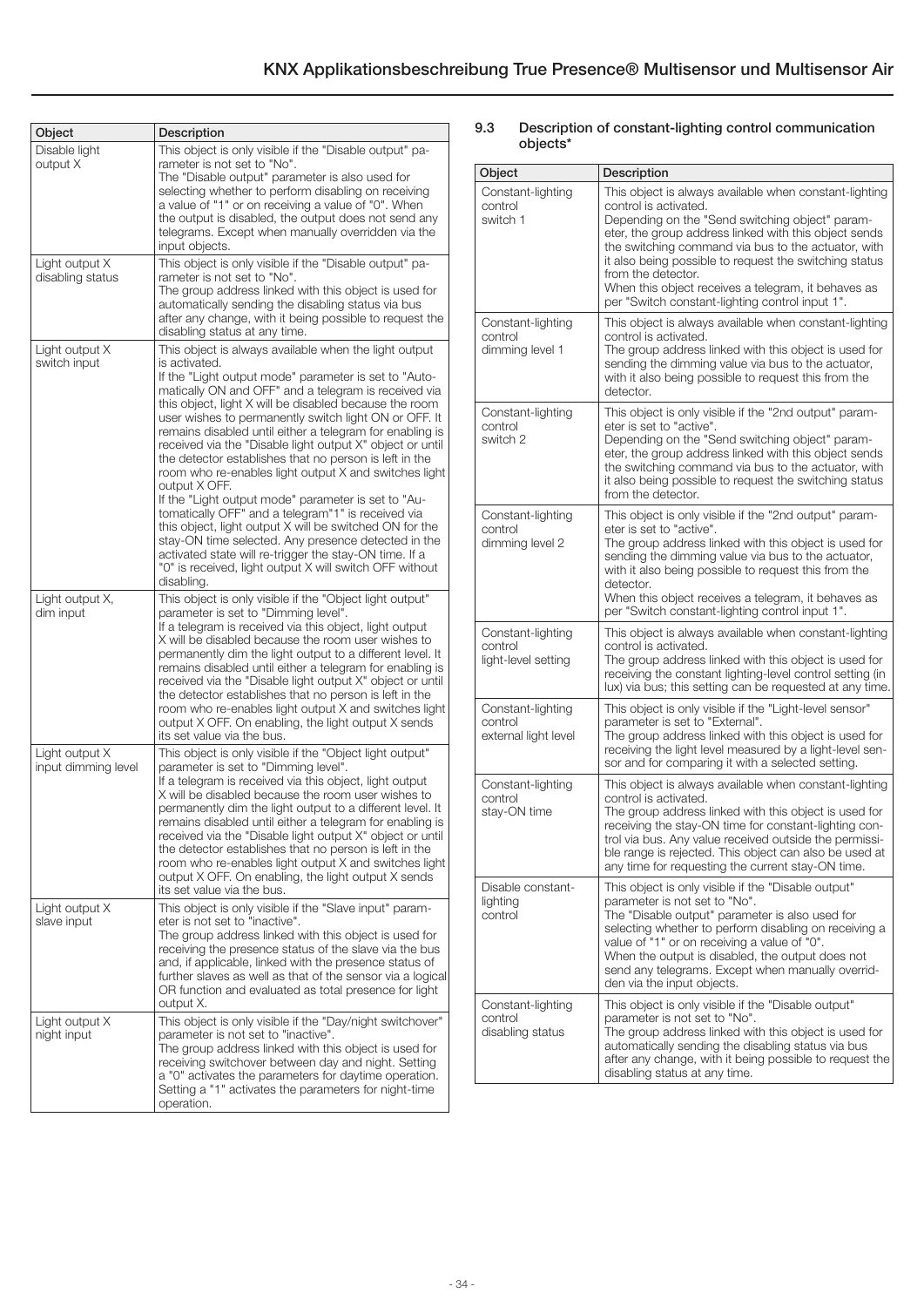<span id="page-10-0"></span>

| Object                                         | Description                                                                                                                                                                                                                                                                                                                                                                                                                                                                                                                                                                                                                                                                                                                                                                                                                                                                                                                                                                                                                                         |
|------------------------------------------------|-----------------------------------------------------------------------------------------------------------------------------------------------------------------------------------------------------------------------------------------------------------------------------------------------------------------------------------------------------------------------------------------------------------------------------------------------------------------------------------------------------------------------------------------------------------------------------------------------------------------------------------------------------------------------------------------------------------------------------------------------------------------------------------------------------------------------------------------------------------------------------------------------------------------------------------------------------------------------------------------------------------------------------------------------------|
| Constant-lighting<br>control<br>switch input 1 | This object is always available when constant-lighting<br>control is activated.<br>If the "Constant-lighting control mode" parameter is<br>set to "Automatically ON and OFF" and a telegram<br>is received via this object, constant lighting control<br>will be disabled because the room user wishes to<br>permanently switch constant-lighting control light ON<br>or OFF. It remains disabled until either the "Disable<br>constant-lighting control" object delivers a telegram<br>for enabling or until the detector establishes that<br>no person is left in the room who re-enables and<br>switches OFF constant-lighting control.<br>If the "Constant-lighting control mode" parameter<br>is set to "Automatically OFF" and a telegram "1" is<br>received via this object, constant lighting control will<br>be switched ON for the stay-ON time selected. Any<br>presence detected in the activated state will re-trigger<br>the stay-ON time. If a "0" is received, constant-light-<br>ing control will switch OFF without disabling.    |
| Constant-lighting<br>control<br>dim input 1    | This object is always available when constant-lighting<br>control is activated.<br>If a telegram is received via this object, and depend-<br>ing on the "Dim light-level control at input" parameter<br>setting, constant-lighting control is either disabled<br>with the relevant output being dimmed, or light-level<br>control is not disabled and the constant-lighting<br>control setting is increased or decreased accordingly,<br>automatically resulting in a lighter or darker dimming<br>of the lighting. If the detector establishes that nobody<br>remains in the room, the altered light-level setting is<br>returned to its original value and constant-lighting<br>control is switched OFF.                                                                                                                                                                                                                                                                                                                                          |
| Constant-lighting<br>control<br>switch input 2 | This object is only visible if the "2nd Output" param-<br>eter is set to "active".<br>If the "Constant-lighting control mode" parameter is<br>set to "Automatically ON and OFF" and a telegram<br>is received via this object, constant lighting control<br>will be disabled because the room user wishes to<br>permanently switch constant-lighting control light ON<br>or OFF. It remains disabled until either the "Disable<br>constant-lighting control" object delivers a telegram<br>for enabling or until the detector establishes that<br>no person is left in the room who re-enables and<br>switches OFF constant-lighting control.<br>If the "Constant-lighting control mode" parameter<br>is set to "Automatically OFF" and a telegram "1" is<br>received via this object, constant lighting control will<br>be switched ON for the stay-ON time selected. Any<br>presence detected in the activated state will re-trigger<br>the stay-ON time. If a "0" is received, constant-light-<br>ing control will switch OFF without disabling. |
| Constant-lighting<br>control<br>dim input 2    | This object is only visible if the "2nd Output" param-<br>eter is set to "active".<br>If a telegram is received via this object, and depend-<br>ing on the "Dim light-level control at input" parameter<br>setting, constant-lighting control is either disabled<br>with the relevant output being dimmed, or light-level<br>control is not disabled and the constant-lighting<br>control setting is increased or decreased accordingly,<br>automatically resulting in a lighter or darker dimming<br>of the lighting. If the detector establishes that nobody<br>remains in the room, the altered light-level setting is<br>returned to its original value and constant-lighting<br>control is switched OFF.                                                                                                                                                                                                                                                                                                                                       |
| Teach constant-<br>lighting<br>control         | This object is always available when constant-lighting<br>control is activated.<br>The group address linked with this object is used<br>for carrying out artificial light calibration with a "1"<br>telegram.                                                                                                                                                                                                                                                                                                                                                                                                                                                                                                                                                                                                                                                                                                                                                                                                                                       |
| Constant-lighting<br>control<br>slave input    | This object is only visible if the "Slave input" param-<br>eter is not set to "inactive".<br>The group address linked with this object is used for<br>receiving the presence status of the slave via the bus<br>and, if applicable, linked with the presence status of<br>further slaves as well as that of the sensor via a logi-<br>cal OR function and evaluated as total presence for<br>constant-lighting control.                                                                                                                                                                                                                                                                                                                                                                                                                                                                                                                                                                                                                             |

| Object                                      | Description                                                                                                                                                                                                                                                                                                                                      |
|---------------------------------------------|--------------------------------------------------------------------------------------------------------------------------------------------------------------------------------------------------------------------------------------------------------------------------------------------------------------------------------------------------|
| Constant-lighting<br>control<br>night input | This object is only visible if the "Day/night switchover"<br>parameter is not set to "inactive".<br>The group address linked with this object is used for<br>receiving switchover between day and night. Setting<br>a "0" activates the parameters for daytime operation.<br>Setting a "1" activates the parameters for night-time<br>operation. |

## 9.4 Description of presence output communication objects\*

| Object                              | Description                                                                                                                                                                                                                                                                                                                                                          |
|-------------------------------------|----------------------------------------------------------------------------------------------------------------------------------------------------------------------------------------------------------------------------------------------------------------------------------------------------------------------------------------------------------------------|
| Presence output<br>presence         | This object is always available when the pres-<br>ence output is activated.<br>The group address linked with this object is<br>sent to the actuator via bus, indicating whether<br>presence of persons have been detected (out-<br>$put = "ON")$ or not (output = "OFF"); presence<br>status can be requested from the detector at<br>any time.                      |
| Presence output<br>stay-ON time     | This object is always available when the pres-<br>ence output is activated.<br>The group address linked with this object is<br>used for receiving the stay-ON time for the<br>presence output via bus. Any value received<br>outside the permissible range is rejected. This<br>object can also be used at any time for request-<br>ing the current stay-ON time.    |
| Presence output<br>switch-ON delay  | This object is always available when the pres-<br>ence output is activated.<br>The group address linked with this object is<br>used for receiving the switch-ON delay for the<br>presence output via bus. Any value received<br>outside the permissible range is rejected. This<br>object can also be used at any time for request-<br>ing the current stay-ON time. |
| Disable presence<br>output          | This object is only visible if the "Disable output"<br>parameter is not set to "No".<br>The "Disable output" parameter is also used<br>for selecting whether to perform disabling on<br>receiving a value of "1" or on receiving a value<br>of "0". When the output is disabled, the output<br>does not send any telegrams.                                          |
| Presence output<br>disabling status | This object is only visible if the "Disable output"<br>parameter is not set to "No".<br>The group address linked with this object is<br>used for automatically sending the disabling<br>status via bus after any change, with it being<br>possible to request the disabling status at any<br>time.                                                                   |

## 9.5 Description of absence output communication objects\*

| Object                         | Description                                                                                                                                                                                                                                                                                                                                              |
|--------------------------------|----------------------------------------------------------------------------------------------------------------------------------------------------------------------------------------------------------------------------------------------------------------------------------------------------------------------------------------------------------|
| Absence output<br>absence      | This object is always available when the absence<br>output is activated.<br>The group address linked with this object is sent to<br>the actuator via bus, indicating whether absence of<br>persons have been detected (output $=$ "ON") or not<br>(output = "OFF"); absence status can be requested<br>from the detector at any time.                    |
| Absence output<br>stav-ON time | This object is always available when the absence<br>output is activated.<br>The group address linked with this object is used for<br>receiving the stay-ON time for the absence output via<br>bus. Any value received outside the permissible range<br>is rejected. This object can also be used at any time<br>for requesting the current stay-ON time. |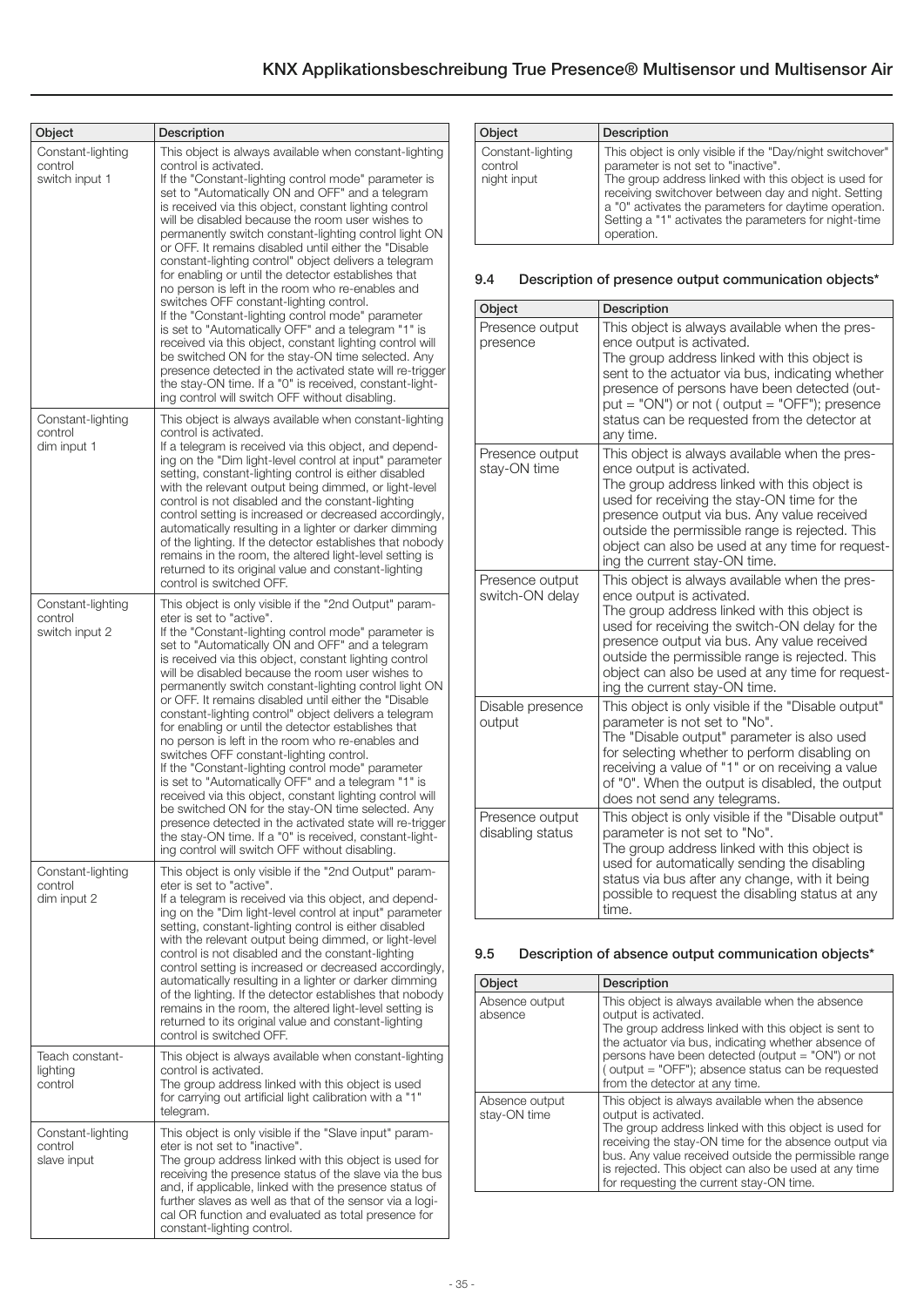<span id="page-11-0"></span>

| Object                             | Description                                                                                                                                                                                                                                                                                                                                                 |
|------------------------------------|-------------------------------------------------------------------------------------------------------------------------------------------------------------------------------------------------------------------------------------------------------------------------------------------------------------------------------------------------------------|
| Absence output<br>switch-ON delay  | This object is always available when the absence<br>output is activated.<br>The group address linked with this object is used for<br>receiving the switch-ON delay for the absence output<br>via bus. Any value received outside the permissible<br>range is rejected. This object can also be used at any<br>time for requesting the current stay-ON time. |
| Disable absence<br>output          | This object is only visible if the "Disable output" pa-<br>rameter is not set to "No".<br>The "Disable output" parameter is also used for<br>selecting whether to perform disabling on receiving<br>a value of "1" or on receiving a value of "0". When<br>the output is disabled, the output does not send any<br>telegrams.                               |
| Absence output<br>disabling status | This object is only visible if the "Disable output" pa-<br>rameter is not set to "No".<br>The group address linked with this object is used for<br>automatically sending the disabling status via bus<br>after any change, with it being possible to request the<br>disabling status at any time.                                                           |

## 9.6 Description of HVAC communication objects\*

| Object                          | Description                                                                                                                                                                                                                                                                                                                                                                                                                              |
|---------------------------------|------------------------------------------------------------------------------------------------------------------------------------------------------------------------------------------------------------------------------------------------------------------------------------------------------------------------------------------------------------------------------------------------------------------------------------------|
| Switch HVAC                     | This object is always available when the HVAC output<br>is activated.<br>This object must be linked with the presence input of<br>the room-temperature regulator used for switching the<br>room mode between "comfort mode" and "energy-<br>saving mode". The group address linked with this<br>object is used for sending the HVAC status via bus to<br>the actuator, with it also being possible to request this<br>from the detector. |
| <b>HVAC</b><br>stay-ON time     | This object is always available when the HVAC output<br>is activated.<br>The group address linked with this object is used for<br>receiving the stay-ON time for the HVAC output via<br>bus. Any value received outside the permissible range<br>is rejected. This object can also be used at any time<br>for requesting the current stay-ON time.                                                                                       |
| <b>HVAC</b><br>switch-ON delay  | This object is always available when the HVAC output<br>is activated.<br>The group address linked with this object is used for<br>receiving the switch-ON delay for the HVAC output via<br>bus. Any value received outside the permissible range<br>is rejected. This object can also be used at any time<br>for requesting the current stay-ON time.                                                                                    |
| <b>Disable</b><br><b>HVAC</b>   | This object is always available when the HVAC output<br>is activated and if the "Disable output" parameter is<br>not set to "No".<br>The "Disable output" parameter is also used for<br>selecting whether to perform disabling on receiving a<br>value of "1" or on receiving a value of "0".<br>When the output is disabled, the output does not<br>send any telegrams.                                                                 |
| <b>HVAC</b><br>disabling status | This object is only visible if the "Disable output" pa-<br>rameter is not set to "No".<br>The group address linked with this object is used for<br>automatically sending the disabling status via bus<br>after any change, with it being possible to request the<br>disabling status at any time.                                                                                                                                        |
| <b>HVAC</b><br>slave input      | This object is only visible if the "Slave input" param-<br>eter is not set to "inactive".<br>The group address linked with this object is used for<br>receiving the presence status of the slave via the bus<br>and, if applicable, linked with the presence status of<br>further slaves as well as that of the sensor via a logi-<br>cal OR function and evaluated as total presence for<br>HVAC control.                               |

## 9.7 Description of light level communication objects

| Object                           | Description                                                                                                                                                                                                                                                                      |
|----------------------------------|----------------------------------------------------------------------------------------------------------------------------------------------------------------------------------------------------------------------------------------------------------------------------------|
| Internal light level<br>measured | This object is always available when the light-level<br>output is activated.<br>The group address linked with this object is used for<br>sending the internal light level measured by the detector<br>via bus, with it also being possible to request this from<br>the detector. |

### 9.8 Description of temperature communication objects

| Object           | Description                                               |
|------------------|-----------------------------------------------------------|
| Temperature      | This object is always available when the temperature      |
| measured         | output is activated.                                      |
|                  | The group address linked with this object is used for     |
|                  | sending the temperature measured by the detector          |
|                  | via bus, with it also being possible to request this from |
|                  | the detector.                                             |
| External         | This object is only visible if the "External temperature" |
| temperature      | parameter is set to "active".                             |
|                  | The group address linked with this object is used for     |
|                  | receiving an external temperature value and, depend-      |
|                  | ing on the setting "External temperature weighting", it   |
|                  | is calculated with the internal temperature value.        |
| Temperature      | This object is always available when the temperature      |
| limit value X    | output is activated.                                      |
|                  | The group address linked with this object is used for     |
|                  | sending a switching command depending on the              |
|                  | parameter "Limit value switching output mode".            |
| <b>Disable</b>   | This object is always available when the temperature      |
| temperature      | output is activated and if the "Disable output" param-    |
| limit value X    | eter is not set to "No".                                  |
|                  | The "Disable output" parameter is also used for           |
|                  | selecting whether to perform disabling on receiving a     |
|                  | value of "1" or on receiving a value of "0".              |
|                  | When the output is disabled, the output does not          |
|                  | send any telegrams.                                       |
| Temperature      | This object is always available when the temperature      |
| limit value X    | output is activated and if the "Disable output" param-    |
| disabling status | eter is not set to "No".                                  |
|                  | The group address linked with this object is used for     |
|                  | automatically sending the disabling status via bus        |
|                  | after any change, with it being possible to request the   |
|                  | disabling status at any time.                             |

## 9.9 Description of humidity communication objects

| Object                            | Description                                                                                                                                                                                                                                                                                                                                                                    |
|-----------------------------------|--------------------------------------------------------------------------------------------------------------------------------------------------------------------------------------------------------------------------------------------------------------------------------------------------------------------------------------------------------------------------------|
| Humidity<br>level measured        | This object is always available when the humidity<br>output is activated.<br>The group address linked with this object is used for<br>sending the humidity measured by the detector via<br>bus, with it also being possible to request this from<br>the detector.                                                                                                              |
| External<br>humidity              | This object is only visible if the "External humidity"<br>parameter is set to "active".<br>The group address linked with this object is used for<br>receiving an external humidity value and, depend-<br>ing on the setting "External humidity weighting", it is<br>calculated with the internal temperature value.                                                            |
| Humidity limit value X            | This object is always available when the humidity<br>output is activated.<br>The group address linked with this object is used for<br>sending a switching command depending on the<br>parameter "Limit value switching output mode".                                                                                                                                           |
| Disable humidity<br>limit value X | This object is always available when the humidity out-<br>put is activated and if the "Disable output" parameter<br>is not set to "No".<br>The "Disable output" parameter is also used for<br>selecting whether to perform disabling on receiving a<br>value of "1" or on receiving a value of "0".<br>When the output is disabled, the output does not<br>send any telegrams. |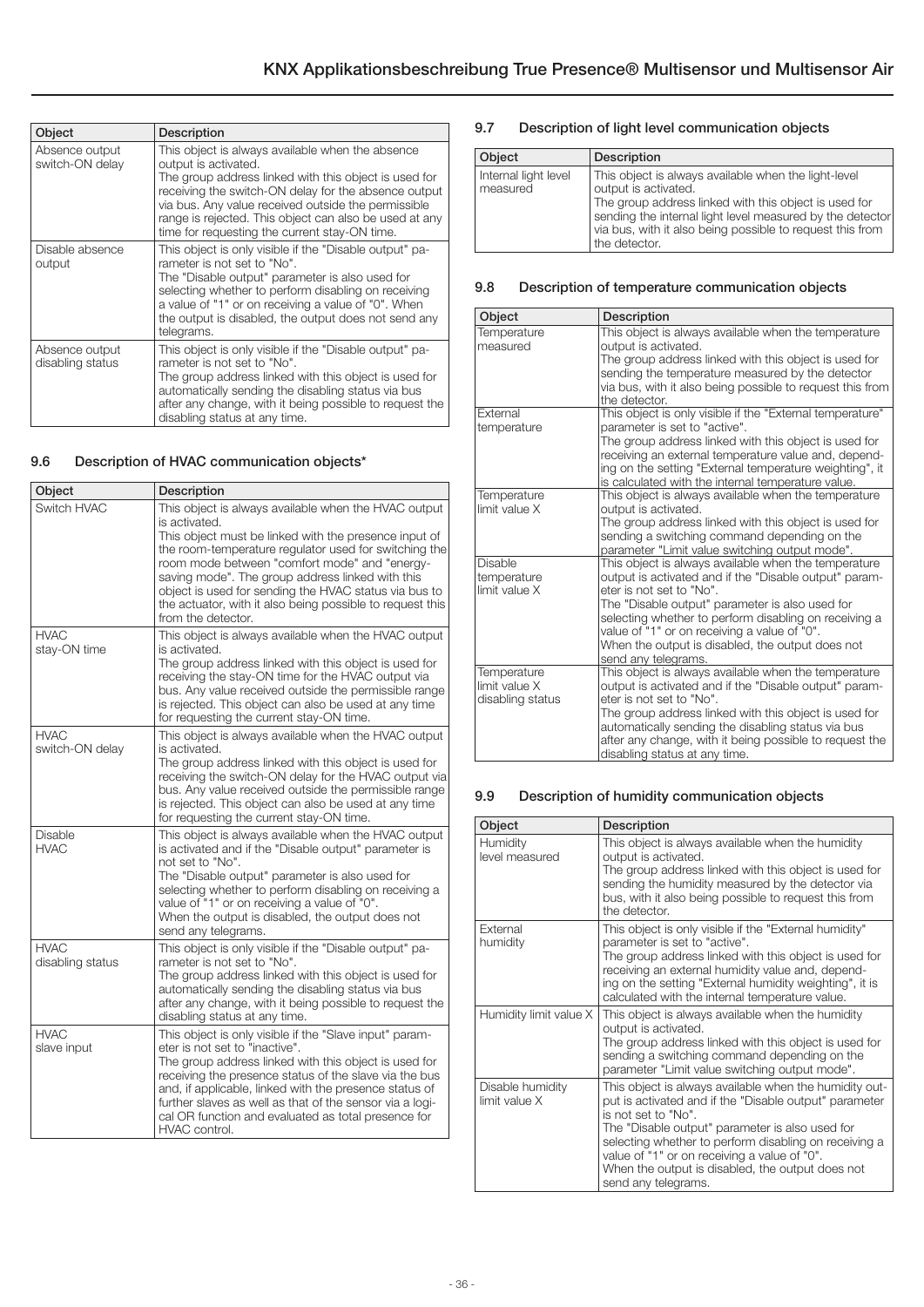<span id="page-12-0"></span>

| Object                                        | Description                                                                                                                                                                                                                                                                                                                                        |
|-----------------------------------------------|----------------------------------------------------------------------------------------------------------------------------------------------------------------------------------------------------------------------------------------------------------------------------------------------------------------------------------------------------|
| Humidity<br>limit value X<br>disabling status | This object is always available when the humidity out-<br>put is activated and if the "Disable output" parameter<br>is not set to "No".<br>The group address linked with this object is used for<br>automatically sending the disabling status via bus<br>after any change, with it being possible to request the<br>disabling status at any time. |

## 9.10 Description of dew point communication objects

| Object                   | <b>Description</b>                                                                                                                                                                                                                                                       |
|--------------------------|--------------------------------------------------------------------------------------------------------------------------------------------------------------------------------------------------------------------------------------------------------------------------|
| Dew point<br>temperature | This object is always available when the dew point is<br>activated.<br>The group address linked with this object is used for<br>sending the dew point temperature measured by the<br>detector via bus, with it also being possible to request<br>this from the detector. |
| Dew point alarm          | This object is always available when the dew point is<br>activated.<br>The group address linked with this object is used for<br>sending the switching command for transmitting the<br>dew point alarm.                                                                   |

## 9.11 Description of comfort communication objects

| Object         | Description                                                                                                                                                                                                                     |
|----------------|---------------------------------------------------------------------------------------------------------------------------------------------------------------------------------------------------------------------------------|
| Comfort text   | This object is always available when the comfort range<br>is activated.<br>The group address linked with this object is used for<br>sending the set text depending on the comfort.                                              |
| Comfort status | This object is always available when the comfort range<br>is activated.<br>The group address linked with this object is used for<br>sending the comfort status via the bus depending on<br>the parameter "Comfort level status" |

## 9.12 Description of air pressure communication objects

| Object                                            | <b>Description</b>                                                                                                                                                                                                                                                                                                                                                                   |
|---------------------------------------------------|--------------------------------------------------------------------------------------------------------------------------------------------------------------------------------------------------------------------------------------------------------------------------------------------------------------------------------------------------------------------------------------|
| Absolute<br>air pressure                          | This object is always available when the air pressure<br>output is activated.<br>The group address linked with this object is used for<br>sending the absolute air pressure via the bus.                                                                                                                                                                                             |
| Relative<br>air pressure                          | This object is always available when the air pressure<br>output is activated.<br>The group address linked with this object is used for<br>sending the relative air pressure via the bus.                                                                                                                                                                                             |
| Air pressure<br>limit value X                     | This object is always available when the air pressure<br>output is activated.<br>The group address linked with this object is used for<br>sending a switching command depending on the pa-<br>rameter "Limit value switching output mode".                                                                                                                                           |
| Disable air<br>pressure limit value<br>X          | This object is always available when the air pressure<br>output is activated and if the "Disable output" param-<br>eter is not set to "No".<br>The "Disable output" parameter is also used for select-<br>ing whether to perform disabling on receiving a value of<br>"1" or on receiving a value of "0".<br>When the output is disabled, the output does not send<br>any telegrams. |
| Air pressure limit<br>value X disabling<br>status | This object is always available when the air pressure<br>output is activated and if the "Disable output" param-<br>eter is not set to "No".<br>The group address linked with this object is used for<br>automatically sending the disabling status via bus after<br>any change, with it being possible to request the disa-<br>bling status at any time.                             |

## 9.13 Description of CO<sub>2</sub> output communication objects

| Object                                               | Description                                                                                                                                                                                                                                                                                                            |
|------------------------------------------------------|------------------------------------------------------------------------------------------------------------------------------------------------------------------------------------------------------------------------------------------------------------------------------------------------------------------------|
| $CO2$ measured<br>value                              | This object is always available when the CO <sub>2</sub> output is<br>activated.<br>The group address linked with this object is used for<br>sending the CO <sub>2</sub> level measured by the detector via<br>bus, with it also being possible to request this from the<br>detector.                                  |
| Disable CO <sub>2</sub> limit<br>value               | This object is always available when the CO <sub>2</sub> output is<br>activated.<br>The "Disable output" parameter is also used for select-<br>ing whether to perform disabling on receiving a value<br>of "1" or on receiving a value of "0". When the output is<br>disabled, the output does not send any telegrams. |
| CO <sub>2</sub> limit value disa-<br>bling status    | This object is only visible if the "Disable output" param-<br>eter is not set to "No".<br>The group address linked with this object is used for<br>automatically sending the disabling status via bus after<br>any change, with it being possible to request the disa-<br>bling status at any time.                    |
| $CO2$ limit value X<br>output                        | This object is always available when the $CO2$ output is<br>activated.<br>The group address linked with this object is used for<br>sending the limit value status via bus to the actua-<br>tor, with it also being possible to request this from the<br>detector.                                                      |
| CO <sub>2</sub> limit value X<br>switching threshold | This object is always available when the $CO2$ output is<br>activated.<br>The group address linked with this object can be used<br>for setting the switching threshold via bus, with it also<br>being possible to request this from the detector.                                                                      |
| CO <sub>2</sub> limit value X<br>hysteresis          | This object is always available when the CO <sub>2</sub> output is<br>activated.<br>The group address linked with this object can be used<br>for setting the hysteresis via bus, with it also being pos-<br>sible to request this from the detector.                                                                   |
| CO <sub>2</sub> limit value X<br>stay-ON time        | This object is always available when the $CO2$ output is<br>activated.<br>The group address linked with this object can be used<br>for setting the stay-ON time via bus, with it also being<br>possible to request this from the detector.                                                                             |

## 9.14 Description of VOC output communication objects

| Object                                   | Description                                                                                                                                                                                                                                                                                                |
|------------------------------------------|------------------------------------------------------------------------------------------------------------------------------------------------------------------------------------------------------------------------------------------------------------------------------------------------------------|
| VOC measured<br>value                    | This object is always available when the VOC output is<br>activated.<br>The group address linked with this object is used for<br>sending the VOC level measured by the detector via<br>bus, with it also being possible to request this from the<br>detector.                                              |
| Disable VOC limit<br>value               | This object is always available when the VOC output is<br>activated.<br>The "Disable output" parameter is also used for select-<br>ing whether to perform disabling on receiving a value<br>of "1" or on receiving a value of "0". When the output is<br>disabled, the output does not send any telegrams. |
| VOC limit value<br>disabling status      | This object is only visible if the "Disable output" param-<br>eter is not set to "No".<br>The group address linked with this object is used for<br>automatically sending the disabling status via bus after<br>any change, with it being possible to request the disa-<br>bling status at any time.        |
| VOC limit value X<br>output              | This object is always available when the VOC output is<br>activated.<br>The group address linked with this object is used for<br>sending the limit value status via bus to the actua-<br>tor, with it also being possible to request this from the<br>detector.                                            |
| VOC limit value X<br>switching threshold | This object is always available when the VOC output is<br>activated.<br>The group address linked with this object can be used<br>for setting the switching threshold via bus, with it also<br>being possible to request this from the detector.                                                            |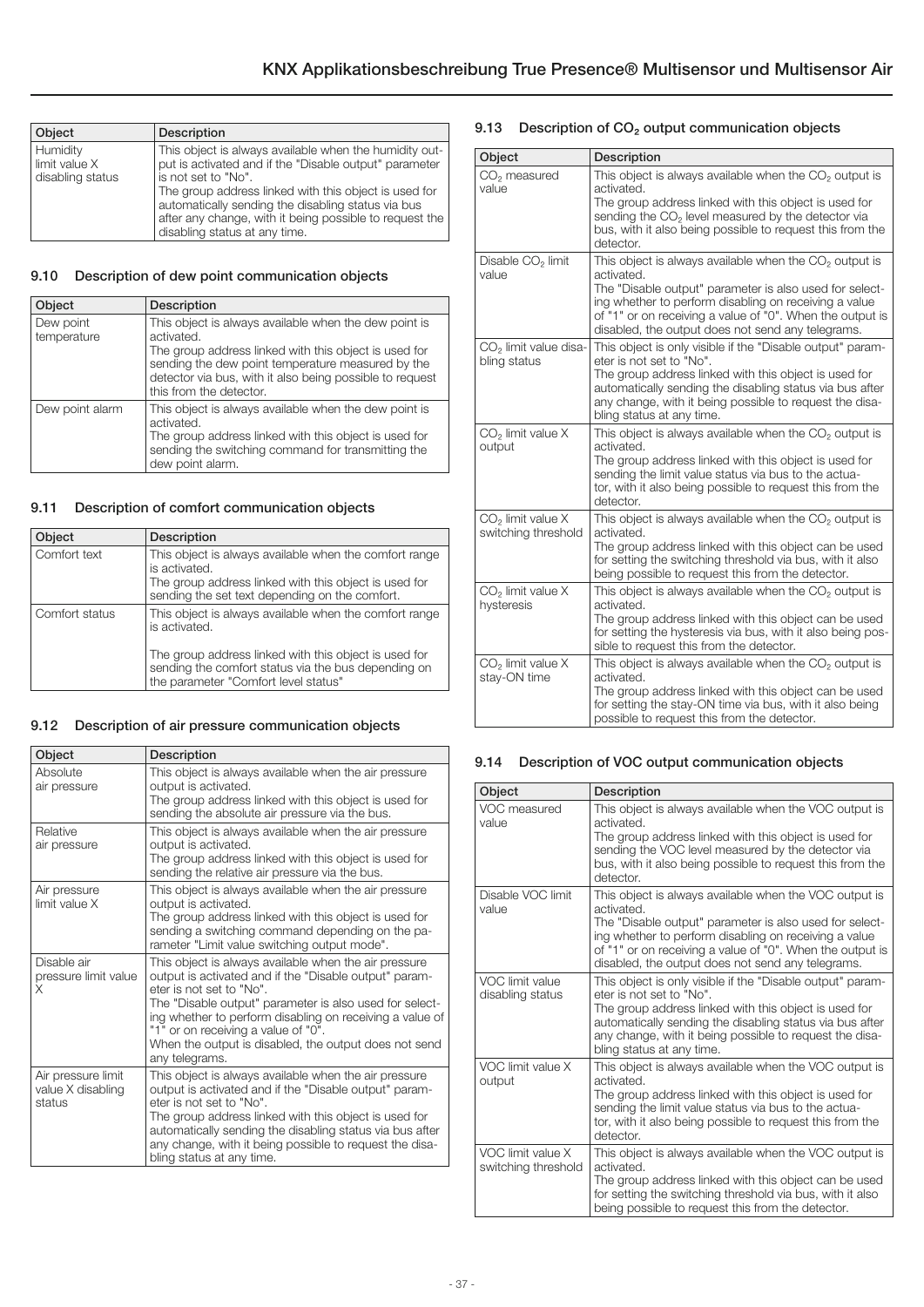<span id="page-13-0"></span>

| Object                            | <b>Description</b>                                                                                                                                                                                                                       |
|-----------------------------------|------------------------------------------------------------------------------------------------------------------------------------------------------------------------------------------------------------------------------------------|
| VOC limit value X<br>hysteresis   | This object is always available when the VOC output is<br>activated.<br>The group address linked with this object can be used<br>for setting the hysteresis via bus, with it also being pos-<br>sible to request this from the detector. |
| VOC limit value X<br>stay-ON time | This object is always available when the VOC output<br>is activated. The group address linked with this object<br>can be used for setting the stay-ON time via bus, with it<br>also being possible to request this from the detector.    |

## 9.15 Description of logic gate communication objects

| Object                          | Description                                                                                                                                                                                                                                                                                                                                                                           |
|---------------------------------|---------------------------------------------------------------------------------------------------------------------------------------------------------------------------------------------------------------------------------------------------------------------------------------------------------------------------------------------------------------------------------------|
| Logic gate X<br>output 1 bit    | This object is only visible if the "Logic gate" param-<br>eter is set to "active" in the "General parameters"<br>parameter window and the "Logic gate X type output<br>object" is set to "ON/OFF".<br>The group address linked with this object is used<br>for sending the output state via bus to the actuator,<br>with it also being possible to request this from the<br>detector. |
| Logic gate X<br>output 1 byte   | This object is only visible if the "Logic gate" param-<br>eter is set to "active" in the "General parameters"<br>parameter window and the "Logic gate X type output<br>object" is set to "Level".<br>The group address linked with this object is used<br>for sending the output value via bus to the actuator,<br>with it also being possible to request this from the<br>detector.  |
| Logic gate X<br>input 1         | This object is always available when the logic gate is<br>activated.<br>The group address linked with this object is used<br>for controlling the logical input of the logic gate. The<br>inputs can be linked in the way defined by the "Type<br>of logic operation" parameter.                                                                                                       |
| Logic gate X<br>input 2         | This object is always available when the logic gate is<br>activated and if the "Number of inputs" parameter is<br>greater than or equal to two inputs.<br>The group address linked with this object is used<br>for controlling the logical input of the logic gate. The<br>inputs can be linked in the way defined by the "Type<br>of logic operation" parameter.                     |
| Logic gate X<br>input 3         | This object is always available when the logic gate is<br>activated and if the "Number of inputs" parameter is<br>greater than or equal to three inputs.<br>The group address linked with this object is used<br>for controlling the logical input of the logic gate. The<br>inputs can be linked in the way defined by the "Type"<br>of logic operation" parameter.                  |
| Logic gate X<br>input 4         | This object is always available when the logic gate is<br>activated and if the "Number of inputs" parameter is<br>equal to four inputs.<br>The group address linked with this object is used<br>for controlling the logical input of the logic gate. The<br>inputs can be linked in the way defined by the "Type<br>of logic operation" parameter.                                    |
| Disable logic gate X            | This object is always available when the logic gate is<br>activated.<br>The "Disable output" parameter is also used for<br>selecting whether to perform disabling on receiving a<br>value of "1" or on receiving a value of "0"<br>When the output is disabled, the output does not<br>send any telegrams.                                                                            |
| Logic gate X<br>blocking status | This object is only visible if the "Disable output" pa-<br>rameter is not set to "No".<br>The group address linked with this object is used for<br>automatically sending the disabling status via bus<br>after any change, with it being possible to request the<br>disabling status at any time.                                                                                     |

### 9.16 Description of True Presence / presence communication objects\*

| Object               | <b>Description</b>                                                                                                                                                                                                                                                                                                                      |
|----------------------|-----------------------------------------------------------------------------------------------------------------------------------------------------------------------------------------------------------------------------------------------------------------------------------------------------------------------------------------|
| <b>True Presence</b> | This object is always available. The group address<br>linked with this object is used to send to the actuator<br>via bus whether the a True Presence of persons (pres-<br>ence at a position) has been detected (output = "ON")<br>or not (output = "OFF"); the True Presence status can<br>be requested from the detector at any time. |
| Presence             | This object is always available. The group address<br>linked with this object is sent to the actuator via bus,<br>indicating whether a presence of persons (presence<br>with movement) has been detected (output $=$ "ON")<br>or not (output = "OFF"); the presence status can be<br>requested from the detector at any time.           |

## 10 ETS parameters

Note on the colours in the parameter settings:

|  |  | Parameters always available. All parameter-<br>related colours are reset from here on down-<br>wards.                                          |
|--|--|------------------------------------------------------------------------------------------------------------------------------------------------|
|  |  | Parameter only visible in relation to a setting of<br>another parameter. Settings and dependent<br>parameters are marked in the same colour.   |
|  |  | Parameter only visible in relation to settings of<br>two other parameters. Settings and dependent<br>parameters are marked in the same colour. |

## 10.1 General parameters

| Name                                                                                                                                              | Settings                                                                                                                                           | <b>Factory setting</b> |  |  |  |
|---------------------------------------------------------------------------------------------------------------------------------------------------|----------------------------------------------------------------------------------------------------------------------------------------------------|------------------------|--|--|--|
| Number of light outputs                                                                                                                           | 04                                                                                                                                                 |                        |  |  |  |
|                                                                                                                                                   | This parameter is used for setting how many light outputs are to be available.                                                                     |                        |  |  |  |
| Constant-lighting control                                                                                                                         | inactive<br>active                                                                                                                                 | inactive               |  |  |  |
| additionally available.                                                                                                                           | active: the constant-lighting control output with the associated parameters is<br>inactive: the constant-lighting control output is not available. |                        |  |  |  |
| Presence output                                                                                                                                   | inactive<br>active                                                                                                                                 | inactive               |  |  |  |
| active: the presence output with the associated parameters is additionally<br>available.<br>inactive: the presence output is not available.       |                                                                                                                                                    |                        |  |  |  |
| Absence output                                                                                                                                    | inactive<br>active                                                                                                                                 | inactive               |  |  |  |
| active: the absence output with the associated parameters is additionally<br>available.<br>inactive: the absence output is not available.         |                                                                                                                                                    |                        |  |  |  |
| <b>HVAC output</b>                                                                                                                                | inactive<br>active                                                                                                                                 | inactive               |  |  |  |
| active: the HVAC output with the associated parameters is additionally avail-<br>able.<br>inactive: the HVAC output is not available.             |                                                                                                                                                    |                        |  |  |  |
| Light level output                                                                                                                                | inactive<br>active                                                                                                                                 | inactive               |  |  |  |
| active: the light level output with the associated parameters is additionally<br>available.<br>inactive: the light level output is not available. |                                                                                                                                                    |                        |  |  |  |
| <b>Temperature output</b>                                                                                                                         | inactive<br>active                                                                                                                                 | inactive               |  |  |  |
| active: the temperature output with the associated parameters is additionally<br>available.<br>inactive: the temperature output is not available. |                                                                                                                                                    |                        |  |  |  |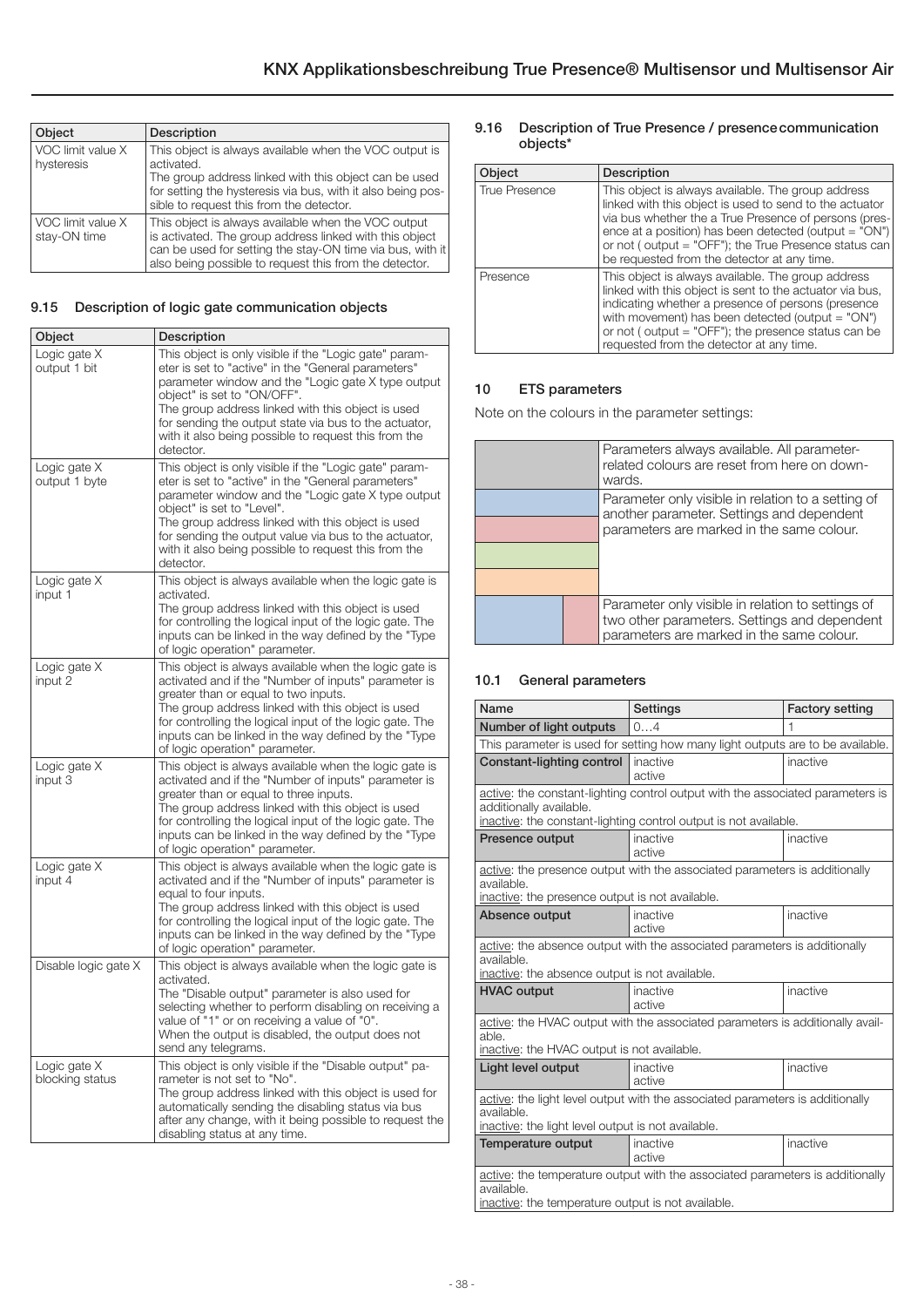<span id="page-14-0"></span>

| Name                                                                                                                                                                       | Settings                                                                                     | <b>Factory setting</b> |  |  |
|----------------------------------------------------------------------------------------------------------------------------------------------------------------------------|----------------------------------------------------------------------------------------------|------------------------|--|--|
| <b>Humidity output</b>                                                                                                                                                     | inactive<br>active                                                                           | inactive               |  |  |
| active: the humidity output with the associated parameters is additionally<br>available.<br>inactive: the humidity output is not available.                                |                                                                                              |                        |  |  |
| Dew point                                                                                                                                                                  | inactive<br>active                                                                           | inactive               |  |  |
| available.<br>inactive: the dew point output is not available.                                                                                                             | active: the dew point output with the associated parameters is additionally                  |                        |  |  |
| Comfort                                                                                                                                                                    | inactive<br>active                                                                           | inactive               |  |  |
| active: the comfort output with the associated parameters is additionally<br>available.<br>inactive: the comfort output is not available.                                  |                                                                                              |                        |  |  |
| Air pressure                                                                                                                                                               | inactive<br>active                                                                           | inactive               |  |  |
| active: the air pressure output with the associated parameters is additionally<br>available.<br>inactive: the air pressure output is not available.                        |                                                                                              |                        |  |  |
| CO <sub>2</sub> output                                                                                                                                                     | inactive<br>active                                                                           | inactive               |  |  |
| inactive: the $CO2$ output is not available.                                                                                                                               | active: the CO <sub>2</sub> output with the associated parameters is additionally available. |                        |  |  |
| <b>VOC output</b>                                                                                                                                                          | inactive<br>active                                                                           | inactive               |  |  |
| active: the VOC output with the associated parameters is additionally available.<br>inactive: the VOC output is not available.                                             |                                                                                              |                        |  |  |
| Logic gates                                                                                                                                                                | inactive<br>12                                                                               | inactive               |  |  |
| 1  2: the selected number of logic gates with the associated parameters is<br>additionally available.<br>inactive: the logic gate output is not available.                 |                                                                                              |                        |  |  |
| <b>Bluetooth</b>                                                                                                                                                           | inactive<br>active                                                                           | inactive               |  |  |
| active: access to the sensor via Bluetooth is possible. The corresponding<br>parameters are available.<br>inactive: it is not possible to access the sensor via Bluetooth. |                                                                                              |                        |  |  |

# 10.2 Light output 1..4

| Name                                                                                                                                                          | Settings                                                                       | <b>Factory setting</b> |  |  |
|---------------------------------------------------------------------------------------------------------------------------------------------------------------|--------------------------------------------------------------------------------|------------------------|--|--|
| Light output object                                                                                                                                           | ON/OFF                                                                         | ON/OFF                 |  |  |
|                                                                                                                                                               | Dimming level                                                                  |                        |  |  |
|                                                                                                                                                               | Scene                                                                          |                        |  |  |
|                                                                                                                                                               | This parameter is used to select which object the output is sent with.         |                        |  |  |
| ON level in percent                                                                                                                                           | 0%100%                                                                         | 100%                   |  |  |
|                                                                                                                                                               | This parameter is used to select which dimming level to send for the ON state. |                        |  |  |
| OFF level in percent                                                                                                                                          | 0%100%                                                                         | 0%                     |  |  |
| This parameter is used to select which dimming level to send for the OFF<br>state.                                                                            |                                                                                |                        |  |  |
| Send switching object                                                                                                                                         | ON/OFF<br>OΝ<br>OFF                                                            | ON/OFF                 |  |  |
| This parameter is used to select whether to send the ON and OFF switching<br>commands for the dimming level object or whether to send only ON or only<br>OFF. |                                                                                |                        |  |  |
| Switch ON scene                                                                                                                                               | 164                                                                            |                        |  |  |
| This parameter is used to select which scene to send for the ON state.                                                                                        |                                                                                |                        |  |  |
| <b>Switch OFF scene</b>                                                                                                                                       | 164                                                                            | 2                      |  |  |
| This parameter is used to select which scene to send for the OFF state.                                                                                       |                                                                                |                        |  |  |

| Name                                                                                                                                                                                                                                                                                                                                                | Settings                                                                                                                                                                                                                                  | Factory setting             |
|-----------------------------------------------------------------------------------------------------------------------------------------------------------------------------------------------------------------------------------------------------------------------------------------------------------------------------------------------------|-------------------------------------------------------------------------------------------------------------------------------------------------------------------------------------------------------------------------------------------|-----------------------------|
| Send status<br>cyclically                                                                                                                                                                                                                                                                                                                           | Do not send status cycli-<br>cally                                                                                                                                                                                                        |                             |
|                                                                                                                                                                                                                                                                                                                                                     | ON/OFF                                                                                                                                                                                                                                    |                             |
|                                                                                                                                                                                                                                                                                                                                                     | ON                                                                                                                                                                                                                                        |                             |
|                                                                                                                                                                                                                                                                                                                                                     | OFF                                                                                                                                                                                                                                       |                             |
| This parameter is used for selecting whether the output not only sends after<br>any change but also cyclically and, if so, for which status.<br>Do not send status cyclically: no status is sent cyclically.<br>ON/OFF: ON and OFF status is sent cyclically.<br>ON: only ON status is sent cyclically.<br>OFF: only OFF status is sent cyclically. |                                                                                                                                                                                                                                           |                             |
| Interval for sending<br>cyclically                                                                                                                                                                                                                                                                                                                  | hh:mm:ss                                                                                                                                                                                                                                  | 00:00:30                    |
| Time interval for sending at cyclical intervals.<br>The maximum time interval is 18:12:15.                                                                                                                                                                                                                                                          |                                                                                                                                                                                                                                           |                             |
| Light output mode                                                                                                                                                                                                                                                                                                                                   | automatically ON and OFF<br>automatically OFF only                                                                                                                                                                                        | automatically ON<br>and OFF |
| operation).                                                                                                                                                                                                                                                                                                                                         | This parameter is used for selecting whether to switch the light output ON<br>and OFF automatically in relation to presence and light level (fully automatic<br>operation) or whether only to switch it OFF automatically (semi-automatic |                             |
| Daytime operation                                                                                                                                                                                                                                                                                                                                   | Yes<br><b>No</b>                                                                                                                                                                                                                          | NO <sub>1</sub>             |
| level.                                                                                                                                                                                                                                                                                                                                              | Setting to define whether light output is to be switched irrespective of light                                                                                                                                                            |                             |
| Light-level sensor ON                                                                                                                                                                                                                                                                                                                               | Internal<br>External                                                                                                                                                                                                                      | Internal                    |
| compares its switching threshold with.                                                                                                                                                                                                                                                                                                              | This parameter is used to define which light-level measurement the sensor                                                                                                                                                                 |                             |
| Initial level, light-level<br>sensor, external                                                                                                                                                                                                                                                                                                      | 10 lux  1000 lux                                                                                                                                                                                                                          | 200                         |
| first value is received via the KNX bus.                                                                                                                                                                                                                                                                                                            | This parameter is used to define which value the sensor works with until the                                                                                                                                                              |                             |
| <b>Weighting, light-level</b><br>sensor, external                                                                                                                                                                                                                                                                                                   | 1%  100%                                                                                                                                                                                                                                  | 100%                        |
|                                                                                                                                                                                                                                                                                                                                                     | This value defines the extent to which the external value is weighted.                                                                                                                                                                    |                             |
| Switching threshold ON                                                                                                                                                                                                                                                                                                                              | 101000                                                                                                                                                                                                                                    | 500                         |
| which to switch the light output ON.                                                                                                                                                                                                                                                                                                                | This parameter is used to select the light level and detected presence from                                                                                                                                                               |                             |
| Switch OFF in relation to<br>light level                                                                                                                                                                                                                                                                                                            | Yes<br>No                                                                                                                                                                                                                                 | Yes                         |
| level is sufficient.<br>time is re-triggered if presence is detected.<br><b>Light-level sensor OFF</b>                                                                                                                                                                                                                                              | Yes: despite presence being detected, the light output is switched OFF if light<br>No: the light output stays switched ON until stay-ON time elapses. Stay-ON<br>Mixed light<br>External<br>(same object as ON)                           | Mixed light                 |
| compares its switching threshold with.                                                                                                                                                                                                                                                                                                              | This parameter is used to define which light-level measurement the sensor                                                                                                                                                                 |                             |
| <b>Offset switching</b><br>threshold OFF                                                                                                                                                                                                                                                                                                            | 101000                                                                                                                                                                                                                                    | 100                         |
| output OFF.                                                                                                                                                                                                                                                                                                                                         | This parameter is used to select the offset from which to switch the light                                                                                                                                                                |                             |
| Weighting, light-level<br>sensor, external                                                                                                                                                                                                                                                                                                          | 1%  100%                                                                                                                                                                                                                                  | 100%                        |
| Stay-ON time, IQ mode                                                                                                                                                                                                                                                                                                                               | Active<br>Inactive                                                                                                                                                                                                                        | Active                      |
| detection zone.                                                                                                                                                                                                                                                                                                                                     | The stay-ON time automatically adjusts to the time persons spend in the                                                                                                                                                                   |                             |
| Light output stay-ON<br>time                                                                                                                                                                                                                                                                                                                        | hh:mm:ss                                                                                                                                                                                                                                  | 00:05:00                    |
| Stay-ON time is started if no presence is detected. This has the purpose of<br>preventing the output from switching OFF immediately if the room is only<br>vacated for a short time and having to be switched back ON again when a<br>person returns to the room.<br>The stay-ON time can be set from 00:00:10 to 18:12:15.                         |                                                                                                                                                                                                                                           |                             |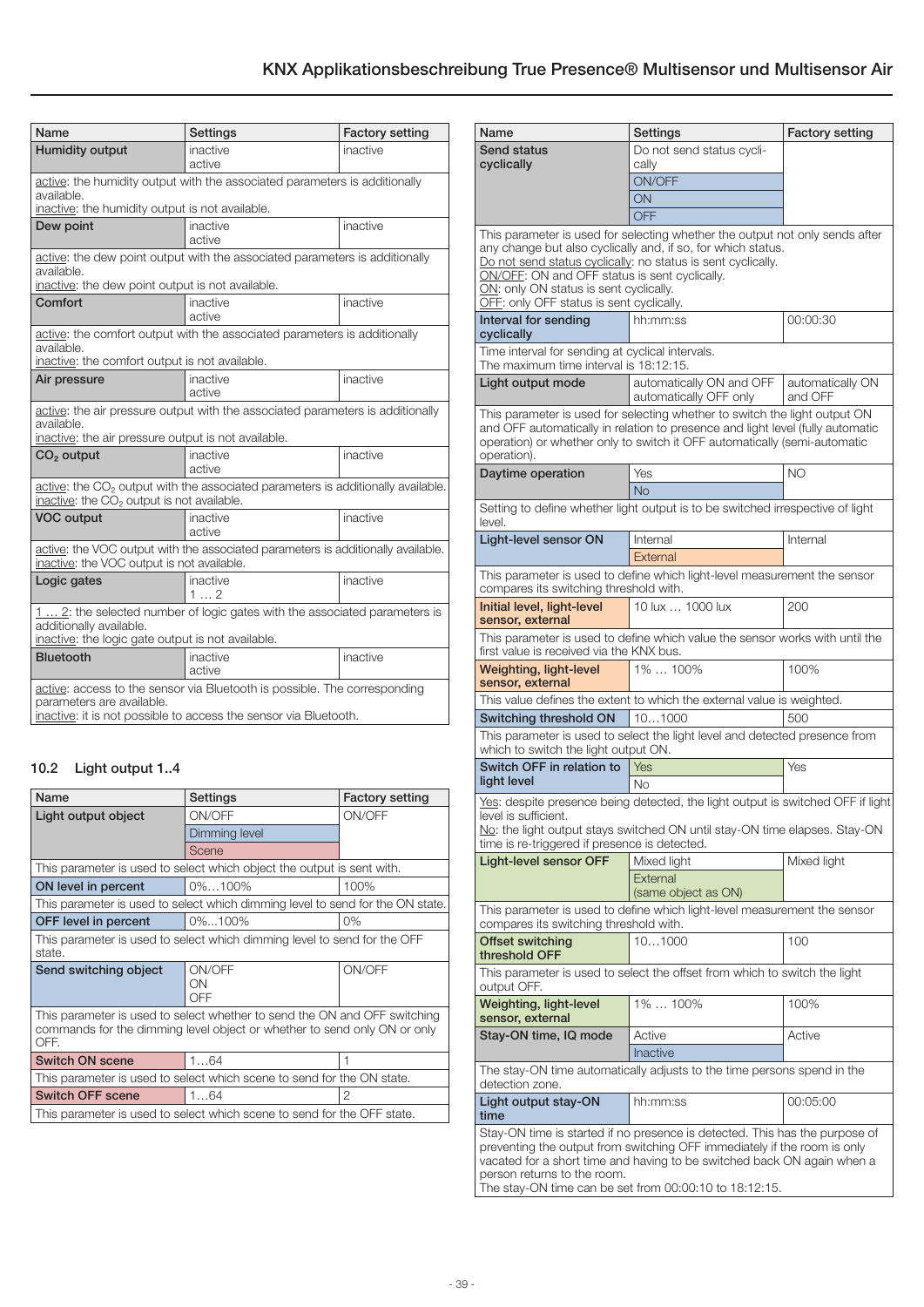| Name                                                                                                                                                                                                                                                                                                                                                                                                                                                                                                                                                                                                                                                                                                                                                                                                                                                                                                                                                                                                                                                                                          | <b>Settings</b>                                                                                                                                                                                                                                        | <b>Factory setting</b> |
|-----------------------------------------------------------------------------------------------------------------------------------------------------------------------------------------------------------------------------------------------------------------------------------------------------------------------------------------------------------------------------------------------------------------------------------------------------------------------------------------------------------------------------------------------------------------------------------------------------------------------------------------------------------------------------------------------------------------------------------------------------------------------------------------------------------------------------------------------------------------------------------------------------------------------------------------------------------------------------------------------------------------------------------------------------------------------------------------------|--------------------------------------------------------------------------------------------------------------------------------------------------------------------------------------------------------------------------------------------------------|------------------------|
| Disable output                                                                                                                                                                                                                                                                                                                                                                                                                                                                                                                                                                                                                                                                                                                                                                                                                                                                                                                                                                                                                                                                                | No                                                                                                                                                                                                                                                     | <b>No</b>              |
|                                                                                                                                                                                                                                                                                                                                                                                                                                                                                                                                                                                                                                                                                                                                                                                                                                                                                                                                                                                                                                                                                               | ON for disabling /                                                                                                                                                                                                                                     |                        |
|                                                                                                                                                                                                                                                                                                                                                                                                                                                                                                                                                                                                                                                                                                                                                                                                                                                                                                                                                                                                                                                                                               | OFF for enabling<br>OFF for disabling /                                                                                                                                                                                                                |                        |
|                                                                                                                                                                                                                                                                                                                                                                                                                                                                                                                                                                                                                                                                                                                                                                                                                                                                                                                                                                                                                                                                                               | ON for enabling                                                                                                                                                                                                                                        |                        |
|                                                                                                                                                                                                                                                                                                                                                                                                                                                                                                                                                                                                                                                                                                                                                                                                                                                                                                                                                                                                                                                                                               | This parameter is used for selecting whether the output can be disabled,<br>and which telegram can be used for disabling and re-enabling the output.                                                                                                   |                        |
| No: the output cannot be disabled.                                                                                                                                                                                                                                                                                                                                                                                                                                                                                                                                                                                                                                                                                                                                                                                                                                                                                                                                                                                                                                                            | Disabling with ON / enabling with OFF: the output is disabled by a telegram<br>with value "1" to the disabled object and enabled by a telegram with value                                                                                              |                        |
| $"()"$ .<br>"1".                                                                                                                                                                                                                                                                                                                                                                                                                                                                                                                                                                                                                                                                                                                                                                                                                                                                                                                                                                                                                                                                              | Disabling with OFF / enabling with ON: the output is disabled by a telegram<br>with value "0" to the disabled object and enabled by a telegram with value                                                                                              |                        |
| Behaviour on disabling                                                                                                                                                                                                                                                                                                                                                                                                                                                                                                                                                                                                                                                                                                                                                                                                                                                                                                                                                                                                                                                                        | no action<br>ΟN<br>OFF                                                                                                                                                                                                                                 | no action              |
| ON: output is switched ON before disabling.<br>OFF: output is switched OFF before disabling.                                                                                                                                                                                                                                                                                                                                                                                                                                                                                                                                                                                                                                                                                                                                                                                                                                                                                                                                                                                                  | This parameter is used to select whether to switch the output ON or OFF<br>before disabling or whether to leave the output unchanged.<br>no action: no further action takes place before disabling.                                                    |                        |
| Behaviour on enabling                                                                                                                                                                                                                                                                                                                                                                                                                                                                                                                                                                                                                                                                                                                                                                                                                                                                                                                                                                                                                                                                         | Continue control<br>ON<br>OFF                                                                                                                                                                                                                          | Continue<br>control    |
| This parameter is used to select whether the output is to resume its activity<br>after enabling or whether to switch the output ON or OFF first.<br>Continue control: the output is immediately in normal mode and sets the<br>output in line with configuration.<br>ON: output is switched ON after enabling. Normal operation is reactivated<br>after a delay of 5 seconds.<br>OFF: output is switched OFF after enabling. Normal operation is reactivated                                                                                                                                                                                                                                                                                                                                                                                                                                                                                                                                                                                                                                  |                                                                                                                                                                                                                                                        |                        |
| after a delay of 5 seconds.<br><b>Basic illumination</b>                                                                                                                                                                                                                                                                                                                                                                                                                                                                                                                                                                                                                                                                                                                                                                                                                                                                                                                                                                                                                                      | inactive                                                                                                                                                                                                                                               | inactive               |
|                                                                                                                                                                                                                                                                                                                                                                                                                                                                                                                                                                                                                                                                                                                                                                                                                                                                                                                                                                                                                                                                                               | active                                                                                                                                                                                                                                                 |                        |
|                                                                                                                                                                                                                                                                                                                                                                                                                                                                                                                                                                                                                                                                                                                                                                                                                                                                                                                                                                                                                                                                                               | Setting to specify whether the basic illumination is to be activated.                                                                                                                                                                                  |                        |
| <b>Basic illumination ON</b>                                                                                                                                                                                                                                                                                                                                                                                                                                                                                                                                                                                                                                                                                                                                                                                                                                                                                                                                                                                                                                                                  | for a limited time                                                                                                                                                                                                                                     | for a limited time     |
|                                                                                                                                                                                                                                                                                                                                                                                                                                                                                                                                                                                                                                                                                                                                                                                                                                                                                                                                                                                                                                                                                               | in relation to light level                                                                                                                                                                                                                             |                        |
|                                                                                                                                                                                                                                                                                                                                                                                                                                                                                                                                                                                                                                                                                                                                                                                                                                                                                                                                                                                                                                                                                               | dim<br>always                                                                                                                                                                                                                                          |                        |
| If required, the output can either be set to provide basic illumination either for<br>a limited period at the end of the stay-ON time or always when the light level<br>falls below a threshold.                                                                                                                                                                                                                                                                                                                                                                                                                                                                                                                                                                                                                                                                                                                                                                                                                                                                                              |                                                                                                                                                                                                                                                        |                        |
| time-limited: at the end of stay-ON time, the output switches lighting OFF<br>and checks the level of light for max. 5 seconds. As soon as the target level<br>or threshold level is below the selected light level, basic illumination switches<br>ON for the parameterised time. If the light level measured is above it, lighting<br>stavs OFF.<br>depending on light level: when no presence is being identified by the detec-<br>tor, this does not result in the output being switched OFF but in the activation<br>of basic illumination if the level of light measured at this time by the sensor<br>is below the basic light-level threshold. It remains switched ON until either<br>presence is detected or the level of light measured significantly exceeds the<br>basic light-level threshold. The light-level measurement setting is used by the<br>"Light-Level Measurement ON" parameter.<br>dim: the sensor automatically dims lighting down to the point at which it<br>switches OFF.<br>always: basic illumination is always active when the output is not switched<br>ON. |                                                                                                                                                                                                                                                        |                        |
| <b>Basic illumination dim-</b><br>ming level                                                                                                                                                                                                                                                                                                                                                                                                                                                                                                                                                                                                                                                                                                                                                                                                                                                                                                                                                                                                                                                  | 1%100%                                                                                                                                                                                                                                                 | 10                     |
| tion is switched ON.                                                                                                                                                                                                                                                                                                                                                                                                                                                                                                                                                                                                                                                                                                                                                                                                                                                                                                                                                                                                                                                                          | This parameter is used for setting the dimming level at which basic illumina-                                                                                                                                                                          |                        |
| <b>Basic illumination thresh-</b><br>old level                                                                                                                                                                                                                                                                                                                                                                                                                                                                                                                                                                                                                                                                                                                                                                                                                                                                                                                                                                                                                                                | 10 lux  1000 lux                                                                                                                                                                                                                                       | 50                     |
| persons are present in the detection zone or not.                                                                                                                                                                                                                                                                                                                                                                                                                                                                                                                                                                                                                                                                                                                                                                                                                                                                                                                                                                                                                                             | This parameter is used for setting the threshold at which basic illumination is<br>activated if the threshold is not met, and at which it is deactivated again if the<br>threshold is significantly exceeded. This takes place irrespective of whether |                        |
| <b>Basic illumination</b>                                                                                                                                                                                                                                                                                                                                                                                                                                                                                                                                                                                                                                                                                                                                                                                                                                                                                                                                                                                                                                                                     | hh:mm:ss                                                                                                                                                                                                                                               | 00:15:00               |
| stay-ON time                                                                                                                                                                                                                                                                                                                                                                                                                                                                                                                                                                                                                                                                                                                                                                                                                                                                                                                                                                                                                                                                                  |                                                                                                                                                                                                                                                        |                        |

| Name                                                                                                                                                                                                                                                                                                                        | Settings                                                                        | <b>Factory setting</b> |
|-----------------------------------------------------------------------------------------------------------------------------------------------------------------------------------------------------------------------------------------------------------------------------------------------------------------------------|---------------------------------------------------------------------------------|------------------------|
| Slave input                                                                                                                                                                                                                                                                                                                 | inactive                                                                        | ON                     |
|                                                                                                                                                                                                                                                                                                                             | ON<br>ON/OFF                                                                    |                        |
|                                                                                                                                                                                                                                                                                                                             | This parameter defines whether the slave input expects an ON telegram or        |                        |
| whether it expects an ON and OFF telegram.                                                                                                                                                                                                                                                                                  |                                                                                 |                        |
| Day/night switchover                                                                                                                                                                                                                                                                                                        | inactive                                                                        | inactive               |
|                                                                                                                                                                                                                                                                                                                             | active                                                                          |                        |
| switched over via an input object.                                                                                                                                                                                                                                                                                          | When day/night switchover is activated, the parameter setting can be            |                        |
| ON level in percent<br>(for dimming level only)                                                                                                                                                                                                                                                                             | 0%100%                                                                          | 100%                   |
| state.                                                                                                                                                                                                                                                                                                                      | This parameter is used to select which dimming level to send for the ON         |                        |
| OFF level in percent<br>(for dimming level only)                                                                                                                                                                                                                                                                            | 0%100%                                                                          | 0%                     |
| state.                                                                                                                                                                                                                                                                                                                      | This parameter is used to select which dimming level to send for the OFF        |                        |
| <b>Switch ON scene</b><br>(for scene only)                                                                                                                                                                                                                                                                                  | 164                                                                             | 1                      |
|                                                                                                                                                                                                                                                                                                                             | This parameter is used to select which scene to send for the ON state.          |                        |
| <b>Switch OFF scene</b><br>(for scene only)                                                                                                                                                                                                                                                                                 | 164                                                                             | 2                      |
|                                                                                                                                                                                                                                                                                                                             | This parameter is used to select which scene to send for the ON state.          |                        |
| Daytime operation                                                                                                                                                                                                                                                                                                           | Yes                                                                             | ΝO                     |
|                                                                                                                                                                                                                                                                                                                             | <b>No</b>                                                                       |                        |
| level.                                                                                                                                                                                                                                                                                                                      | Setting to define whether light output is to be switched irrespective of light  |                        |
| Switching threshold ON                                                                                                                                                                                                                                                                                                      | 101000                                                                          | 500                    |
| which to switch the light output ON.                                                                                                                                                                                                                                                                                        | This parameter is used to select the light level and detected presence from     |                        |
| Offset switching thresh-                                                                                                                                                                                                                                                                                                    | 101000                                                                          | 100                    |
| old OFF                                                                                                                                                                                                                                                                                                                     | This parameter is used to select the offset from which to switch the light      |                        |
| output OFF.                                                                                                                                                                                                                                                                                                                 |                                                                                 |                        |
| Light output stay-ON<br>time                                                                                                                                                                                                                                                                                                | hh:mm:ss                                                                        | 00:05:00               |
| Stay-ON time is started if no presence is detected. This has the purpose of<br>preventing the output from switching OFF immediately if the room is only<br>vacated for a short time and having to be switched back ON again when a<br>person returns to the room.<br>The stay-ON time can be set from 00:00:10 to 18:12:15. |                                                                                 |                        |
| <b>Basic illumination dim-</b><br>ming level<br>(only when basic illumi-<br>nation is activated)                                                                                                                                                                                                                            | 1%100%                                                                          | 10                     |
| This parameter is used for setting the dimming level at which basic illumina-<br>tion is switched ON.                                                                                                                                                                                                                       |                                                                                 |                        |
| <b>Basic illumination thresh-</b><br>old level (only if basic illu-<br>mination is activated)                                                                                                                                                                                                                               | 10 lux  1000 lux                                                                | 50                     |
| This parameter is used for setting the threshold at which basic illumination is<br>activated if the threshold is not met, and at which it is deactivated again if the<br>threshold is significantly exceeded. This takes place irrespective of whether<br>persons are present in the detection zone or not.                 |                                                                                 |                        |
| <b>Basic illumination</b><br>stay-ON time<br>(only when basic<br>illumination is activated)                                                                                                                                                                                                                                 | hh:mm:ss                                                                        | 00:15:00               |
| here.                                                                                                                                                                                                                                                                                                                       | Basic illumination is switched OFF after expiry of the stay-ON time that is set |                        |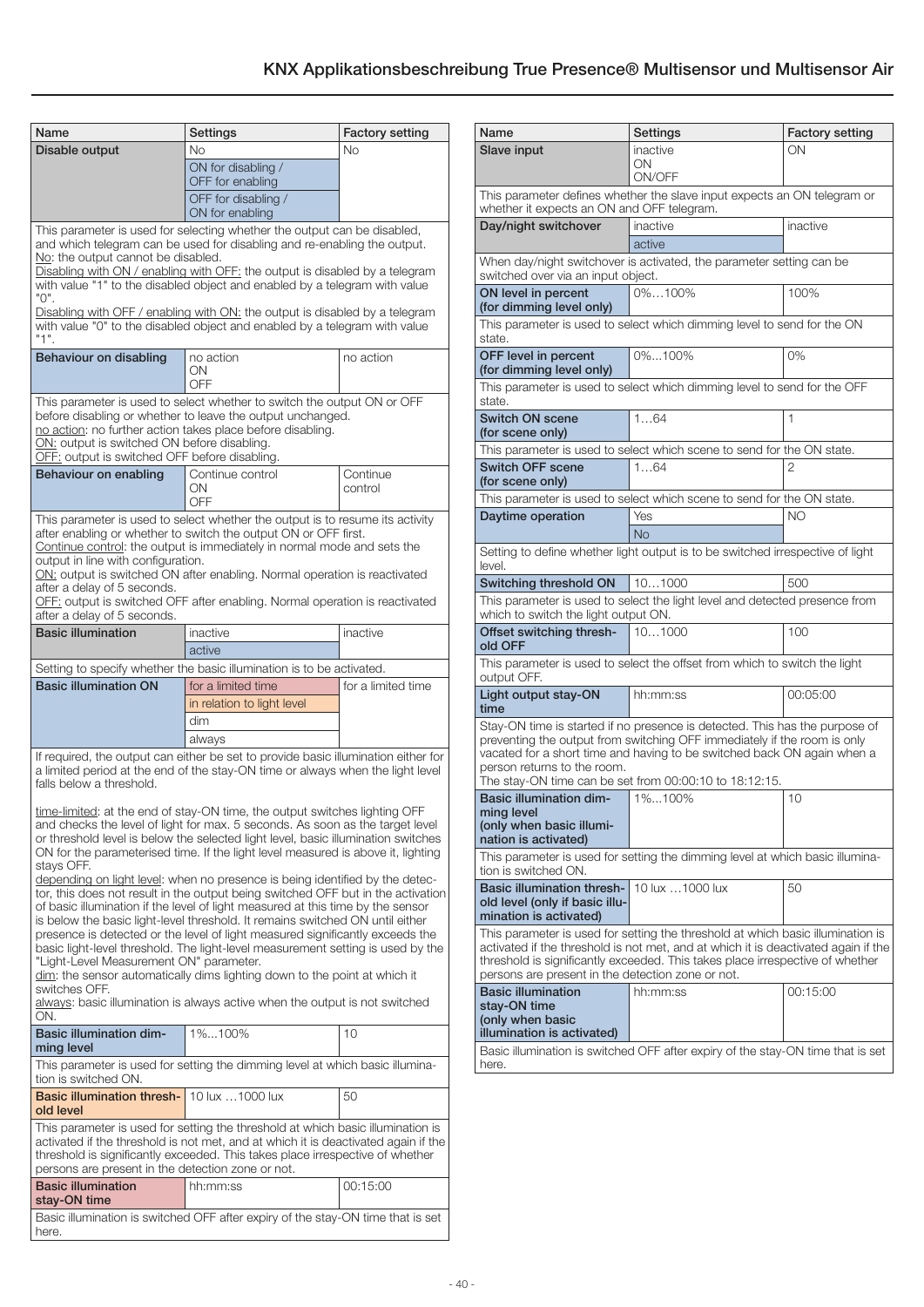## <span id="page-16-0"></span>10.3 Constant-lighting control

| Name                                                                                                                                                                                                                                                                                                                                                                                                                                                                                                                                                                                                                                                                            | Settings                                                                                                                                                          | <b>Factory setting</b>      |
|---------------------------------------------------------------------------------------------------------------------------------------------------------------------------------------------------------------------------------------------------------------------------------------------------------------------------------------------------------------------------------------------------------------------------------------------------------------------------------------------------------------------------------------------------------------------------------------------------------------------------------------------------------------------------------|-------------------------------------------------------------------------------------------------------------------------------------------------------------------|-----------------------------|
| Constant-lighting control<br>stav-ON time                                                                                                                                                                                                                                                                                                                                                                                                                                                                                                                                                                                                                                       | hh:mm:ss                                                                                                                                                          | 00:05:00                    |
| Stay-ON time is started if no presence is detected. This has the purpose of<br>preventing the output from switching OFF immediately if the room is only<br>vacated for a short time and having to be switched back ON again when a<br>person returns to the room.                                                                                                                                                                                                                                                                                                                                                                                                               |                                                                                                                                                                   |                             |
| Light-level setting                                                                                                                                                                                                                                                                                                                                                                                                                                                                                                                                                                                                                                                             | The stay-ON time can be set from 00:00:10 to 18:12:15.<br>10 lux 1000 lux                                                                                         | 500                         |
|                                                                                                                                                                                                                                                                                                                                                                                                                                                                                                                                                                                                                                                                                 | This parameter is used for selecting the setting for light level control.                                                                                         |                             |
| Light-level sensor input                                                                                                                                                                                                                                                                                                                                                                                                                                                                                                                                                                                                                                                        | Internal                                                                                                                                                          | Internal                    |
|                                                                                                                                                                                                                                                                                                                                                                                                                                                                                                                                                                                                                                                                                 | External                                                                                                                                                          |                             |
|                                                                                                                                                                                                                                                                                                                                                                                                                                                                                                                                                                                                                                                                                 | This parameter is used for activating an input object for external light-level<br>measurement. This value is used instead of the light level measured internally. |                             |
| Initial level, light-level<br>sensor, external                                                                                                                                                                                                                                                                                                                                                                                                                                                                                                                                                                                                                                  | 10 lux  1000 lux                                                                                                                                                  | 200                         |
| first value is received via the KNX bus.                                                                                                                                                                                                                                                                                                                                                                                                                                                                                                                                                                                                                                        | This parameter is used to define which value the sensor works with until the                                                                                      |                             |
| Weighting, light-level<br>sensor, external                                                                                                                                                                                                                                                                                                                                                                                                                                                                                                                                                                                                                                      | 1%  100%                                                                                                                                                          | 100%                        |
|                                                                                                                                                                                                                                                                                                                                                                                                                                                                                                                                                                                                                                                                                 | This value defines the extent to which the external value is weighted.                                                                                            |                             |
| Automatic starting value                                                                                                                                                                                                                                                                                                                                                                                                                                                                                                                                                                                                                                                        | Yes                                                                                                                                                               | Yes                         |
|                                                                                                                                                                                                                                                                                                                                                                                                                                                                                                                                                                                                                                                                                 | <b>No</b>                                                                                                                                                         |                             |
| calibration.                                                                                                                                                                                                                                                                                                                                                                                                                                                                                                                                                                                                                                                                    | Yes: the sensor automatically determines the starting value after artificial light                                                                                |                             |
| Starting value, dimming                                                                                                                                                                                                                                                                                                                                                                                                                                                                                                                                                                                                                                                         | No: the sensor always starts with the given starting value.<br>1%  100%                                                                                           | 80                          |
| level until first Teach                                                                                                                                                                                                                                                                                                                                                                                                                                                                                                                                                                                                                                                         |                                                                                                                                                                   |                             |
| This parameter defines the ON level when constant-lighting control is<br>started. The value is adopted until artificial light calibration. The sensor then<br>determines the starting value for directly reaching the light-level setting as<br>accurately as possible.                                                                                                                                                                                                                                                                                                                                                                                                         |                                                                                                                                                                   |                             |
| <b>Starting value, dimming</b><br>level                                                                                                                                                                                                                                                                                                                                                                                                                                                                                                                                                                                                                                         | 1%  100%                                                                                                                                                          | 80                          |
|                                                                                                                                                                                                                                                                                                                                                                                                                                                                                                                                                                                                                                                                                 | This parameter defines the ON level when constant-lighting control is started.                                                                                    |                             |
| Send switching object                                                                                                                                                                                                                                                                                                                                                                                                                                                                                                                                                                                                                                                           | ON/OFF<br>ON<br>OFF                                                                                                                                               | ON/OFF                      |
| OFF.                                                                                                                                                                                                                                                                                                                                                                                                                                                                                                                                                                                                                                                                            | This parameter is used to select whether to send the ON and OFF switching<br>commands for the dimming level object or whether to send only ON or only             |                             |
| Constant-lighting control<br>mode                                                                                                                                                                                                                                                                                                                                                                                                                                                                                                                                                                                                                                               | automatically ON and OFF<br>automatically OFF only                                                                                                                | automatically ON<br>and OFF |
| This parameter is used for selecting whether to switch the light output ON<br>and OFF automatically in relation to presence and light level (fully automatic<br>operation) or whether only to switch it OFF automatically (semi-automatic<br>operation).                                                                                                                                                                                                                                                                                                                                                                                                                        |                                                                                                                                                                   |                             |
| Max, variation from the<br>setting                                                                                                                                                                                                                                                                                                                                                                                                                                                                                                                                                                                                                                              | 10 lux  1000 lux                                                                                                                                                  | 30                          |
| This parameter defines the precision with which the required level of light is<br>controlled. This is necessary because lighting is controlled in dimming steps.<br>Setting an insufficient maximum variation from the set level can therefore<br>sometimes result in a further "brighter" adjustment step exceeding the set<br>level and in a further "darker" adjustment step taking illumination below the<br>set level. This leads to light being dimmed or brightened all the time (i.e.<br>continuously fluctuating light level). If this is the case, the maximum permis-<br>sible variation from the set level must either be increased or the dimming<br>step reduced. |                                                                                                                                                                   |                             |
| Max. dimming step                                                                                                                                                                                                                                                                                                                                                                                                                                                                                                                                                                                                                                                               | $0.5\%$ ; 1%; 1.5%; 2%;<br>2.5%; 3%; 5%                                                                                                                           | 2%                          |
| This parameter is used for setting the maximum dimming "step" (this being<br>the maximum level by which a new dimming level may increase or decrease<br>from the previous level with constant-lighting control). Note: The larger the<br>"Max. dimming step", the smaller the "Max. variation from the set value"<br>should be.                                                                                                                                                                                                                                                                                                                                                 |                                                                                                                                                                   |                             |
| Send new dimming level<br>after                                                                                                                                                                                                                                                                                                                                                                                                                                                                                                                                                                                                                                                 | 0.5s; 1s; 2s; 3s; 4s; 5s                                                                                                                                          | 2s                          |
| This parameter is used for setting the delay after which a new dimming level<br>is sent in constant-lighting control mode. This ensures that even if actuator<br>dimming times are short they do not result in constant-lighting control pro-<br>ducing any abrupt change in light level that a room user may find unpleasant.                                                                                                                                                                                                                                                                                                                                                  |                                                                                                                                                                   |                             |

| Name                                                                                                                                                                                                                                                                                                                                                                                                                                                                                                                                 | Settings                                                                                                                                                                                                                                                                                                                                                                                                                                                                                                                                                                   | <b>Factory setting</b> |  |
|--------------------------------------------------------------------------------------------------------------------------------------------------------------------------------------------------------------------------------------------------------------------------------------------------------------------------------------------------------------------------------------------------------------------------------------------------------------------------------------------------------------------------------------|----------------------------------------------------------------------------------------------------------------------------------------------------------------------------------------------------------------------------------------------------------------------------------------------------------------------------------------------------------------------------------------------------------------------------------------------------------------------------------------------------------------------------------------------------------------------------|------------------------|--|
| <b>Lighting with</b>                                                                                                                                                                                                                                                                                                                                                                                                                                                                                                                 | switch OFF                                                                                                                                                                                                                                                                                                                                                                                                                                                                                                                                                                 | switch OFF             |  |
| sufficient daylight                                                                                                                                                                                                                                                                                                                                                                                                                                                                                                                  | dim to minimum dimming<br>level                                                                                                                                                                                                                                                                                                                                                                                                                                                                                                                                            |                        |  |
| This parameter is used for selecting whether to switch the lighting OFF<br>completely when constant-lighting control is activated and there is sufficient<br>daylight or whether to leave it ON but dim it to the selectable "minimum dim-<br>ming level".<br>switch OFF: lighting is switched OFF if the dimming level remains dimmed                                                                                                                                                                                               |                                                                                                                                                                                                                                                                                                                                                                                                                                                                                                                                                                            |                        |  |
| output switches OFF directly.                                                                                                                                                                                                                                                                                                                                                                                                                                                                                                        | at the minimum level for a specific period. If stay-ON time elapses first, the                                                                                                                                                                                                                                                                                                                                                                                                                                                                                             |                        |  |
|                                                                                                                                                                                                                                                                                                                                                                                                                                                                                                                                      | dim to minimum dimming level: lighting remains switched ON and is dimmed<br>to "minimum dimming level" even if the dimming level measured by the<br>light-level controller is below the "minimum dimming level" selected. It is only<br>brightened again when the dimming level measured by the light-level control-<br>ler is above the "minimum dimming level" selected.                                                                                                                                                                                                 |                        |  |
| Minimum dimming level                                                                                                                                                                                                                                                                                                                                                                                                                                                                                                                | 0.5%; 1%; 2%; 3%; 4%;<br>5%; 6%; 7%; 8%; 9%; 10%                                                                                                                                                                                                                                                                                                                                                                                                                                                                                                                           | 0.5%                   |  |
|                                                                                                                                                                                                                                                                                                                                                                                                                                                                                                                                      | If the light-level controller measures a dimming level below the level selected<br>here, lighting remains dimmed at the minimum dimming level.                                                                                                                                                                                                                                                                                                                                                                                                                             |                        |  |
| Light-level control<br>for dimming input                                                                                                                                                                                                                                                                                                                                                                                                                                                                                             | disable and dim<br>do not disable and alter<br>setting                                                                                                                                                                                                                                                                                                                                                                                                                                                                                                                     | disable and dim        |  |
| illuminating the room.                                                                                                                                                                                                                                                                                                                                                                                                                                                                                                               | disable and dim: if a telegram is received via the "Dim Light x Input" object,<br>light-level control is disabled and the addressed output dimmed. This setting<br>is recommended if room lighting consists of several lighting groups.<br>do not disable and alter set value: light-level control is not disabled after re-<br>ceiving a telegram via the dimming object. After receiving a telegram, a delay<br>of approx. 5 seconds elapses before the new light-level value is adopted<br>as the set value. This setting is recommended if only one output is used for |                        |  |
| 2nd output                                                                                                                                                                                                                                                                                                                                                                                                                                                                                                                           | inactive                                                                                                                                                                                                                                                                                                                                                                                                                                                                                                                                                                   | inactive               |  |
|                                                                                                                                                                                                                                                                                                                                                                                                                                                                                                                                      | active                                                                                                                                                                                                                                                                                                                                                                                                                                                                                                                                                                     |                        |  |
|                                                                                                                                                                                                                                                                                                                                                                                                                                                                                                                                      | This parameter can be used to activate a second output.                                                                                                                                                                                                                                                                                                                                                                                                                                                                                                                    |                        |  |
| Offset, 2nd output                                                                                                                                                                                                                                                                                                                                                                                                                                                                                                                   | $-100\%$ 100%                                                                                                                                                                                                                                                                                                                                                                                                                                                                                                                                                              |                        |  |
| This parameter is used for selecting the offset value for second output that<br>must be added to or subtracted from the dimming level measured by the<br>light-level controller for the first output (depending on whether the second<br>output is further away from or closer to the window than output 1) to provide<br>a workplace below output 2 with a level of light that is roughly the same as<br>that provided at the light-level setting selected for output 1.                                                            |                                                                                                                                                                                                                                                                                                                                                                                                                                                                                                                                                                            |                        |  |
| Disable output                                                                                                                                                                                                                                                                                                                                                                                                                                                                                                                       | No                                                                                                                                                                                                                                                                                                                                                                                                                                                                                                                                                                         | No                     |  |
|                                                                                                                                                                                                                                                                                                                                                                                                                                                                                                                                      | ON for disabling /<br>OFF for enabling                                                                                                                                                                                                                                                                                                                                                                                                                                                                                                                                     |                        |  |
|                                                                                                                                                                                                                                                                                                                                                                                                                                                                                                                                      | OFF for disabling /<br>ON for enabling                                                                                                                                                                                                                                                                                                                                                                                                                                                                                                                                     |                        |  |
| This parameter is used for selecting whether the output can be disabled, and<br>which telegram can be used for disabling and re-enabling the output.<br>No: the output cannot be disabled.<br>Disabling with ON / enabling with OFF: the output is disabled by a telegram<br>with value "1" to the disabled object and enabled by a telegram with value<br>"О".<br>Disabling with OFF / enabling with ON: the output is disabled by a telegram<br>with value "0" to the disabled object and enabled by a telegram with value<br>"1". |                                                                                                                                                                                                                                                                                                                                                                                                                                                                                                                                                                            |                        |  |
| Behaviour on disabling                                                                                                                                                                                                                                                                                                                                                                                                                                                                                                               | no action<br>ON<br>OFF                                                                                                                                                                                                                                                                                                                                                                                                                                                                                                                                                     | no action              |  |
| This parameter is used to select whether to switch the output ON or OFF<br>before disabling or whether to leave the output unchanged.<br>no action: no further action takes place before disabling.<br>ON: output is switched ON before disabling.<br>OFF: output is switched OFF before disabling.                                                                                                                                                                                                                                  |                                                                                                                                                                                                                                                                                                                                                                                                                                                                                                                                                                            |                        |  |
| Behaviour on enabling                                                                                                                                                                                                                                                                                                                                                                                                                                                                                                                | Continue control<br>ΟN<br>OFF                                                                                                                                                                                                                                                                                                                                                                                                                                                                                                                                              | Continue control       |  |
|                                                                                                                                                                                                                                                                                                                                                                                                                                                                                                                                      |                                                                                                                                                                                                                                                                                                                                                                                                                                                                                                                                                                            |                        |  |
| This parameter is used to select whether the output is to resume its activity<br>after enabling or whether to switch the output ON or OFF first.<br>Continue control: the output is immediately in normal mode and sets the<br>output in line with configuration.<br>ON: output is switched ON after enabling. Normal operation is reactivated<br>after a delay of 5 seconds.                                                                                                                                                        |                                                                                                                                                                                                                                                                                                                                                                                                                                                                                                                                                                            |                        |  |

**OFF:** output is switched OFF after enabling. Normal operation is reactivated after a delay of 5 seconds.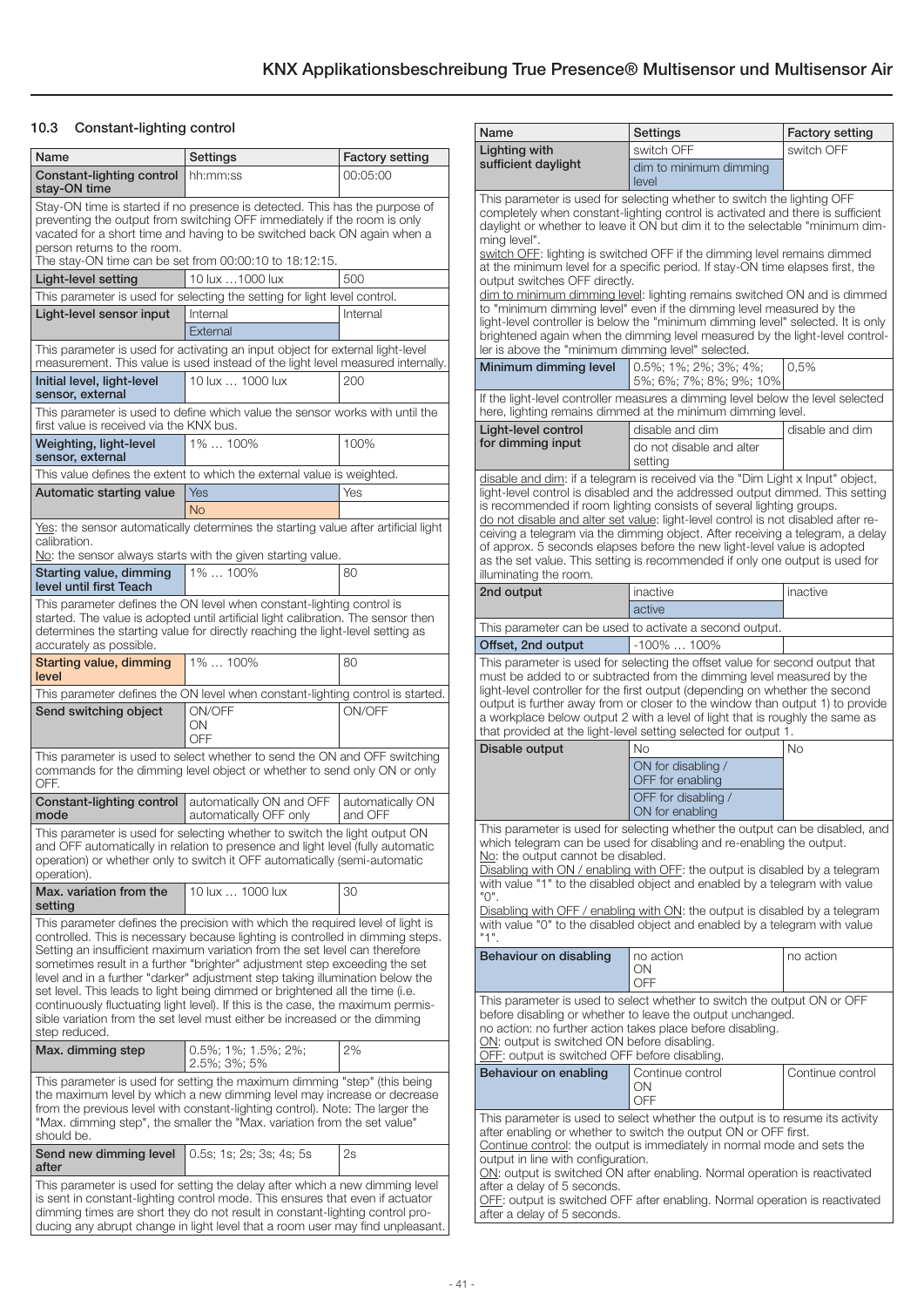$\overline{1}$ 

<span id="page-17-0"></span>

| Name                                                                                                                                                                                                                                                                                                                                                                                                                                                                                                                                                                                       | Settings                                                                                                                                                             | <b>Factory setting</b> |
|--------------------------------------------------------------------------------------------------------------------------------------------------------------------------------------------------------------------------------------------------------------------------------------------------------------------------------------------------------------------------------------------------------------------------------------------------------------------------------------------------------------------------------------------------------------------------------------------|----------------------------------------------------------------------------------------------------------------------------------------------------------------------|------------------------|
| <b>Basic illumination</b>                                                                                                                                                                                                                                                                                                                                                                                                                                                                                                                                                                  | inactive                                                                                                                                                             | inactive               |
|                                                                                                                                                                                                                                                                                                                                                                                                                                                                                                                                                                                            | active                                                                                                                                                               |                        |
| falls below a threshold.                                                                                                                                                                                                                                                                                                                                                                                                                                                                                                                                                                   | If required, the output can either be set to provide basic illumination either for<br>a limited period at the end of the stay-ON time or always when the light level |                        |
| <b>Basic illumination ON</b>                                                                                                                                                                                                                                                                                                                                                                                                                                                                                                                                                               | for a limited time                                                                                                                                                   | for a limited time     |
|                                                                                                                                                                                                                                                                                                                                                                                                                                                                                                                                                                                            | in relation to light level                                                                                                                                           |                        |
|                                                                                                                                                                                                                                                                                                                                                                                                                                                                                                                                                                                            | always                                                                                                                                                               |                        |
| time-limited: at the end of stay-ON time, the output switches lighting OFF<br>and checks the level of light for max. 5 seconds. As soon as the target level<br>or threshold level is below the selected light level, basic illumination switches<br>ON for the parameterised time. If the light level measured is above it, lighting<br>stays OFF.<br>light-level dependent: if the measured light level is below the setting and the<br>output is not switched ON, basic illumination is activated.<br>always: basic illumination is always active when the output is not switched<br>ON. |                                                                                                                                                                      |                        |
| <b>Basic illumination</b><br>dimming level                                                                                                                                                                                                                                                                                                                                                                                                                                                                                                                                                 | 1%100%                                                                                                                                                               | 10                     |
| tion is switched ON.                                                                                                                                                                                                                                                                                                                                                                                                                                                                                                                                                                       | This parameter is used for setting the dimming level at which basic illumina-                                                                                        |                        |
| <b>Basic illumination</b><br>stay-ON time                                                                                                                                                                                                                                                                                                                                                                                                                                                                                                                                                  | hh:mm:ss                                                                                                                                                             | 00:15:00               |
| here. Maximum stay-ON time is 18:12:15.                                                                                                                                                                                                                                                                                                                                                                                                                                                                                                                                                    | Basic illumination is switched OFF after expiry of the stay-ON time that is set                                                                                      |                        |
| <b>Basic illumination</b><br>threshold level                                                                                                                                                                                                                                                                                                                                                                                                                                                                                                                                               | 10 lux  1000 lux                                                                                                                                                     | 50                     |
| This parameter is used for setting the threshold at which basic illumination is<br>activated if the threshold is not met, and at which it is deactivated again if the<br>threshold is significantly exceeded. This takes place irrespective of whether<br>persons are present in the detection zone or not.                                                                                                                                                                                                                                                                                |                                                                                                                                                                      |                        |
| Slave input                                                                                                                                                                                                                                                                                                                                                                                                                                                                                                                                                                                | inactive<br>ΟN<br>ON/OFF                                                                                                                                             | ON                     |
| whether it expects an ON and OFF telegram.                                                                                                                                                                                                                                                                                                                                                                                                                                                                                                                                                 | This parameter defines whether the slave input expects an ON telegram or                                                                                             |                        |
| Day/night switchover                                                                                                                                                                                                                                                                                                                                                                                                                                                                                                                                                                       | inactive                                                                                                                                                             | inactive               |
|                                                                                                                                                                                                                                                                                                                                                                                                                                                                                                                                                                                            | active                                                                                                                                                               |                        |
| switched over via an input object.                                                                                                                                                                                                                                                                                                                                                                                                                                                                                                                                                         | When day/night switchover is activated, the parameter setting can be                                                                                                 |                        |
| <b>Constant-lighting control</b> hh:mm:ss<br>stay-ON time                                                                                                                                                                                                                                                                                                                                                                                                                                                                                                                                  |                                                                                                                                                                      | 00:05:00               |
| Stay-ON time is started if no presence is detected. This has the purpose of<br>preventing the output from switching OFF immediately if the room is only<br>vacated for a short time and having to be switched back ON again when a<br>person returns to the room.<br>The stay-ON time can be set from 00:00:10 to 18:12:15.                                                                                                                                                                                                                                                                |                                                                                                                                                                      |                        |
| Light-level setting                                                                                                                                                                                                                                                                                                                                                                                                                                                                                                                                                                        | 10 lux  1000 lux                                                                                                                                                     | 500                    |
|                                                                                                                                                                                                                                                                                                                                                                                                                                                                                                                                                                                            | This parameter is used for selecting the setting for light level control.                                                                                            |                        |
| Automatic starting value                                                                                                                                                                                                                                                                                                                                                                                                                                                                                                                                                                   | Yes                                                                                                                                                                  | Yes                    |
| calibration.                                                                                                                                                                                                                                                                                                                                                                                                                                                                                                                                                                               | No<br>Yes: the sensor automatically determines the starting value after artificial light                                                                             |                        |
|                                                                                                                                                                                                                                                                                                                                                                                                                                                                                                                                                                                            | No: the sensor always starts with the given starting value.                                                                                                          |                        |
| Dimming level starting<br>value (only for automatic<br>starting value "No")                                                                                                                                                                                                                                                                                                                                                                                                                                                                                                                | 1%  100%                                                                                                                                                             | 80                     |
|                                                                                                                                                                                                                                                                                                                                                                                                                                                                                                                                                                                            | This parameter defines the ON level when constant-lighting control is started.                                                                                       |                        |
| Lighting with sufficient                                                                                                                                                                                                                                                                                                                                                                                                                                                                                                                                                                   | switch OFF                                                                                                                                                           | switch OFF             |
| daylight                                                                                                                                                                                                                                                                                                                                                                                                                                                                                                                                                                                   | dim to minimum dimming<br>level                                                                                                                                      |                        |
| This parameter is used for selecting whether to switch the lighting OFF<br>completely when constant-lighting control is activated and there is sufficient<br>daylight or whether to leave it ON but dim it to the selectable "minimum dim-<br>ming level".<br>switch OFF: lighting is switched OFF if the dimming level remains dimmed<br>at the minimum level for a specific period. If stay-ON time elapses first, the<br>output switches OFF directly.<br>dim to minimum dimming level: lighting remains switched ON and is dimmed                                                      |                                                                                                                                                                      |                        |
|                                                                                                                                                                                                                                                                                                                                                                                                                                                                                                                                                                                            | to "minimum dimming level" even if the dimming level measured by the<br>light-level controller is below the "minimum dimming level" selected It is only              |                        |

light-level controller is below the "minimum dimming level" selected. It is only brightened again when the dimming level measured by the light-level controller is above the "minimum dimming level" selected.

| Name                                                                                                                                                                                                                                                                                                        | Settings                                             | <b>Factory setting</b> |
|-------------------------------------------------------------------------------------------------------------------------------------------------------------------------------------------------------------------------------------------------------------------------------------------------------------|------------------------------------------------------|------------------------|
| Minimum dimming level<br>(only for "dim to minimum)<br>dimming level" setting)                                                                                                                                                                                                                              | $0.5\%$ ; 1%; 2%; 3%; 4%;<br>5%; 6%; 7%; 8%; 9%; 10% | 0.5%                   |
| If the light-level controller measures a dimming level below the level selected<br>here, lighting remains dimmed at the minimum dimming level.                                                                                                                                                              |                                                      |                        |
| <b>Basic illumination dim-</b><br>ming level (only when<br>basic illumination is<br>activated)                                                                                                                                                                                                              | 1%100%                                               | 10                     |
| This parameter is used for setting the dimming level at which basic illumina-<br>tion is switched ON.                                                                                                                                                                                                       |                                                      |                        |
| <b>Basic illumination</b><br>stay-ON time<br>(only when basic illumi-<br>nation is activated on<br>time basis)                                                                                                                                                                                              | hh:mm:ss                                             | 00:15:00               |
| Basic illumination is switched OFF after expiry of the stay-ON time that is set<br>here. Maximum stay-ON time is 18:12:15.                                                                                                                                                                                  |                                                      |                        |
| <b>Basic illumination thresh-</b><br>old level (only if basic<br>illumination is activated<br>in relation light level)                                                                                                                                                                                      | 10 lux  1000 lux                                     | 50                     |
| This parameter is used for setting the threshold at which basic illumination is<br>activated if the threshold is not met, and at which it is deactivated again if the<br>threshold is significantly exceeded. This takes place irrespective of whether<br>persons are present in the detection zone or not. |                                                      |                        |

### 10.4 Presence output

|                                                                                                                                                                                                                                                                                                                                 | Settings                                                                            | <b>Factory setting</b> |
|---------------------------------------------------------------------------------------------------------------------------------------------------------------------------------------------------------------------------------------------------------------------------------------------------------------------------------|-------------------------------------------------------------------------------------|------------------------|
| Switch-ON delay<br>(in seconds)                                                                                                                                                                                                                                                                                                 | 010                                                                                 | 1                      |
| then will the output switch ON.                                                                                                                                                                                                                                                                                                 | A movement must be detected throughout the switch-ON delay period. Only             |                        |
| Stay-ON time                                                                                                                                                                                                                                                                                                                    | hh:mm:ss                                                                            | 00:00:30               |
| Stay-ON time is started if no presence is detected. This has the purpose of<br>preventing the output from switching OFF immediately if the room is only<br>vacated for a short time and having to be switched back ON again when a<br>person returns to the room.<br>The stay-ON time can be set from 00:00:10 to 18:12:15.     |                                                                                     |                        |
| <b>Send status</b><br>cyclically                                                                                                                                                                                                                                                                                                | Do not send status cycli-<br>cally                                                  | ON                     |
|                                                                                                                                                                                                                                                                                                                                 | ON/OFF                                                                              |                        |
|                                                                                                                                                                                                                                                                                                                                 | ON                                                                                  |                        |
|                                                                                                                                                                                                                                                                                                                                 | OFF<br>This parameter is used for selecting whether the output not only sends after |                        |
| any change but also cyclically and, if so, for which status.<br>Do not send status cyclically: status is not sent cyclically.<br>ON/OFF: the ON and OFF status is sent cyclically<br>ON: only the ON status is sent cyclically.<br>OFF: only the OFF status is sent cyclically.<br>Interval for sending<br>00:00:30<br>hh:mm:ss |                                                                                     |                        |
| cyclically                                                                                                                                                                                                                                                                                                                      |                                                                                     |                        |
| Time interval for sending at cyclical intervals.                                                                                                                                                                                                                                                                                |                                                                                     |                        |
|                                                                                                                                                                                                                                                                                                                                 |                                                                                     |                        |
| Disable output                                                                                                                                                                                                                                                                                                                  | No                                                                                  | <b>No</b>              |
|                                                                                                                                                                                                                                                                                                                                 | ON for disabling /<br>OFF for enabling                                              |                        |
|                                                                                                                                                                                                                                                                                                                                 | OFF for disabling /<br>ON for enabling                                              |                        |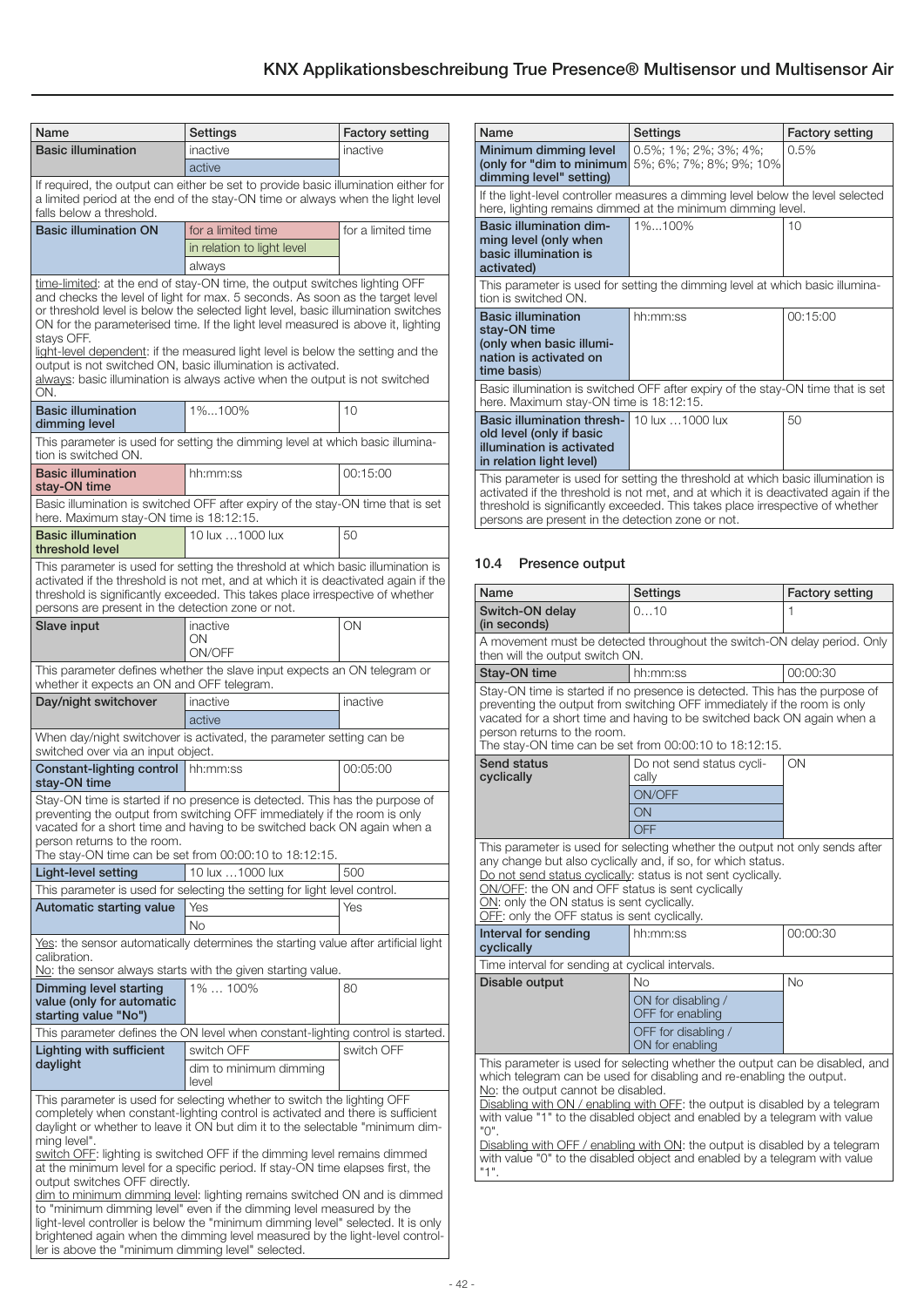<span id="page-18-0"></span>

| Name                                                                                                                                                                                                                                                                                                | <b>Settings</b>               | <b>Factory setting</b> |
|-----------------------------------------------------------------------------------------------------------------------------------------------------------------------------------------------------------------------------------------------------------------------------------------------------|-------------------------------|------------------------|
| Behaviour on disabling                                                                                                                                                                                                                                                                              | no action<br>ON<br>OFF        | no action              |
| This parameter is used to select whether to switch the output ON or OFF<br>before disabling or whether to leave the output unchanged.<br>no action: no further action takes place before disabling.<br>ON: output is switched ON before disabling.<br>OFF: output is switched OFF before disabling. |                               |                        |
| Behaviour on enabling                                                                                                                                                                                                                                                                               | Continue control<br>ΩN<br>OFF | Continue control       |
| This parameter is used to select whether the output is to resume its activity<br>ofter anabling or whathor to quitablish autout $\bigcap I$ or $\bigcap \Gamma$ first                                                                                                                               |                               |                        |

after enabling or whether to switch the output ON or OFF first. Continue control: the output is immediately in normal mode and sets the

output in line with configuration. ON: output is switched ON after enabling. Normal operation is reactivated after a delay of 5 seconds.

OFF: output is switched OFF after enabling. Normal operation is reactivated after a delay of 5 seconds.

## 10.5 Absence output

| Name                                                                                                                                                                                                                                                                                                                                                                                                                                                                                                                                                  | Settings                               | <b>Factory setting</b> |  |
|-------------------------------------------------------------------------------------------------------------------------------------------------------------------------------------------------------------------------------------------------------------------------------------------------------------------------------------------------------------------------------------------------------------------------------------------------------------------------------------------------------------------------------------------------------|----------------------------------------|------------------------|--|
| Switch-ON delay<br>(in seconds)                                                                                                                                                                                                                                                                                                                                                                                                                                                                                                                       | 010                                    |                        |  |
| No movement must be detected throughout the switch-ON delay period.<br>Only then will the output switch ON.                                                                                                                                                                                                                                                                                                                                                                                                                                           |                                        |                        |  |
| Stay-ON time                                                                                                                                                                                                                                                                                                                                                                                                                                                                                                                                          | hh:mm:ss                               | 00:00:30               |  |
| Stay-ON time is started if no absence is detected. This has the purpose of<br>preventing the output from switching OFF immediately if the room is only<br>vacated for a short time and having to be switched back ON again when a<br>person returns to the room.<br>The stay-ON time can be set from 00:00:10 to 18:12:15.                                                                                                                                                                                                                            |                                        |                        |  |
| <b>Send status</b><br>cyclically                                                                                                                                                                                                                                                                                                                                                                                                                                                                                                                      | Do not send status cycli-<br>cally     | ON                     |  |
|                                                                                                                                                                                                                                                                                                                                                                                                                                                                                                                                                       | ON/OFF                                 |                        |  |
|                                                                                                                                                                                                                                                                                                                                                                                                                                                                                                                                                       | ON                                     |                        |  |
|                                                                                                                                                                                                                                                                                                                                                                                                                                                                                                                                                       | OFF                                    |                        |  |
| Do not send status cyclically: the status is not sent cyclically.<br>ON/OFE: ON and OFF status is sent cyclically.<br>ON: only ON status is sent cyclically.<br>OFF: only OFF status is sent cyclically.                                                                                                                                                                                                                                                                                                                                              |                                        |                        |  |
| Interval for sending<br>cyclically                                                                                                                                                                                                                                                                                                                                                                                                                                                                                                                    | hh:mm:ss                               | 00:00:30               |  |
| Time interval for sending at cyclical intervals.                                                                                                                                                                                                                                                                                                                                                                                                                                                                                                      |                                        |                        |  |
| Disable output                                                                                                                                                                                                                                                                                                                                                                                                                                                                                                                                        | No                                     | <b>No</b>              |  |
|                                                                                                                                                                                                                                                                                                                                                                                                                                                                                                                                                       | ON for disabling /<br>OFF for enabling |                        |  |
|                                                                                                                                                                                                                                                                                                                                                                                                                                                                                                                                                       | OFF for disabling /<br>ON for enabling |                        |  |
| This parameter is used for selecting whether the output can be disabled, and<br>which telegram can be used for disabling and re-enabling the output.<br>No: the output cannot be disabled.<br>Disabling with ON / enabling with OFF: the output is disabled by a telegram<br>with value "1" to the disabled object and enabled by a telegram with value<br>$^{\prime\prime}$ O".<br>Disabling with OFF / enabling with ON: the output is disabled by a telegram<br>with value "0" to the disabled object and enabled by a telegram with value<br>"1". |                                        |                        |  |
| Behaviour on disabling                                                                                                                                                                                                                                                                                                                                                                                                                                                                                                                                | no action<br>ON<br>OFF                 | no action              |  |
| This parameter is used to select whether to switch the output ON or OFF<br>before disabling or whether to leave the output unchanged.<br>no action: no further action takes place before disabling.<br>ON: output is switched ON before disabling.<br>OFF: output is switched OFF before disabling.                                                                                                                                                                                                                                                   |                                        |                        |  |

| Name                                                                                             | Settings                                                                                                                                                                                                                                                                                                                                                                               | <b>Factory setting</b> |
|--------------------------------------------------------------------------------------------------|----------------------------------------------------------------------------------------------------------------------------------------------------------------------------------------------------------------------------------------------------------------------------------------------------------------------------------------------------------------------------------------|------------------------|
| Behaviour on enabling                                                                            | Continue control<br><b>ON</b><br>OFF                                                                                                                                                                                                                                                                                                                                                   | Continue control       |
| output in line with configuration.<br>after a delay of 5 seconds.<br>after a delay of 5 seconds. | This parameter is used to select whether the output is to resume its activity<br>after enabling or whether to switch the output ON or OFF first.<br>Continue control: the output is immediately in normal mode and sets the<br>ON: output is switched ON after enabling. Normal operation is reactivated<br>OFF: output is switched ON after enabling. Normal operation is reactivated |                        |

## 10.6 HVAC output

| Name                                                                                                                                                                                                                                                                                                                                                                                                                                                                                                                           | Settings                                                                                                                                                                                                                                                                                     | <b>Factory setting</b> |
|--------------------------------------------------------------------------------------------------------------------------------------------------------------------------------------------------------------------------------------------------------------------------------------------------------------------------------------------------------------------------------------------------------------------------------------------------------------------------------------------------------------------------------|----------------------------------------------------------------------------------------------------------------------------------------------------------------------------------------------------------------------------------------------------------------------------------------------|------------------------|
| Switch-ON delay (only<br>presence-dependent)                                                                                                                                                                                                                                                                                                                                                                                                                                                                                   | hh:mm:ss                                                                                                                                                                                                                                                                                     | 00:05:00               |
| A movement must be detected throughout the switch-ON delay period.<br>Only then will the output switch ON.<br>The maximum switch-ON delay is 18:12:15.                                                                                                                                                                                                                                                                                                                                                                         |                                                                                                                                                                                                                                                                                              |                        |
| <b>Stay-ON time</b><br>(only presence-depend-<br>ent)                                                                                                                                                                                                                                                                                                                                                                                                                                                                          | hh:mm:ss                                                                                                                                                                                                                                                                                     | 00:15:00               |
| person returns to the room.                                                                                                                                                                                                                                                                                                                                                                                                                                                                                                    | Stay-ON time is started if no presence is detected. This has the purpose of<br>preventing the output from switching OFF immediately if the room is only<br>vacated for a short time and having to be switched back ON again when a<br>The stay-ON time can be set from 00:00:10 to 18:12:15. |                        |
| CO <sub>2</sub>                                                                                                                                                                                                                                                                                                                                                                                                                                                                                                                | inactive                                                                                                                                                                                                                                                                                     | inactive               |
|                                                                                                                                                                                                                                                                                                                                                                                                                                                                                                                                | active                                                                                                                                                                                                                                                                                       |                        |
| system.                                                                                                                                                                                                                                                                                                                                                                                                                                                                                                                        | This parameter can be used to include the $CO2$ sensor in the HVAC control                                                                                                                                                                                                                   |                        |
| CO <sub>2</sub> switch ON value                                                                                                                                                                                                                                                                                                                                                                                                                                                                                                | $065535$ ppm                                                                                                                                                                                                                                                                                 | 800                    |
| If the value measured is greater than the value set here, the input switches<br>ON.                                                                                                                                                                                                                                                                                                                                                                                                                                            |                                                                                                                                                                                                                                                                                              |                        |
| CO <sub>2</sub> switch OFF value                                                                                                                                                                                                                                                                                                                                                                                                                                                                                               | $065535$ ppm                                                                                                                                                                                                                                                                                 | 400                    |
| This parameter is used to set at which $CO2$ value the output is switched<br>OFF again. The output only switches OFF if all other active conditions (pres-<br>ence, VOC) also have the status OFF.                                                                                                                                                                                                                                                                                                                             |                                                                                                                                                                                                                                                                                              |                        |
| <b>VOC</b>                                                                                                                                                                                                                                                                                                                                                                                                                                                                                                                     | inactive                                                                                                                                                                                                                                                                                     | inactive               |
|                                                                                                                                                                                                                                                                                                                                                                                                                                                                                                                                | active                                                                                                                                                                                                                                                                                       |                        |
| system.                                                                                                                                                                                                                                                                                                                                                                                                                                                                                                                        | This parameter can be used to include the VOC sensor in the HVAC control                                                                                                                                                                                                                     |                        |
| <b>VOC switch ON value</b>                                                                                                                                                                                                                                                                                                                                                                                                                                                                                                     | $065535$ ppb                                                                                                                                                                                                                                                                                 | 800                    |
| ON.                                                                                                                                                                                                                                                                                                                                                                                                                                                                                                                            | If the value measured is greater than the value set here, the input switches                                                                                                                                                                                                                 |                        |
| <b>VOC switch OFF value</b>                                                                                                                                                                                                                                                                                                                                                                                                                                                                                                    | $065535$ ppb                                                                                                                                                                                                                                                                                 | 400                    |
| This parameter is used to set at which VOC value the output is switched<br>OFF again. The output only switches OFF if all other active conditions (pres-<br>ence, VOC) also have the status OFF.                                                                                                                                                                                                                                                                                                                               |                                                                                                                                                                                                                                                                                              |                        |
| Disable output                                                                                                                                                                                                                                                                                                                                                                                                                                                                                                                 | Nο                                                                                                                                                                                                                                                                                           | <b>No</b>              |
|                                                                                                                                                                                                                                                                                                                                                                                                                                                                                                                                | ON for disabling /<br>OFF for enabling                                                                                                                                                                                                                                                       |                        |
|                                                                                                                                                                                                                                                                                                                                                                                                                                                                                                                                | OFF for disabling /<br>ON for enabling                                                                                                                                                                                                                                                       |                        |
| This parameter is used for selecting whether the output can be disabled, and<br>which telegram can be used for disabling and re-enabling the output.<br>No: the output cannot be disabled.<br>Disabling with ON / enabling with OFF: the output is disabled by a telegram<br>with value "1" to the disabled object and enabled by a telegram with value "0".<br>Disabling with OFF / enabling with ON: the output is disabled by a telegram<br>with value "0" to the disabled object and enabled by a telegram with value "1". |                                                                                                                                                                                                                                                                                              |                        |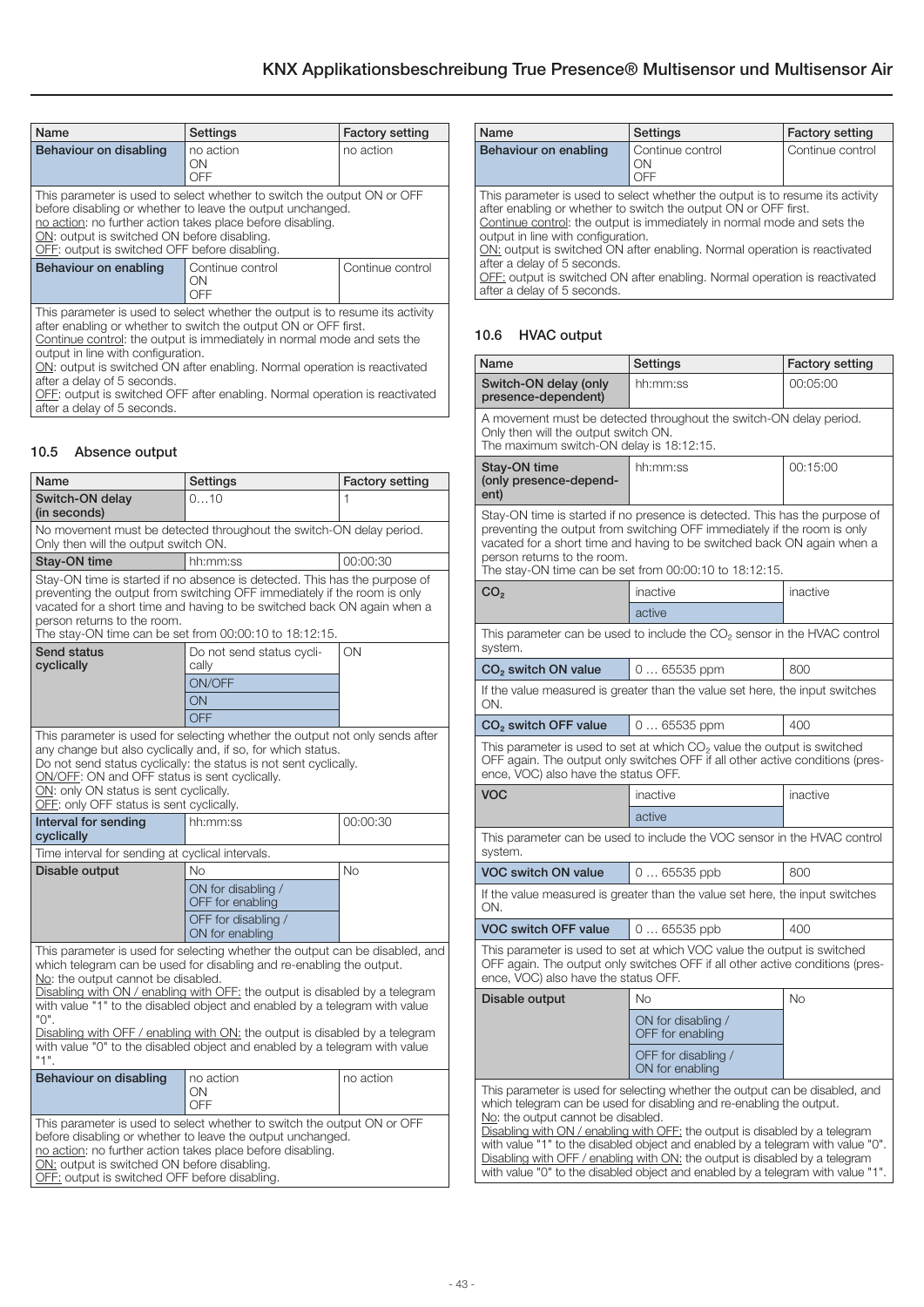<span id="page-19-0"></span>

| Name                                                                                                                                                                                                                                                                                                                                                                                                                                                                                       | Settings                      | <b>Factory setting</b> |
|--------------------------------------------------------------------------------------------------------------------------------------------------------------------------------------------------------------------------------------------------------------------------------------------------------------------------------------------------------------------------------------------------------------------------------------------------------------------------------------------|-------------------------------|------------------------|
| Behaviour on disabling                                                                                                                                                                                                                                                                                                                                                                                                                                                                     | no action<br>ON<br>OFF        | no action              |
| This parameter is used to select whether to switch the output ON or OFF<br>before disabling or whether to leave the output unchanged.<br>no action: no further action takes place before disabling.<br>ON: output is switched ON before disabling.<br>OFF: output is switched OFF before disabling.                                                                                                                                                                                        |                               |                        |
| Behaviour on enabling                                                                                                                                                                                                                                                                                                                                                                                                                                                                      | Continue control<br>ON<br>OFF | Continue control       |
| This parameter is used to select whether the output is to resume its activity<br>after enabling or whether to switch the output ON or OFF first.<br>Continue control: the output is immediately in normal mode and sets the<br>output in line with configuration.<br>ON: output is switched ON after enabling. Normal operation is reactivated<br>after a delay of 5 seconds.<br>OFF: output is switched ON after enabling. Normal operation is reactivated<br>after a delay of 5 seconds. |                               |                        |
| Slave input                                                                                                                                                                                                                                                                                                                                                                                                                                                                                | inactive<br>ON<br>ON/OFF      | ON                     |
| This parameter defines whether the slave input expects an ON telegram or<br>whether it expects an ON and OFF telegram.                                                                                                                                                                                                                                                                                                                                                                     |                               |                        |

# 10.7 Light level output

| Name                                                                                                                                             | Settings           | <b>Factory setting</b> |
|--------------------------------------------------------------------------------------------------------------------------------------------------|--------------------|------------------------|
| Send measured                                                                                                                                    | Change             | Change                 |
| value cyclically or upon<br>change                                                                                                               | Cyclically         |                        |
| This parameter is used for selecting whether only to send the measurement<br>values after a change or cyclically via bus.                        |                    |                        |
| Min. light-level change                                                                                                                          | $1$ lux $-255$ lux | $30$ lux               |
| This parameter is used to select which level the last measured value sent<br>must have changed by before the measured value is to be sent again. |                    |                        |
| Send measured value<br>cyclically                                                                                                                | hh:mm:ss           | 00:00:30               |
| Time interval for sending all measured light levels at cyclical intervals. The<br>maximum time interval is 18:12:15.                             |                    |                        |

## 10.8 Temperature output

| Name                                                                                                                                                                                                                                                        | Settings                                                                   | <b>Factory setting</b> |
|-------------------------------------------------------------------------------------------------------------------------------------------------------------------------------------------------------------------------------------------------------------|----------------------------------------------------------------------------|------------------------|
|                                                                                                                                                                                                                                                             |                                                                            |                        |
| Send measured value                                                                                                                                                                                                                                         | Change                                                                     | Change                 |
| cyclically or upon change                                                                                                                                                                                                                                   | Cyclically                                                                 |                        |
| value after a change or cyclically via bus.                                                                                                                                                                                                                 | This parameter is used for selecting whether only to send the measured     |                        |
| Min. change                                                                                                                                                                                                                                                 | 1255                                                                       | 10                     |
| This parameter is used to select which level the last measured value sent<br>must have changed by before the measured value is to be sent again. The<br>set value is multiplied by 0.1°C.                                                                   |                                                                            |                        |
| Send measured value<br>cyclically                                                                                                                                                                                                                           | hh:mm:ss                                                                   | 00:01:00               |
| Time interval for sending the measured value at cyclical intervals. The maxi-<br>mum time interval is 18:12:15.                                                                                                                                             |                                                                            |                        |
| Sensor calibration                                                                                                                                                                                                                                          | $-128127$                                                                  | $\Omega$               |
|                                                                                                                                                                                                                                                             | The internal temperature sensor can be calibrated with this value * 0.1°C. |                        |
| <b>External temperature</b>                                                                                                                                                                                                                                 | inactive                                                                   | inactive               |
|                                                                                                                                                                                                                                                             | active                                                                     |                        |
| This parameter is used to select whether an external temperature is to be<br>included. After a restart, the external temperature is only included if a tem-<br>perature has been received. Until then, only the internal temperature value will<br>be used. |                                                                            |                        |
| <b>External temperature</b><br>weighting                                                                                                                                                                                                                    | $1\%$ 100%                                                                 | 50%                    |
| This value defines the extent to which the external value is weighted.                                                                                                                                                                                      |                                                                            |                        |

| Name                                                                                                                                                                                                                                                                                                                                                                                                                                                                                                                                 | Settings                                                                                                                                                                                            | <b>Factory setting</b>                        |
|--------------------------------------------------------------------------------------------------------------------------------------------------------------------------------------------------------------------------------------------------------------------------------------------------------------------------------------------------------------------------------------------------------------------------------------------------------------------------------------------------------------------------------------|-----------------------------------------------------------------------------------------------------------------------------------------------------------------------------------------------------|-----------------------------------------------|
| Limit value<br>Temperature                                                                                                                                                                                                                                                                                                                                                                                                                                                                                                           | 0400                                                                                                                                                                                                | 200                                           |
| This parameter is used for setting a limit value. The value must be multiplied<br>by the factor 0.1°C.                                                                                                                                                                                                                                                                                                                                                                                                                               |                                                                                                                                                                                                     |                                               |
| <b>Limit value</b><br><b>Hysteresis</b>                                                                                                                                                                                                                                                                                                                                                                                                                                                                                              | 0400                                                                                                                                                                                                | 50                                            |
| The value must be multiplied by the factor 0.1°C.                                                                                                                                                                                                                                                                                                                                                                                                                                                                                    | This parameter is used for setting the hysteresis to the limit value.                                                                                                                               |                                               |
| <b>Limit value</b><br>Switching output mode                                                                                                                                                                                                                                                                                                                                                                                                                                                                                          | THR over $=$ ON /<br>$THR - hyst.$ under = OFF                                                                                                                                                      | THR over $= 1/$<br>THR - hyst. under<br>$= 0$ |
|                                                                                                                                                                                                                                                                                                                                                                                                                                                                                                                                      | THR over $=$ OFF /<br>THR $-$ hyst. under $=$ ON                                                                                                                                                    |                                               |
|                                                                                                                                                                                                                                                                                                                                                                                                                                                                                                                                      | THR under $=$ ON /<br>THR $+$ hyst. under $=$ OFF                                                                                                                                                   |                                               |
|                                                                                                                                                                                                                                                                                                                                                                                                                                                                                                                                      | THR under $=$ OFF /<br>THR $+$ hyst. over $=$ ON                                                                                                                                                    |                                               |
| exceeds or falls below the threshold.                                                                                                                                                                                                                                                                                                                                                                                                                                                                                                | This parameter is used to set how the switching output behaves if the vale                                                                                                                          |                                               |
| <b>Limit value</b><br>Send status cyclically                                                                                                                                                                                                                                                                                                                                                                                                                                                                                         | Do not send status cycli-<br>cally                                                                                                                                                                  | Do not send status<br>cyclically              |
|                                                                                                                                                                                                                                                                                                                                                                                                                                                                                                                                      | ON/OFF                                                                                                                                                                                              |                                               |
|                                                                                                                                                                                                                                                                                                                                                                                                                                                                                                                                      | <b>ON</b><br><b>OFF</b>                                                                                                                                                                             |                                               |
| OFF: only OFF status is sent cyclically.<br>Interval for sending                                                                                                                                                                                                                                                                                                                                                                                                                                                                     | hh:mm:ss                                                                                                                                                                                            | 00:00:30                                      |
| cyclically<br>Time interval for sending at cyclical intervals.<br>The maximum time interval is 18:12:15.                                                                                                                                                                                                                                                                                                                                                                                                                             |                                                                                                                                                                                                     |                                               |
| Disable threshold                                                                                                                                                                                                                                                                                                                                                                                                                                                                                                                    | No.                                                                                                                                                                                                 | <b>No</b>                                     |
|                                                                                                                                                                                                                                                                                                                                                                                                                                                                                                                                      | ON for disabling /<br>OFF for enabling                                                                                                                                                              |                                               |
|                                                                                                                                                                                                                                                                                                                                                                                                                                                                                                                                      | OFF for disabling /<br>ON for enabling                                                                                                                                                              |                                               |
| This parameter is used for selecting whether the output can be disabled, and<br>which telegram can be used for disabling and re-enabling the output.<br>No: the output cannot be disabled.<br>Disabling with ON / enabling with OFF: the output is disabled by a telegram<br>with value "1" to the disabled object and enabled by a telegram with value<br>"О".<br>Disabling with OFF / enabling with ON: the output is disabled by a telegram<br>with value "0" to the disabled object and enabled by a telegram with value<br>"1". |                                                                                                                                                                                                     |                                               |
| Behaviour on disabling                                                                                                                                                                                                                                                                                                                                                                                                                                                                                                               | no action<br>ON<br>OFF                                                                                                                                                                              | no action                                     |
| ON: output is switched ON before disabling.<br>OFF: output is switched OFF before disabling.                                                                                                                                                                                                                                                                                                                                                                                                                                         | This parameter is used to select whether to switch the output ON or OFF<br>before disabling or whether to leave the output unchanged.<br>no action: no further action takes place before disabling. |                                               |

## 10.9 Humidity output

| Name                                                                                                                                                                                     | Settings   | <b>Factory setting</b> |
|------------------------------------------------------------------------------------------------------------------------------------------------------------------------------------------|------------|------------------------|
| Send measured value                                                                                                                                                                      | Change     | Change                 |
| cyclically or upon change                                                                                                                                                                | Cyclically |                        |
| This parameter is used for selecting whether only to send the measured<br>value after a change or cyclically via bus.                                                                    |            |                        |
| Min. change                                                                                                                                                                              | 1255       | 10                     |
| This parameter is used to select which level the last measured value sent<br>must have changed by before the measured value is to be sent again. The<br>set value is multiplied by 0.1%. |            |                        |
| Send measured value<br>cyclically                                                                                                                                                        | hh:mm:ss   | 00:01:00               |
| Time interval for sending the measured value at cyclical intervals. The maxi-<br>mum time interval is 18:12:15.                                                                          |            |                        |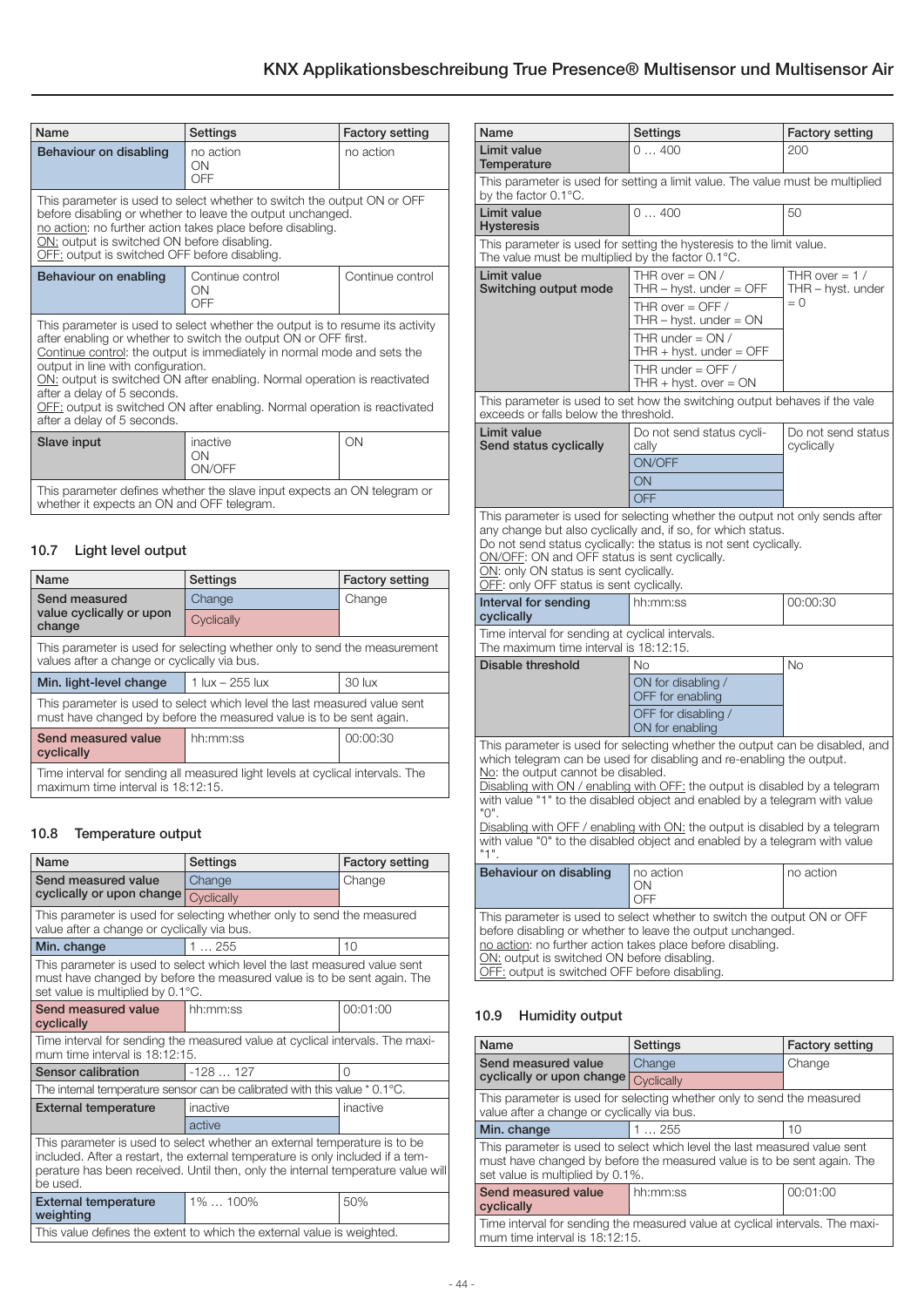<span id="page-20-0"></span>

| Name                                                                                                                                                                                                                                                                                                                                                                                                                                                                                                                           | Settings                                                                                                                                                                                                   | <b>Factory setting</b>                        |
|--------------------------------------------------------------------------------------------------------------------------------------------------------------------------------------------------------------------------------------------------------------------------------------------------------------------------------------------------------------------------------------------------------------------------------------------------------------------------------------------------------------------------------|------------------------------------------------------------------------------------------------------------------------------------------------------------------------------------------------------------|-----------------------------------------------|
| <b>External humidity</b>                                                                                                                                                                                                                                                                                                                                                                                                                                                                                                       | inactive                                                                                                                                                                                                   | Change                                        |
|                                                                                                                                                                                                                                                                                                                                                                                                                                                                                                                                | active                                                                                                                                                                                                     |                                               |
| This parameter is used to select whether an external humidity is to be in-<br>cluded. After a restart, the external humidity is only included if a humidity has<br>been received. Until then, only the internal humidity value will be used.                                                                                                                                                                                                                                                                                   |                                                                                                                                                                                                            |                                               |
| <b>External humidity</b><br>weighting                                                                                                                                                                                                                                                                                                                                                                                                                                                                                          | 1%  100%                                                                                                                                                                                                   | 50%                                           |
|                                                                                                                                                                                                                                                                                                                                                                                                                                                                                                                                | This value defines the extent to which the external value is weighted.                                                                                                                                     |                                               |
| Limit value<br><b>Humidity</b>                                                                                                                                                                                                                                                                                                                                                                                                                                                                                                 | 0%  100%                                                                                                                                                                                                   | 65%                                           |
| by the factor 0.1°C.                                                                                                                                                                                                                                                                                                                                                                                                                                                                                                           | This parameter is used for setting a limit value. The value must be multiplied                                                                                                                             |                                               |
| Limit value<br><b>Hysteresis</b>                                                                                                                                                                                                                                                                                                                                                                                                                                                                                               | 0%  100%                                                                                                                                                                                                   | 10%                                           |
| must be multiplied by the factor 0.1°C.                                                                                                                                                                                                                                                                                                                                                                                                                                                                                        | This parameter is used for setting the hysteresis to the limit value. The value                                                                                                                            |                                               |
| Limit value<br>Switching output mode                                                                                                                                                                                                                                                                                                                                                                                                                                                                                           | THR over $= ON/$<br>THR $-$ hyst. under $=$ OFF<br>THR over $=$ OFF /<br>THR $-$ hyst. under $=$ ON<br>THR under $= ON /$<br>THR $+$ hyst. under $=$ OFF<br>THR under $=$ OFF /<br>THR + hyst. over = $ON$ | THR over $= 1/$<br>THR - hyst. under<br>$= 0$ |
| exceeds or falls below the threshold.                                                                                                                                                                                                                                                                                                                                                                                                                                                                                          | This parameter is used to set how the switching output behaves if the vale                                                                                                                                 |                                               |
| Limit value<br>Send status cyclically                                                                                                                                                                                                                                                                                                                                                                                                                                                                                          | Do not send status cycli-<br>cally<br>ON/OFF<br>ON<br><b>OFF</b>                                                                                                                                           | Do not send<br>status cyclically              |
| This parameter is used for selecting whether the output not only sends after<br>any change but also cyclically and, if so, for which status.<br>Do not send status cyclically: no status is sent cyclically.<br>ON/OFF: ON and OFF status is sent cyclically.<br>ON: only ON status is sent cyclically.<br>OFF: only OFF status is sent cyclically.                                                                                                                                                                            |                                                                                                                                                                                                            |                                               |
| Interval for sending<br>cyclically                                                                                                                                                                                                                                                                                                                                                                                                                                                                                             | hh:mm:ss                                                                                                                                                                                                   | 00:00:30                                      |
| Time interval for sending at cyclical intervals.<br>The maximum time interval is 18:12:15.                                                                                                                                                                                                                                                                                                                                                                                                                                     |                                                                                                                                                                                                            |                                               |
| <b>Disable threshold</b>                                                                                                                                                                                                                                                                                                                                                                                                                                                                                                       | No<br>ON for disabling /<br>OFF for enabling<br>OFF for disabling /<br>ON for enabling                                                                                                                     | <b>No</b>                                     |
| This parameter is used for selecting whether the output can be disabled, and<br>which telegram can be used for disabling and re-enabling the output.<br>No: the output cannot be disabled.<br>Disabling with ON / enabling with OFF: the output is disabled by a telegram<br>with value "1" to the disabled object and enabled by a telegram with value "0".<br>Disabling with OFF / enabling with ON: the output is disabled by a telegram<br>with value "0" to the disabled object and enabled by a telegram with value "1". |                                                                                                                                                                                                            |                                               |
| Behaviour on disabling                                                                                                                                                                                                                                                                                                                                                                                                                                                                                                         | no action<br>ON<br>OFF                                                                                                                                                                                     | no action                                     |
| This parameter is used to select whether to switch the output ON or OFF<br>before disabling or whether to leave the output unchanged.<br>no action: no further action takes place before disabling.<br>ON: output is switched ON before disabling.<br>OFF: output is switched OFF before disabling.                                                                                                                                                                                                                            |                                                                                                                                                                                                            |                                               |

# 10.10 Dew point

| Name                                                                                                                  | Settings   | <b>Factory setting</b> |
|-----------------------------------------------------------------------------------------------------------------------|------------|------------------------|
| Send dewpoint tempera-                                                                                                | Change     | Change                 |
| ture                                                                                                                  | Cyclically |                        |
| This parameter is used for selecting whether only to send the measured<br>value after a change or cyclically via bus. |            |                        |

| Name                                                                                                                                                                                      | Settings | <b>Factory setting</b> |
|-------------------------------------------------------------------------------------------------------------------------------------------------------------------------------------------|----------|------------------------|
| Min. change                                                                                                                                                                               | 1255     | 10                     |
| This parameter is used to select which level the last measured value sent<br>must have changed by before the measured value is to be sent again. The<br>set value is multiplied by 0.1°C. |          |                        |
| Send measured value<br>cyclically                                                                                                                                                         | hh:mm:ss | 00:01:00               |
| Time interval for sending the measured value at cyclical intervals. The maxi-<br>mum time interval is 18:12:15.                                                                           |          |                        |
| Lead, dew point alarm                                                                                                                                                                     | 1255     | 20                     |
| This parameter is used to select from which threshold the dew point alarm is<br>to be sent. The set value is multiplied by 0.1°C.                                                         |          |                        |
| Hysteresis, dew point<br>alarm                                                                                                                                                            | 1255     | 10                     |
| This parameter is used to select from which threshold, based on the set lead,<br>the dew point alarm is to switch OFF again. The set value is multiplied by<br>$0.1^{\circ}$ C.           |          |                        |

## 10.11 Comfort range

| Name                                                                                                                                                                                               | Settings                                                                                                                                                         | <b>Factory setting</b>                   |  |
|----------------------------------------------------------------------------------------------------------------------------------------------------------------------------------------------------|------------------------------------------------------------------------------------------------------------------------------------------------------------------|------------------------------------------|--|
| Maximum temperature                                                                                                                                                                                | $0^{\circ}$ C $$ 50 $^{\circ}$ C                                                                                                                                 | $26^{\circ}$ C                           |  |
| This parameter is used to set the upper temperature limit of the comfort<br>range. If the temperature value exceeds this, the room situation is considered<br>to be uncomfortable.                 |                                                                                                                                                                  |                                          |  |
| Minimum temperature                                                                                                                                                                                | $0^{\circ}$ C $$ 50 $^{\circ}$ C                                                                                                                                 | $20^{\circ}$ C                           |  |
| ered to be uncomfortable.                                                                                                                                                                          | This parameter is used to set the lower temperature limit of the comfort<br>range. If the temperature value falls below this, the room situation is consid-      |                                          |  |
| Max. rel. humidity                                                                                                                                                                                 | 0%  100%                                                                                                                                                         | 65%                                      |  |
| be uncomfortable.                                                                                                                                                                                  | This parameter is used to set the upper relative humidity limit of the comfort<br>range. If the humidity value exceeds this, the room situation is considered to |                                          |  |
| Min. rel. humidity                                                                                                                                                                                 | $0\%$ 100%                                                                                                                                                       | 30%                                      |  |
| This parameter is used to set the lower relative humidity limit of the comfort<br>range. If the humidity value falls below this, the room situation is considered<br>to be uncomfortable.          |                                                                                                                                                                  |                                          |  |
| Max. specific humidity                                                                                                                                                                             | 0255                                                                                                                                                             | 255                                      |  |
| This parameter x 0.1 g/kg is used to set the maximum specific humidity limit<br>of the comfort range. If the humidity value exceeds this, the room situation is<br>considered to be uncomfortable. |                                                                                                                                                                  |                                          |  |
| Text message within<br>comfort range                                                                                                                                                               | 14-byte text message                                                                                                                                             | comfortable                              |  |
|                                                                                                                                                                                                    | This parameter is used to select which freely definable 14-byte text message<br>is sent via the bus when the values are within the comfort range.                |                                          |  |
| Text message outside of<br>comfort range                                                                                                                                                           | 14-byte text message                                                                                                                                             | uncomfortable                            |  |
| This parameter is used to select which freely definable 14-byte text message<br>is sent via the bus when the values are outside of the comfort range.                                              |                                                                                                                                                                  |                                          |  |
| Status, comfort level                                                                                                                                                                              | comfortable = $ON/$<br>uncomfortable = $\overline{OFF}$                                                                                                          | comfortable = $ON/$<br>uncomfortable $=$ |  |
|                                                                                                                                                                                                    | comfortable = $\text{OFF } / \text{un-}$<br>$comfortable = ON$                                                                                                   | OFF                                      |  |
| fortable and uncomfortable.                                                                                                                                                                        | This parameter is used to select which status value the object sends at com-                                                                                     |                                          |  |

# 10.12 Air pressure

| Name                                                                                                                                             | Settings       | <b>Factory setting</b> |
|--------------------------------------------------------------------------------------------------------------------------------------------------|----------------|------------------------|
| Installation altitude                                                                                                                            | 0 m  5000 m    | 70 m                   |
| This parameter is used to specify the installation altitude. The entry is to be<br>specified in metres above mean sea level (MSL)                |                |                        |
| Send measured value                                                                                                                              | Change         | Change                 |
| cyclically or upon change Cyclically                                                                                                             |                |                        |
| This parameter is used for selecting whether only to send the measured<br>value after a change or cyclically via bus.                            |                |                        |
| Min. change                                                                                                                                      | 1 hPa  255 hPa | 10 <sub>hPa</sub>      |
| This parameter is used to select which level the last measured value sent<br>must have changed by before the measured value is to be sent again. |                |                        |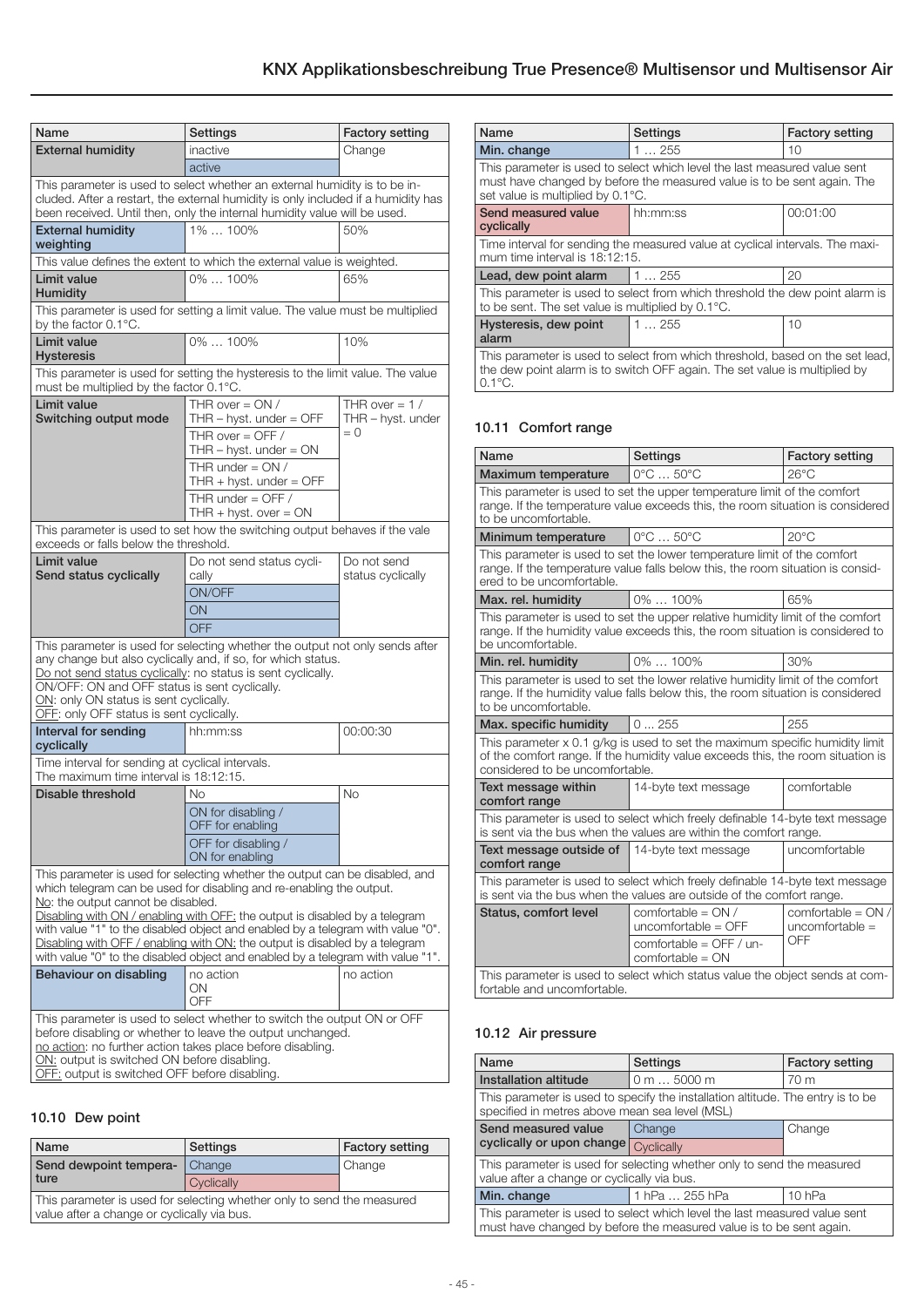<span id="page-21-0"></span>

| Name                                                                                                                                                                                                                                                                                                                                                                                                                                                                                                                           | Settings                                                                                                                                                                                                                    | <b>Factory setting</b>                        |  |
|--------------------------------------------------------------------------------------------------------------------------------------------------------------------------------------------------------------------------------------------------------------------------------------------------------------------------------------------------------------------------------------------------------------------------------------------------------------------------------------------------------------------------------|-----------------------------------------------------------------------------------------------------------------------------------------------------------------------------------------------------------------------------|-----------------------------------------------|--|
| Send measured value<br>cyclically                                                                                                                                                                                                                                                                                                                                                                                                                                                                                              | hh:mm:ss                                                                                                                                                                                                                    | 00:01:00                                      |  |
| Time interval for sending the measured value at cyclical intervals. The maxi-<br>mum time interval is 18:12:15.                                                                                                                                                                                                                                                                                                                                                                                                                |                                                                                                                                                                                                                             |                                               |  |
| Limit value, air pressure,<br>input                                                                                                                                                                                                                                                                                                                                                                                                                                                                                            | Absolute air pressure<br>Relative air pressure                                                                                                                                                                              | Absolute air pres-<br>sure                    |  |
| limit value calculation.                                                                                                                                                                                                                                                                                                                                                                                                                                                                                                       | This parameter is used to select which air pressure is to be evaluated for the                                                                                                                                              |                                               |  |
| Air pressure<br>limit value                                                                                                                                                                                                                                                                                                                                                                                                                                                                                                    | 3000  11000                                                                                                                                                                                                                 | 10200                                         |  |
| by the factor 10°Pa.                                                                                                                                                                                                                                                                                                                                                                                                                                                                                                           | This parameter is used for setting a limit value. The value must be multiplied                                                                                                                                              |                                               |  |
| <b>Hysteresis limit value</b>                                                                                                                                                                                                                                                                                                                                                                                                                                                                                                  | 011000                                                                                                                                                                                                                      | 100                                           |  |
| must be multiplied by the factor 10°Pa.                                                                                                                                                                                                                                                                                                                                                                                                                                                                                        | This parameter is used for setting the hysteresis to the limit value. The value                                                                                                                                             |                                               |  |
| Limit value<br>Switching output mode                                                                                                                                                                                                                                                                                                                                                                                                                                                                                           | THR over $= ON /$<br>THR $-$ hyst. under $=$ OFF<br>THR over $=$ OFF /<br>THR $-$ hyst. under $=$ ON<br>THR under $= ON /$<br>THR + hyst. under = $\text{OFF}$<br>THR under = $\overline{OFF}$ /<br>THR + hyst. over = $ON$ | THR over $= 1/$<br>THR – hyst. under<br>$= 0$ |  |
| This parameter is used to set how the switching output behaves if the vale<br>exceeds or falls below the threshold.                                                                                                                                                                                                                                                                                                                                                                                                            |                                                                                                                                                                                                                             |                                               |  |
| Limit value send status<br>cyclically                                                                                                                                                                                                                                                                                                                                                                                                                                                                                          | Do not send status<br>cyclically<br>ON/OFF<br>ON<br>OFF                                                                                                                                                                     | Do not send status<br>cyclically              |  |
| This parameter is used for selecting whether the output not only sends after<br>any change but also cyclically and, if so, for which status.<br>Do not send status cyclically: the status is not sent cyclically.<br>ON/OFF: ON and OFF status is sent cyclically.<br>ON: only ON status is sent cyclically.<br>OFF: only OFF status is sent cyclically.                                                                                                                                                                       |                                                                                                                                                                                                                             |                                               |  |
| Interval for sending<br>cyclically                                                                                                                                                                                                                                                                                                                                                                                                                                                                                             | hh:mm:ss                                                                                                                                                                                                                    | 00:00:30                                      |  |
| Time interval for sending at cyclical intervals.<br>The maximum time interval is 18:12:15.                                                                                                                                                                                                                                                                                                                                                                                                                                     |                                                                                                                                                                                                                             |                                               |  |
| Disable threshold                                                                                                                                                                                                                                                                                                                                                                                                                                                                                                              | Nο<br>ON for disabling /<br>OFF for enabling<br>OFF for disabling /<br>ON for enabling                                                                                                                                      | <b>No</b>                                     |  |
| This parameter is used for selecting whether the output can be disabled, and<br>which telegram can be used for disabling and re-enabling the output.<br>No: the output cannot be disabled.<br>Disabling with ON / enabling with OFF: the output is disabled by a telegram<br>with value "1" to the disabled object and enabled by a telegram with value "0".<br>Disabling with OFF / enabling with ON: the output is disabled by a telegram<br>with value "0" to the disabled object and enabled by a telegram with value "1". |                                                                                                                                                                                                                             |                                               |  |
| Behaviour on disabling                                                                                                                                                                                                                                                                                                                                                                                                                                                                                                         | no action<br>ΟN<br>OFF                                                                                                                                                                                                      | no action                                     |  |
| This parameter is used to select whether to switch the output ON or OFF<br>before disabling or whether to leave the output unchanged.<br>no action: no further action takes place before disabling.<br>ON: output is switched ON before disabling.<br>OFF: output is switched OFF before disabling.                                                                                                                                                                                                                            |                                                                                                                                                                                                                             |                                               |  |

# 10.13 CO₂ output

| Name                                                           | Settings | <b>Factory setting</b> |
|----------------------------------------------------------------|----------|------------------------|
| Number of limit values                                         |          |                        |
|                                                                |          |                        |
|                                                                |          |                        |
|                                                                |          |                        |
| This parameter is used for setting the number of limit values. |          |                        |

| Name                                                                                                                                                                                                                                                                                                                                                                                                                                                                                                                           | Settings                                                                                                                                                                                                                                                                    | <b>Factory setting</b> |  |  |
|--------------------------------------------------------------------------------------------------------------------------------------------------------------------------------------------------------------------------------------------------------------------------------------------------------------------------------------------------------------------------------------------------------------------------------------------------------------------------------------------------------------------------------|-----------------------------------------------------------------------------------------------------------------------------------------------------------------------------------------------------------------------------------------------------------------------------|------------------------|--|--|
| Send measured value<br>cyclically or upon change                                                                                                                                                                                                                                                                                                                                                                                                                                                                               | Change                                                                                                                                                                                                                                                                      | Change                 |  |  |
|                                                                                                                                                                                                                                                                                                                                                                                                                                                                                                                                | Cyclically                                                                                                                                                                                                                                                                  |                        |  |  |
| This parameter is used for selecting whether only to send the measured<br>value after a change or cyclically via bus.                                                                                                                                                                                                                                                                                                                                                                                                          |                                                                                                                                                                                                                                                                             |                        |  |  |
| Min. change                                                                                                                                                                                                                                                                                                                                                                                                                                                                                                                    | 1255                                                                                                                                                                                                                                                                        | 10                     |  |  |
| This parameter is used to select which level the last measured value sent<br>must have changed by before the measured value is to be sent again.                                                                                                                                                                                                                                                                                                                                                                               |                                                                                                                                                                                                                                                                             |                        |  |  |
| Send measured value<br>cyclically                                                                                                                                                                                                                                                                                                                                                                                                                                                                                              | hh:mm:ss                                                                                                                                                                                                                                                                    | 00:01:00               |  |  |
| mum time interval is 18:12:15.                                                                                                                                                                                                                                                                                                                                                                                                                                                                                                 | Time interval for sending the measured value at cyclical intervals. The maxi-                                                                                                                                                                                               |                        |  |  |
| Limit value in ppm                                                                                                                                                                                                                                                                                                                                                                                                                                                                                                             | 0  6535                                                                                                                                                                                                                                                                     | 1200                   |  |  |
| switched ON.                                                                                                                                                                                                                                                                                                                                                                                                                                                                                                                   | This parameter is used to define at which ppm value the output is to be                                                                                                                                                                                                     |                        |  |  |
| <b>Hysteresis limit value</b>                                                                                                                                                                                                                                                                                                                                                                                                                                                                                                  | 06535                                                                                                                                                                                                                                                                       | 600                    |  |  |
|                                                                                                                                                                                                                                                                                                                                                                                                                                                                                                                                | This parameter is used for setting which hysteresis the output has. The out-                                                                                                                                                                                                |                        |  |  |
|                                                                                                                                                                                                                                                                                                                                                                                                                                                                                                                                | put switches OFF, if the measured value is below the "Hysteresis limit value".                                                                                                                                                                                              |                        |  |  |
| Limit value stay-ON time                                                                                                                                                                                                                                                                                                                                                                                                                                                                                                       | hh:mm:ss <br>This parameter is used to set with which delay the output is switched OFF.                                                                                                                                                                                     | 00:00:00               |  |  |
| can be set from 00:00:00 to 18:12:15.<br>Send status cyclically                                                                                                                                                                                                                                                                                                                                                                                                                                                                | The measured value must be below the value for the specified "Hysteresis<br>limit value" stay-ON time before the output is switched OFF. If the measured<br>value is not below this, the stay-ON time is re-triggered. The stay-ON time<br>Do not send status<br>cyclically | ON                     |  |  |
|                                                                                                                                                                                                                                                                                                                                                                                                                                                                                                                                | ON/OFF<br>ON                                                                                                                                                                                                                                                                |                        |  |  |
|                                                                                                                                                                                                                                                                                                                                                                                                                                                                                                                                | OFF                                                                                                                                                                                                                                                                         |                        |  |  |
| any change but also cyclically and, if so, for which status.<br>Do not send status cyclically: the status is not sent cyclically.<br>ON/OFF: ON and OFF status is sent cyclically.<br>ON: only ON status is sent cyclically.<br>OFF: only OFF status is sent cyclically.                                                                                                                                                                                                                                                       |                                                                                                                                                                                                                                                                             |                        |  |  |
| Interval for sending cycli- hh:mm:ss<br>cally                                                                                                                                                                                                                                                                                                                                                                                                                                                                                  |                                                                                                                                                                                                                                                                             | 00:00:30               |  |  |
| 18:12:15.                                                                                                                                                                                                                                                                                                                                                                                                                                                                                                                      | Time interval for sending at cyclical intervals. The maximum time interval is                                                                                                                                                                                               |                        |  |  |
| Disable output                                                                                                                                                                                                                                                                                                                                                                                                                                                                                                                 | Nο                                                                                                                                                                                                                                                                          | <b>No</b>              |  |  |
|                                                                                                                                                                                                                                                                                                                                                                                                                                                                                                                                | ON for disabling /<br>OFF for enabling                                                                                                                                                                                                                                      |                        |  |  |
|                                                                                                                                                                                                                                                                                                                                                                                                                                                                                                                                | OFF for disabling /<br>ON for enabling                                                                                                                                                                                                                                      |                        |  |  |
| This parameter is used for selecting whether the output can be disabled, and<br>which telegram can be used for disabling and re-enabling the output.<br>No: the output cannot be disabled.<br>Disabling with ON / enabling with OFF: the output is disabled by a telegram<br>with value "1" to the disabled object and enabled by a telegram with value "0".<br>Disabling with OFF / enabling with ON: the output is disabled by a telegram<br>with value "0" to the disabled object and enabled by a telegram with value "1". |                                                                                                                                                                                                                                                                             |                        |  |  |
| Behaviour on disabling                                                                                                                                                                                                                                                                                                                                                                                                                                                                                                         | no action<br>ON<br>OFF                                                                                                                                                                                                                                                      | no action              |  |  |
| This parameter is used to select whether to switch the output ON or OFF<br>before disabling or whether to leave the output unchanged.<br>no action: no further action takes place before disabling.<br>ON: the output (all active limit values) is switched ON before disabling.<br>OFF: the output (all active limit values) is switched OFF before disabling.                                                                                                                                                                |                                                                                                                                                                                                                                                                             |                        |  |  |
| Behaviour on enabling                                                                                                                                                                                                                                                                                                                                                                                                                                                                                                          | Continue control<br>ON<br>OFF                                                                                                                                                                                                                                               | Continue control       |  |  |
| This parameter is used to select whether the output is to resume its activity<br>after enabling or whether to switch the output ON or OFF first.<br>Continue control: the output is immediately in normal mode and sets the<br>output in line with configuration.<br>ON: output is switched ON after enabling. Normal operation is reactivated<br>after a delay of 5 seconds.<br>OFF: output is switched ON after enabling. Normal operation is reactivated<br>after a delay of 5 seconds.                                     |                                                                                                                                                                                                                                                                             |                        |  |  |